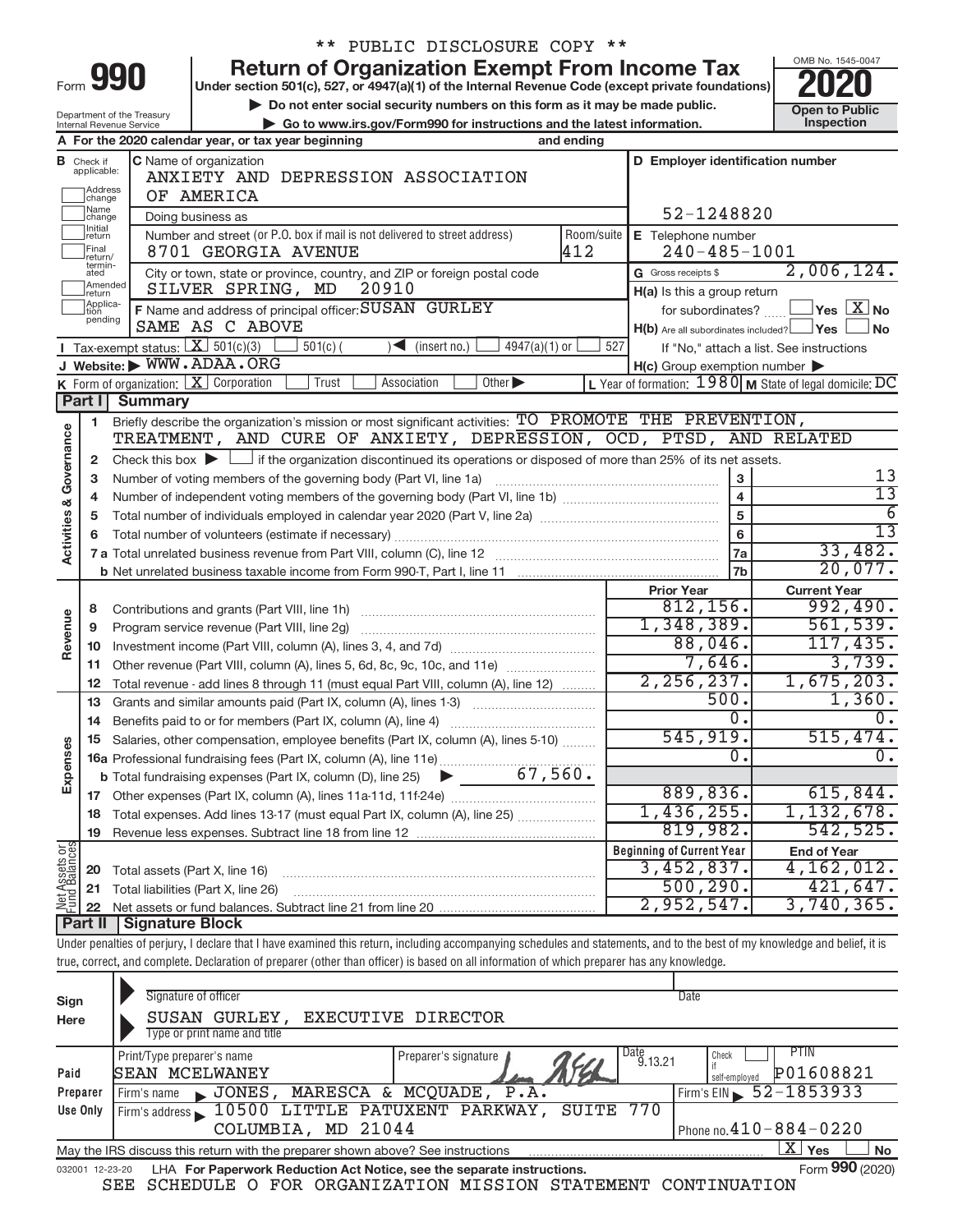|              | ANXIETY AND DEPRESSION ASSOCIATION                                                                                                           |            |                                             |
|--------------|----------------------------------------------------------------------------------------------------------------------------------------------|------------|---------------------------------------------|
|              | OF AMERICA<br>Form 990 (2020)                                                                                                                | 52-1248820 | Page 2                                      |
|              | <b>Part III   Statement of Program Service Accomplishments</b>                                                                               |            |                                             |
|              |                                                                                                                                              |            | $\overline{\mathbf{x}}$                     |
| 1            | Briefly describe the organization's mission:                                                                                                 |            |                                             |
|              | TO PROMOTE THE PREVENTION, TREATMENT, AND CURE OF ANXIETY, DEPRESSION,                                                                       |            |                                             |
|              | OCD, PTSD, AND RELATED DISORDERS AND TO IMPROVE THE LIVES OF ALL                                                                             |            |                                             |
|              | PEOPLE WHO SUFFER FROM THEM THROUGH EDUCATION, PRACTICE, AND RESEARCH.                                                                       |            |                                             |
|              |                                                                                                                                              |            |                                             |
| $\mathbf{2}$ | Did the organization undertake any significant program services during the year which were not listed on the                                 |            |                                             |
|              | prior Form 990 or 990-EZ?                                                                                                                    |            | $Yes$ $\boxed{X}$ No                        |
|              | If "Yes," describe these new services on Schedule O.                                                                                         |            |                                             |
| з            | Did the organization cease conducting, or make significant changes in how it conducts, any program services?                                 |            | $\overline{\ }$ Yes $\overline{\rm \ }X$ No |
|              | If "Yes," describe these changes on Schedule O.                                                                                              |            |                                             |
| 4            | Describe the organization's program service accomplishments for each of its three largest program services, as measured by expenses.         |            |                                             |
|              | Section 501(c)(3) and 501(c)(4) organizations are required to report the amount of grants and allocations to others, the total expenses, and |            |                                             |
|              | revenue, if any, for each program service reported.                                                                                          |            |                                             |
| 4a           | $550, 198$ $\cdot$ including grants of \$<br>$1,360.$ (Revenue \$<br>(Expenses \$<br>(Code:                                                  |            | 214, 288.                                   |
|              | CONFERENCE AND OTHER PROFESSIONAL EDUCATION - DUE TO THE PANDEMIC                                                                            |            |                                             |
|              | (COVID-19), ADAA HAD TO POSTPONE ITS ANNUAL CONFERENCE, WHICH WAS TO BE                                                                      |            |                                             |
|              | HELD IN SAN ANTONIO, TEXAS IN MARCH, 2020. THE THEME OF THE 2020                                                                             |            |                                             |
|              | CONFERENCE WAS TO BE RESILIENCE AND RECOVERY: FROM RESEARCH TO                                                                               |            |                                             |
|              | PRACTICE. AFTER THE POSTPONEMENT OF THE 2020 CONFERENCE, THE ADAA BOARD                                                                      |            |                                             |
|              | DECIDED TO OFFER MOST OF THE EDUCATIONAL CONTENT FROM THE POSTPONED                                                                          |            |                                             |
|              | 2020 CONFERENCE FOR THE VIRTUAL CONFERENCE IN 2021, AS THE THEME OF                                                                          |            |                                             |
|              | RESILIENCE WAS STILL VERY TIMELY IN 2021 DUE TO COVID-19. ADAA ALSO                                                                          |            |                                             |
|              | DECIDED TO INVITE THE 2020 CAREER DEVELOPMENT LEADERSHIP PROGRAM (CDLP)                                                                      |            |                                             |
|              | AND KLEIN AWARD WINNERS TO THE 2021 VIRTUAL CONFERENCE. THE AWARDS ARE                                                                       |            |                                             |
|              | GIVEN TO YOUNG PROFESSIONALS. THE CDLP AWARDS PROGRAM ALSO HAS ABOUT                                                                         |            |                                             |
|              | 40-42 MENTORS WHO ARE MATCHED TO THE AWARD WINNERS. TO DATE,                                                                                 | ADAA HAS   |                                             |
| 4b           | 237, 355. including grants of \$<br>(Expenses \$<br>) (Revenue \$<br>(Code:                                                                  |            | 2,857.                                      |
|              | PUBLIC OUTREACH - IN 2020, THERE WERE MORE THAN 11 MILLION UNIQUE                                                                            |            |                                             |
|              | VISITORS TO ADAA'S WEBSITE. THE WEBSITE CONTAINS DESCRIPTIONS OF                                                                             |            |                                             |
|              | SYMPTOMS AND EVIDENCE-BASED TREATMENT OPTIONS AND RESOURCES FOR MENTAL                                                                       |            |                                             |
|              | HEALTH DISORDERS. THROUGH THE WEBSITE, THE PUBLIC CAN ALSO GAIN ACCESS                                                                       |            |                                             |
|              | TO ADAA'S PROFESSIONAL TREATMENT PROVIDERS IN THEIR AREA AS WELL AS                                                                          |            |                                             |
|              | STORIES OF HOPE AND BLOGS POSTED BY PROFESSIONALS. ADAA EMAILS A FREE                                                                        |            |                                             |
|              | MONTHLY OUTREACH NEWSLETTER "TRIUMPH" TO OVER 35,000 PEOPLE. ADAA ALSO                                                                       |            |                                             |
|              | HOSTS FREE MONTHLY WEBINARS FOR THE PUBLIC ON A BROAD RANGE OF MENTAL                                                                        |            |                                             |
|              | HEALTH TOPICS. THE CONTENT IS EVIDENCE BASED AND DEVELOPED BY ADAA'S                                                                         |            |                                             |
|              | MEMBERS. IN 2020, ADAA'S PEER-TO-PEER ONLINE ENGLISH SPEAKING SUPPORT                                                                        |            |                                             |
|              | COMMUNITY (HEALTH UNLOCKED) GREW SIGNIFICANTLY AND HAD OVER 50,000                                                                           |            |                                             |
|              | USERS. ADAA'S SPANISH SPEAKING PEER-TO-PEER ONLINE SUPPORT GROUP ALSO                                                                        |            |                                             |
|              | 98, 260 . including grants of \$<br>) (Revenue \$<br>4c (Code:<br>) (Expenses \$                                                             |            | 314,644.                                    |
|              | MEMBERSHIP - ADAA HAS MORE THAN 1,500 US AND INTERNATIONAL PROFESSIONAL                                                                      |            |                                             |
|              | AND STUDENT MEMBERS WHO ARE EXPERTS IN THE ANXIETY, DEPRESSION AND                                                                           |            |                                             |
|              | RELATED FIELDS. THROUGH ADAA, MEMBERS CAN MEET WITH OTHER                                                                                    |            |                                             |
|              | PROFESSIONALS, DISCUSS THE LATEST RESEARCH, AND LEARN ABOUT NEW AND                                                                          |            |                                             |
|              | EFFECTIVE EVIDENCE-BASED TREATMENT METHODS. ADAA MEMBERS ARE A DYNAMIC                                                                       |            |                                             |
|              | INTERNATIONAL COMMUNITY OF CLINICIANS, ACADEMICS, RESEARCHERS, SOCIAL                                                                        |            |                                             |
|              | WORKERS, SCIENTISTS, TRAINEES, AND STUDENTS. ADAA ALSO OFFERS MEMBER                                                                         |            |                                             |
|              | WEBINARS, BLOG POSTS AND A SUBSCRIPTION TO THE DEPRESSION AND ANXIETY                                                                        |            |                                             |
|              | JOURNAL. IT ALSO OFFERS LEADERSHIP OPPORTUNITIES FOR ADAA'S MEMBERS,                                                                         |            |                                             |
|              | SUCH AS PARTICIPATING IN ADAA'S SPECIAL INTEREST GROUPS, THE CONFERENCE                                                                      |            |                                             |
|              | COMMITTEE, AND THE PUBLIC AND PROFESSIONAL EDUCATION COMMITTEES.                                                                             |            |                                             |
|              |                                                                                                                                              |            |                                             |
|              | 4d Other program services (Describe on Schedule O.)                                                                                          |            |                                             |
|              | (Expenses \$<br>(Revenue \$<br>including grants of \$                                                                                        |            |                                             |
| 4е           | 885, 813.<br>Total program service expenses >                                                                                                |            |                                             |
|              |                                                                                                                                              |            | Form 990 (2020)                             |
|              | SEE SCHEDULE O FOR CONTINUATION(S)<br>032002 12-23-20                                                                                        |            |                                             |
|              | 2                                                                                                                                            |            |                                             |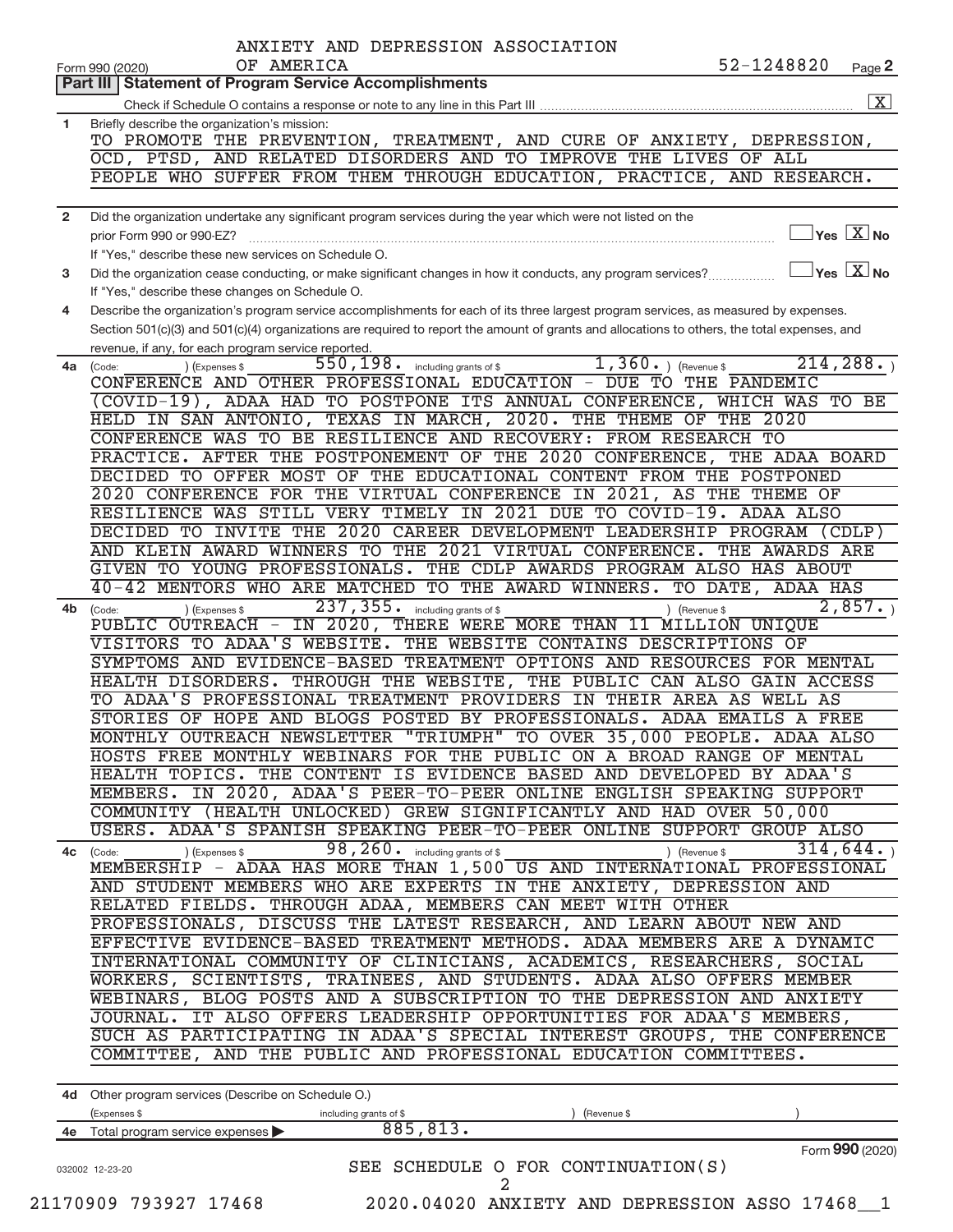|  |  |  | ANXIETY AND DEPRESSION ASSOCIATION |
|--|--|--|------------------------------------|
|--|--|--|------------------------------------|

**Part IV Checklist of Required Schedules**

| Form 990 (2020) | ΟF | <b>AMERICA</b> | <u>- ^</u><br>1248820<br>∵ – ∡ ت | -<br>Page <b>3</b> |
|-----------------|----|----------------|----------------------------------|--------------------|
|-----------------|----|----------------|----------------------------------|--------------------|

|     |                                                                                                                                       |                 | Yes                   | No                         |
|-----|---------------------------------------------------------------------------------------------------------------------------------------|-----------------|-----------------------|----------------------------|
| 1   | Is the organization described in section $501(c)(3)$ or $4947(a)(1)$ (other than a private foundation)?                               |                 |                       |                            |
|     | If "Yes," complete Schedule A                                                                                                         | 1               | х                     |                            |
| 2   |                                                                                                                                       | $\mathfrak{p}$  | $\overline{\text{x}}$ |                            |
| 3   | Did the organization engage in direct or indirect political campaign activities on behalf of or in opposition to candidates for       |                 |                       |                            |
|     | public office? If "Yes," complete Schedule C, Part I                                                                                  | 3               |                       | X                          |
| 4   | Section 501(c)(3) organizations. Did the organization engage in lobbying activities, or have a section 501(h) election in effect      |                 |                       |                            |
|     |                                                                                                                                       | 4               |                       | X                          |
| 5   | Is the organization a section 501(c)(4), 501(c)(5), or 501(c)(6) organization that receives membership dues, assessments, or          |                 |                       |                            |
|     |                                                                                                                                       | 5               |                       | X                          |
| 6   | Did the organization maintain any donor advised funds or any similar funds or accounts for which donors have the right to             |                 |                       |                            |
|     | provide advice on the distribution or investment of amounts in such funds or accounts? If "Yes," complete Schedule D, Part I          | 6               |                       | x                          |
| 7   | Did the organization receive or hold a conservation easement, including easements to preserve open space,                             |                 |                       |                            |
|     | the environment, historic land areas, or historic structures? If "Yes," complete Schedule D, Part II                                  | $\overline{7}$  |                       | X                          |
| 8   | Did the organization maintain collections of works of art, historical treasures, or other similar assets? If "Yes," complete          |                 |                       |                            |
|     |                                                                                                                                       | 8               |                       | X.                         |
| 9   | Did the organization report an amount in Part X, line 21, for escrow or custodial account liability, serve as a custodian for         |                 |                       |                            |
|     | amounts not listed in Part X; or provide credit counseling, debt management, credit repair, or debt negotiation services?             |                 |                       |                            |
|     |                                                                                                                                       | 9               |                       | X                          |
| 10  | Did the organization, directly or through a related organization, hold assets in donor-restricted endowments                          |                 |                       |                            |
|     |                                                                                                                                       | 10              |                       | X.                         |
| 11  | If the organization's answer to any of the following questions is "Yes," then complete Schedule D, Parts VI, VII, VIII, IX, or X      |                 |                       |                            |
|     | as applicable.                                                                                                                        |                 |                       |                            |
|     | a Did the organization report an amount for land, buildings, and equipment in Part X, line 10? If "Yes," complete Schedule D,         |                 |                       |                            |
|     | Part VI                                                                                                                               | 11a             | х                     |                            |
|     | <b>b</b> Did the organization report an amount for investments - other securities in Part X, line 12, that is 5% or more of its total |                 |                       |                            |
|     |                                                                                                                                       | 11 <sub>b</sub> |                       | X                          |
|     | c Did the organization report an amount for investments - program related in Part X, line 13, that is 5% or more of its total         |                 |                       |                            |
|     |                                                                                                                                       | 11c             |                       | X                          |
|     | d Did the organization report an amount for other assets in Part X, line 15, that is 5% or more of its total assets reported in       |                 |                       |                            |
|     |                                                                                                                                       | 11d             |                       | X                          |
|     |                                                                                                                                       | 11e             |                       | $\overline{\textbf{x}}$    |
| f.  | Did the organization's separate or consolidated financial statements for the tax year include a footnote that addresses               |                 |                       |                            |
|     | the organization's liability for uncertain tax positions under FIN 48 (ASC 740)? If "Yes," complete Schedule D, Part X                | 11f             | х                     |                            |
|     | 12a Did the organization obtain separate, independent audited financial statements for the tax year? If "Yes," complete               |                 |                       |                            |
|     |                                                                                                                                       | 12a             | х                     |                            |
|     | <b>b</b> Was the organization included in consolidated, independent audited financial statements for the tax year?                    |                 |                       |                            |
|     | If "Yes," and if the organization answered "No" to line 12a, then completing Schedule D, Parts XI and XII is optional                 | 12 <sub>b</sub> |                       | ∡⊾                         |
| 13  |                                                                                                                                       | 13              |                       | $\overline{\textbf{x}}$    |
| 14a | Did the organization maintain an office, employees, or agents outside of the United States?                                           | 14a             |                       | $\overline{X}$             |
|     | <b>b</b> Did the organization have aggregate revenues or expenses of more than \$10,000 from grantmaking, fundraising, business,      |                 |                       |                            |
|     | investment, and program service activities outside the United States, or aggregate foreign investments valued at \$100,000            |                 |                       |                            |
|     |                                                                                                                                       | 14b             |                       | X.                         |
| 15  | Did the organization report on Part IX, column (A), line 3, more than \$5,000 of grants or other assistance to or for any             |                 |                       |                            |
|     |                                                                                                                                       | 15              |                       | X.                         |
| 16  | Did the organization report on Part IX, column (A), line 3, more than \$5,000 of aggregate grants or other assistance to              |                 |                       | X                          |
|     |                                                                                                                                       | 16              |                       |                            |
| 17  | Did the organization report a total of more than \$15,000 of expenses for professional fundraising services on Part IX,               |                 |                       | X                          |
|     |                                                                                                                                       | 17              |                       |                            |
| 18  | Did the organization report more than \$15,000 total of fundraising event gross income and contributions on Part VIII, lines          |                 |                       |                            |
|     |                                                                                                                                       | 18              |                       | x                          |
| 19  | Did the organization report more than \$15,000 of gross income from gaming activities on Part VIII, line 9a? If "Yes,"                |                 |                       |                            |
|     |                                                                                                                                       | 19              |                       | X<br>$\overline{\text{X}}$ |
|     |                                                                                                                                       | 20a             |                       |                            |
|     |                                                                                                                                       | 20 <sub>b</sub> |                       |                            |
| 21  | Did the organization report more than \$5,000 of grants or other assistance to any domestic organization or                           |                 |                       | X.                         |
|     |                                                                                                                                       | 21              |                       | Form 990 (2020)            |
|     | 032003 12-23-20                                                                                                                       |                 |                       |                            |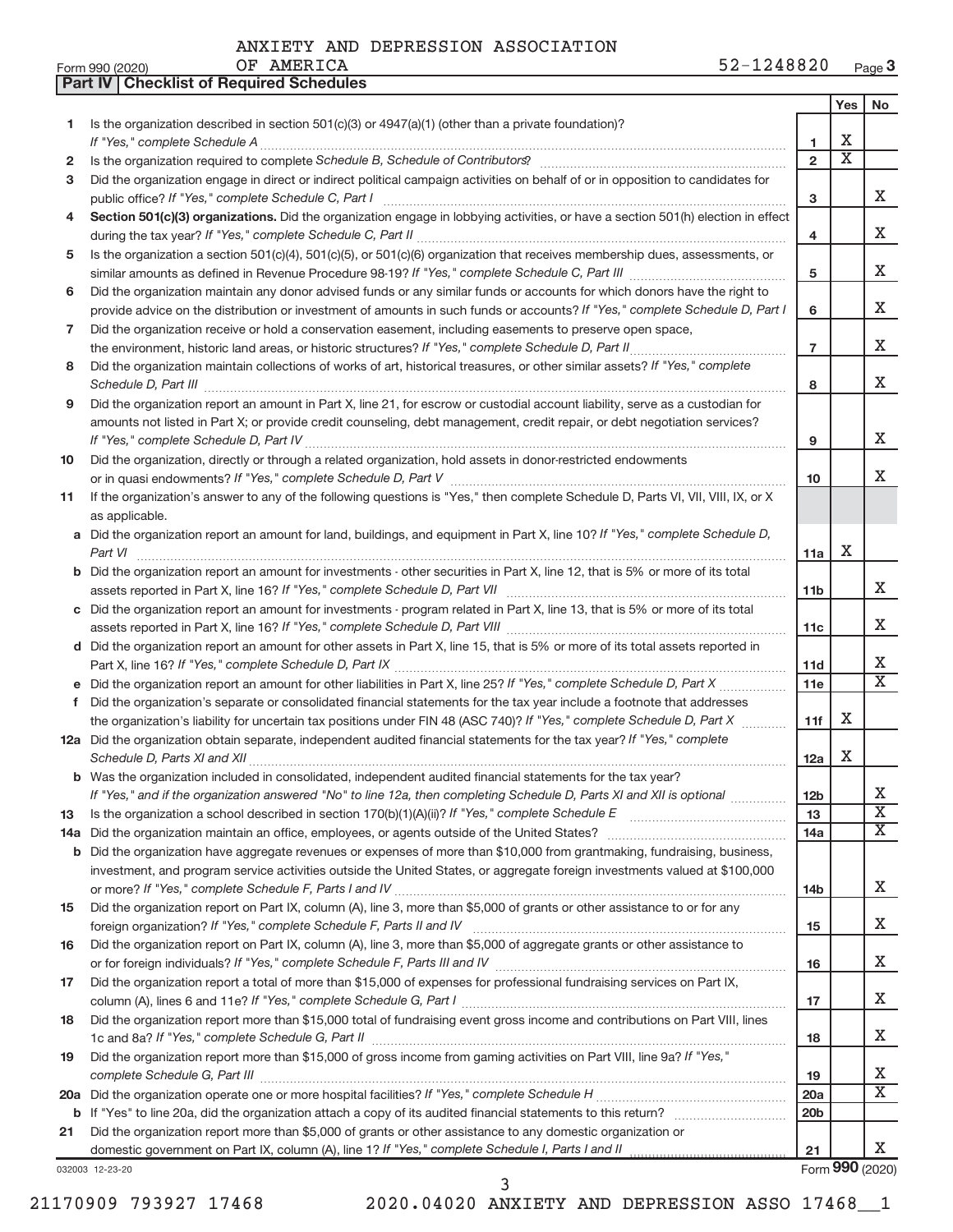**22** Did the organization report more than \$5,000 of grants or other assistance to or for domestic individuals on

*(continued)* **Part IV Checklist of Required Schedules**

| " complete |               |    |  |
|------------|---------------|----|--|
|            | $\sim$ $\sim$ | ٦Z |  |

|               |                                                                                                                                                                                                                                                                                                                                                                                          | 22              |     | X                          |
|---------------|------------------------------------------------------------------------------------------------------------------------------------------------------------------------------------------------------------------------------------------------------------------------------------------------------------------------------------------------------------------------------------------|-----------------|-----|----------------------------|
| 23            | Did the organization answer "Yes" to Part VII, Section A, line 3, 4, or 5 about compensation of the organization's current                                                                                                                                                                                                                                                               |                 |     |                            |
|               | and former officers, directors, trustees, key employees, and highest compensated employees? If "Yes," complete                                                                                                                                                                                                                                                                           |                 |     |                            |
|               | $\textit{Schedule J} \textit{ \textbf{} \textbf{} \textbf{} \textbf{} \textbf{} \textbf{} \textbf{} \textbf{} \textbf{} \textbf{} \textbf{} \textbf{} \textbf{} \textbf{} \textbf{} \textbf{} \textbf{} \textbf{} \textbf{} \textbf{} \textbf{} \textbf{} \textbf{} \textbf{} \textbf{} \textbf{} \textbf{} \textbf{} \textbf{} \textbf{} \textbf{} \textbf{} \textbf{} \textbf{} \text$ | 23              | Χ   |                            |
|               | 24a Did the organization have a tax-exempt bond issue with an outstanding principal amount of more than \$100,000 as of the                                                                                                                                                                                                                                                              |                 |     |                            |
|               | last day of the year, that was issued after December 31, 2002? If "Yes," answer lines 24b through 24d and complete                                                                                                                                                                                                                                                                       |                 |     |                            |
|               |                                                                                                                                                                                                                                                                                                                                                                                          | 24a             |     | X                          |
|               |                                                                                                                                                                                                                                                                                                                                                                                          | 24 <sub>b</sub> |     |                            |
|               | c Did the organization maintain an escrow account other than a refunding escrow at any time during the year to defease                                                                                                                                                                                                                                                                   |                 |     |                            |
|               |                                                                                                                                                                                                                                                                                                                                                                                          | 24 <sub>c</sub> |     |                            |
|               |                                                                                                                                                                                                                                                                                                                                                                                          | 24d             |     |                            |
|               | 25a Section 501(c)(3), 501(c)(4), and 501(c)(29) organizations. Did the organization engage in an excess benefit                                                                                                                                                                                                                                                                         |                 |     |                            |
|               |                                                                                                                                                                                                                                                                                                                                                                                          | 25a             |     | X                          |
|               | b Is the organization aware that it engaged in an excess benefit transaction with a disqualified person in a prior year, and                                                                                                                                                                                                                                                             |                 |     |                            |
|               | that the transaction has not been reported on any of the organization's prior Forms 990 or 990-EZ? If "Yes," complete                                                                                                                                                                                                                                                                    |                 |     |                            |
|               | Schedule L, Part I                                                                                                                                                                                                                                                                                                                                                                       | 25 <sub>b</sub> |     | X                          |
| 26            | Did the organization report any amount on Part X, line 5 or 22, for receivables from or payables to any current                                                                                                                                                                                                                                                                          |                 |     |                            |
|               | or former officer, director, trustee, key employee, creator or founder, substantial contributor, or 35%                                                                                                                                                                                                                                                                                  |                 |     |                            |
|               |                                                                                                                                                                                                                                                                                                                                                                                          | 26              |     | X                          |
| 27            | Did the organization provide a grant or other assistance to any current or former officer, director, trustee, key employee,                                                                                                                                                                                                                                                              |                 |     |                            |
|               | creator or founder, substantial contributor or employee thereof, a grant selection committee member, or to a 35% controlled                                                                                                                                                                                                                                                              |                 |     |                            |
|               | entity (including an employee thereof) or family member of any of these persons? If "Yes," complete Schedule L, Part III.                                                                                                                                                                                                                                                                | 27              |     | x                          |
| 28            | Was the organization a party to a business transaction with one of the following parties (see Schedule L, Part IV                                                                                                                                                                                                                                                                        |                 |     |                            |
|               | instructions, for applicable filing thresholds, conditions, and exceptions):                                                                                                                                                                                                                                                                                                             |                 |     |                            |
|               | a A current or former officer, director, trustee, key employee, creator or founder, or substantial contributor? If                                                                                                                                                                                                                                                                       |                 |     |                            |
|               |                                                                                                                                                                                                                                                                                                                                                                                          | 28a             |     | X                          |
|               |                                                                                                                                                                                                                                                                                                                                                                                          | 28 <sub>b</sub> |     | $\overline{\mathbf{x}}$    |
|               | c A 35% controlled entity of one or more individuals and/or organizations described in lines 28a or 28b?/f                                                                                                                                                                                                                                                                               |                 |     |                            |
|               |                                                                                                                                                                                                                                                                                                                                                                                          | 28c             |     | Х                          |
| 29            |                                                                                                                                                                                                                                                                                                                                                                                          | 29              |     | $\overline{\text{X}}$      |
| 30            | Did the organization receive contributions of art, historical treasures, or other similar assets, or qualified conservation                                                                                                                                                                                                                                                              |                 |     |                            |
|               |                                                                                                                                                                                                                                                                                                                                                                                          | 30              |     | Х<br>$\overline{\text{X}}$ |
| 31            | Did the organization liquidate, terminate, or dissolve and cease operations? If "Yes," complete Schedule N, Part I                                                                                                                                                                                                                                                                       | 31              |     |                            |
| 32            | Did the organization sell, exchange, dispose of, or transfer more than 25% of its net assets? If "Yes," complete                                                                                                                                                                                                                                                                         |                 |     | X                          |
|               | Schedule N, Part II                                                                                                                                                                                                                                                                                                                                                                      | 32              |     |                            |
| 33            | Did the organization own 100% of an entity disregarded as separate from the organization under Regulations                                                                                                                                                                                                                                                                               |                 |     | X                          |
|               | Was the organization related to any tax-exempt or taxable entity? If "Yes," complete Schedule R, Part II, III, or IV, and                                                                                                                                                                                                                                                                | 33              |     |                            |
|               | Part V, line 1                                                                                                                                                                                                                                                                                                                                                                           | 34              |     | х                          |
|               | 35a Did the organization have a controlled entity within the meaning of section 512(b)(13)?                                                                                                                                                                                                                                                                                              | 35a             |     | $\overline{\text{X}}$      |
|               | b If "Yes" to line 35a, did the organization receive any payment from or engage in any transaction with a controlled entity                                                                                                                                                                                                                                                              |                 |     |                            |
|               |                                                                                                                                                                                                                                                                                                                                                                                          | 35 <sub>b</sub> |     |                            |
| 36            | Section 501(c)(3) organizations. Did the organization make any transfers to an exempt non-charitable related organization?                                                                                                                                                                                                                                                               |                 |     |                            |
|               |                                                                                                                                                                                                                                                                                                                                                                                          | 36              |     | X                          |
| 37            | Did the organization conduct more than 5% of its activities through an entity that is not a related organization                                                                                                                                                                                                                                                                         |                 |     |                            |
|               |                                                                                                                                                                                                                                                                                                                                                                                          | 37              |     | x                          |
| 38            | Did the organization complete Schedule O and provide explanations in Schedule O for Part VI, lines 11b and 19?                                                                                                                                                                                                                                                                           |                 |     |                            |
|               |                                                                                                                                                                                                                                                                                                                                                                                          | 38              | X   |                            |
| <b>Part V</b> | <b>Statements Regarding Other IRS Filings and Tax Compliance</b>                                                                                                                                                                                                                                                                                                                         |                 |     |                            |
|               | Check if Schedule O contains a response or note to any line in this Part V [11] [12] Check if Schedule O contains a response or note to any line in this Part V                                                                                                                                                                                                                          |                 |     |                            |
|               |                                                                                                                                                                                                                                                                                                                                                                                          |                 | Yes | No                         |
|               | 13<br>1a                                                                                                                                                                                                                                                                                                                                                                                 |                 |     |                            |
|               | 1 <sub>b</sub>                                                                                                                                                                                                                                                                                                                                                                           |                 |     |                            |
|               | c Did the organization comply with backup withholding rules for reportable payments to vendors and reportable gaming                                                                                                                                                                                                                                                                     |                 |     |                            |
|               |                                                                                                                                                                                                                                                                                                                                                                                          | 1c              | х   |                            |
|               | 032004 12-23-20                                                                                                                                                                                                                                                                                                                                                                          | Form 990 (2020) |     |                            |
|               |                                                                                                                                                                                                                                                                                                                                                                                          |                 |     |                            |
|               | 21170909 793927 17468<br>2020.04020 ANXIETY AND DEPRESSION ASSO 17468                                                                                                                                                                                                                                                                                                                    |                 |     |                            |

Yes No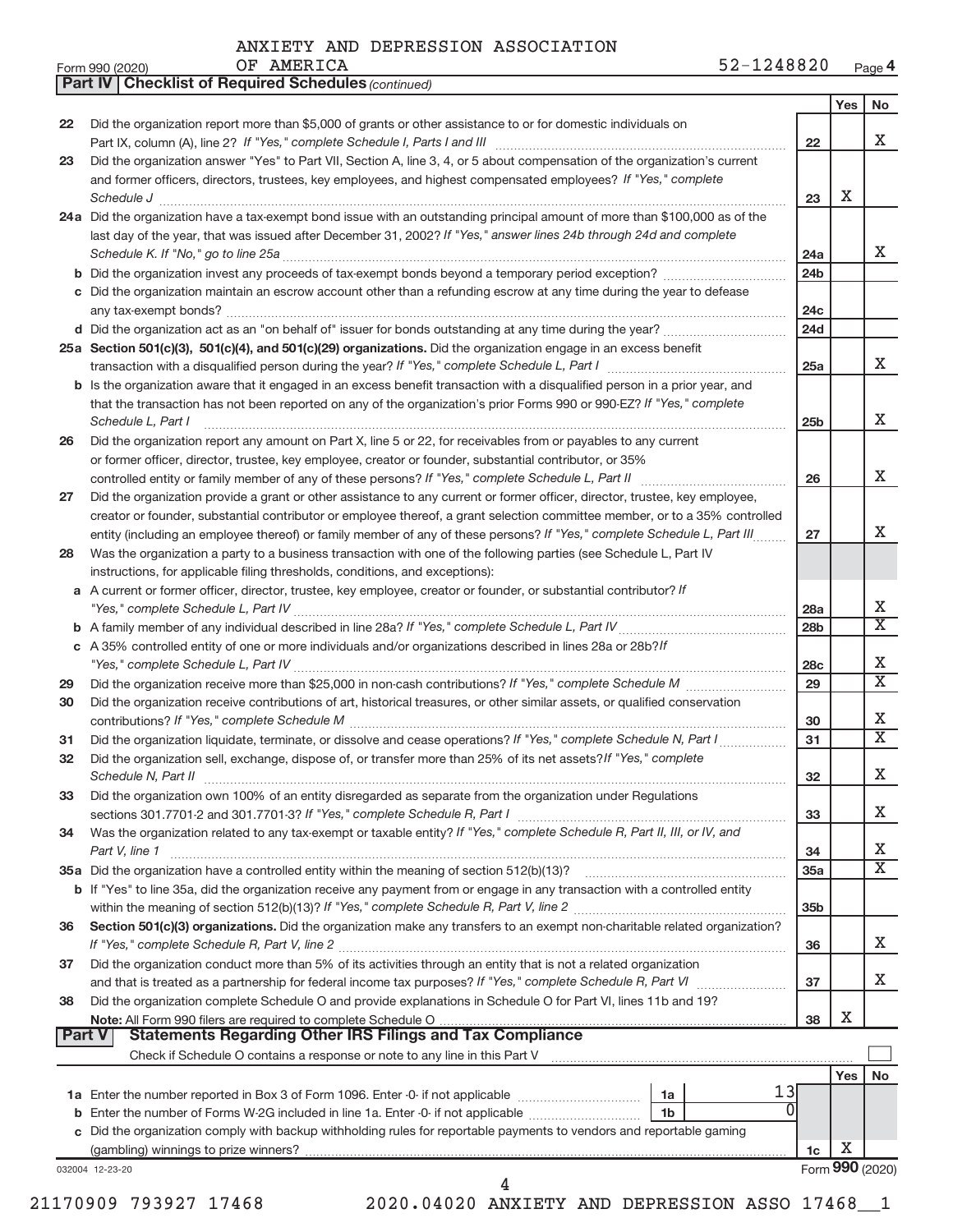| <b>Part V</b> | Statements Regarding Other IRS Filings and Tax Compliance (continued)                                                                                                                                                              |                 |                         |                       |  |  |
|---------------|------------------------------------------------------------------------------------------------------------------------------------------------------------------------------------------------------------------------------------|-----------------|-------------------------|-----------------------|--|--|
|               |                                                                                                                                                                                                                                    |                 | Yes                     | No                    |  |  |
|               | 2a Enter the number of employees reported on Form W-3, Transmittal of Wage and Tax Statements,                                                                                                                                     |                 |                         |                       |  |  |
|               | $6 \mid$<br>filed for the calendar year ending with or within the year covered by this return<br>2a                                                                                                                                |                 |                         |                       |  |  |
|               | b If at least one is reported on line 2a, did the organization file all required federal employment tax returns?                                                                                                                   | 2 <sub>b</sub>  | Х                       |                       |  |  |
|               |                                                                                                                                                                                                                                    |                 |                         |                       |  |  |
|               | 3a Did the organization have unrelated business gross income of \$1,000 or more during the year?                                                                                                                                   | 3a              | Х                       |                       |  |  |
|               |                                                                                                                                                                                                                                    | 3 <sub>b</sub>  | $\overline{\textbf{X}}$ |                       |  |  |
|               | 4a At any time during the calendar year, did the organization have an interest in, or a signature or other authority over, a                                                                                                       |                 |                         |                       |  |  |
|               | financial account in a foreign country (such as a bank account, securities account, or other financial account)?                                                                                                                   | 4a              |                         | x                     |  |  |
|               | <b>b</b> If "Yes," enter the name of the foreign country                                                                                                                                                                           |                 |                         |                       |  |  |
|               | See instructions for filing requirements for FinCEN Form 114, Report of Foreign Bank and Financial Accounts (FBAR).                                                                                                                |                 |                         |                       |  |  |
| 5a            |                                                                                                                                                                                                                                    | 5a              |                         | Х                     |  |  |
| b             |                                                                                                                                                                                                                                    | 5 <sub>b</sub>  |                         | $\overline{\text{X}}$ |  |  |
|               |                                                                                                                                                                                                                                    | 5c              |                         |                       |  |  |
|               | 6a Does the organization have annual gross receipts that are normally greater than \$100,000, and did the organization solicit                                                                                                     |                 |                         |                       |  |  |
|               |                                                                                                                                                                                                                                    | 6a              |                         | x                     |  |  |
|               | b If "Yes," did the organization include with every solicitation an express statement that such contributions or gifts                                                                                                             |                 |                         |                       |  |  |
|               |                                                                                                                                                                                                                                    | 6b              |                         |                       |  |  |
| 7             | Organizations that may receive deductible contributions under section 170(c).                                                                                                                                                      |                 |                         |                       |  |  |
| a             | Did the organization receive a payment in excess of \$75 made partly as a contribution and partly for goods and services provided to the payor?                                                                                    | 7a              |                         | x                     |  |  |
| b             |                                                                                                                                                                                                                                    | 7b              |                         |                       |  |  |
|               | Did the organization sell, exchange, or otherwise dispose of tangible personal property for which it was required                                                                                                                  |                 |                         |                       |  |  |
|               |                                                                                                                                                                                                                                    | 7c              |                         | х                     |  |  |
|               | 7d                                                                                                                                                                                                                                 |                 |                         | Х                     |  |  |
|               | Did the organization receive any funds, directly or indirectly, to pay premiums on a personal benefit contract?                                                                                                                    |                 |                         |                       |  |  |
| f.            |                                                                                                                                                                                                                                    |                 |                         |                       |  |  |
| g             | If the organization received a contribution of qualified intellectual property, did the organization file Form 8899 as required?                                                                                                   |                 |                         |                       |  |  |
| h             | If the organization received a contribution of cars, boats, airplanes, or other vehicles, did the organization file a Form 1098-C?                                                                                                 | 7h              |                         |                       |  |  |
| 8             | Sponsoring organizations maintaining donor advised funds. Did a donor advised fund maintained by the                                                                                                                               |                 |                         |                       |  |  |
|               |                                                                                                                                                                                                                                    | 8               |                         |                       |  |  |
| 9             | Sponsoring organizations maintaining donor advised funds.                                                                                                                                                                          |                 |                         |                       |  |  |
| а             | Did the sponsoring organization make any taxable distributions under section 4966?                                                                                                                                                 | <b>9a</b>       |                         |                       |  |  |
| b             | Did the sponsoring organization make a distribution to a donor, donor advisor, or related person?                                                                                                                                  | 9b              |                         |                       |  |  |
| 10            | Section 501(c)(7) organizations. Enter:<br>10a                                                                                                                                                                                     |                 |                         |                       |  |  |
|               | Initiation fees and capital contributions included on Part VIII, line 12 [100] [100] [100] [100] [100] [100] [<br>10 <sub>b</sub><br>b Gross receipts, included on Form 990, Part VIII, line 12, for public use of club facilities |                 |                         |                       |  |  |
| 11            | Section 501(c)(12) organizations. Enter:                                                                                                                                                                                           |                 |                         |                       |  |  |
|               | 11a                                                                                                                                                                                                                                |                 |                         |                       |  |  |
|               | <b>b</b> Gross income from other sources (Do not net amounts due or paid to other sources against                                                                                                                                  |                 |                         |                       |  |  |
|               | 11b                                                                                                                                                                                                                                |                 |                         |                       |  |  |
|               | 12a Section 4947(a)(1) non-exempt charitable trusts. Is the organization filing Form 990 in lieu of Form 1041?                                                                                                                     | <b>12a</b>      |                         |                       |  |  |
|               | <b>b</b> If "Yes," enter the amount of tax-exempt interest received or accrued during the year<br>12 <sub>b</sub>                                                                                                                  |                 |                         |                       |  |  |
| 13            | Section 501(c)(29) qualified nonprofit health insurance issuers.                                                                                                                                                                   |                 |                         |                       |  |  |
|               | a Is the organization licensed to issue qualified health plans in more than one state?                                                                                                                                             | 13a             |                         |                       |  |  |
|               | Note: See the instructions for additional information the organization must report on Schedule O.                                                                                                                                  |                 |                         |                       |  |  |
|               | <b>b</b> Enter the amount of reserves the organization is required to maintain by the states in which the                                                                                                                          |                 |                         |                       |  |  |
|               | 13 <sub>b</sub>                                                                                                                                                                                                                    |                 |                         |                       |  |  |
|               | 13 <sub>c</sub>                                                                                                                                                                                                                    |                 |                         |                       |  |  |
|               | 14a Did the organization receive any payments for indoor tanning services during the tax year?                                                                                                                                     | 14a             |                         | X.                    |  |  |
|               | <b>b</b> If "Yes," has it filed a Form 720 to report these payments? If "No," provide an explanation on Schedule O                                                                                                                 | 14 <sub>b</sub> |                         |                       |  |  |
| 15            | Is the organization subject to the section 4960 tax on payment(s) of more than \$1,000,000 in remuneration or                                                                                                                      |                 |                         |                       |  |  |
|               | excess parachute payment(s) during the year?                                                                                                                                                                                       | 15              |                         | x                     |  |  |
|               | If "Yes," see instructions and file Form 4720, Schedule N.                                                                                                                                                                         |                 |                         |                       |  |  |
| 16            | Is the organization an educational institution subject to the section 4968 excise tax on net investment income?                                                                                                                    | 16              |                         | X                     |  |  |
|               | If "Yes," complete Form 4720, Schedule O.                                                                                                                                                                                          |                 |                         |                       |  |  |

Form (2020) **990**

032005 12-23-20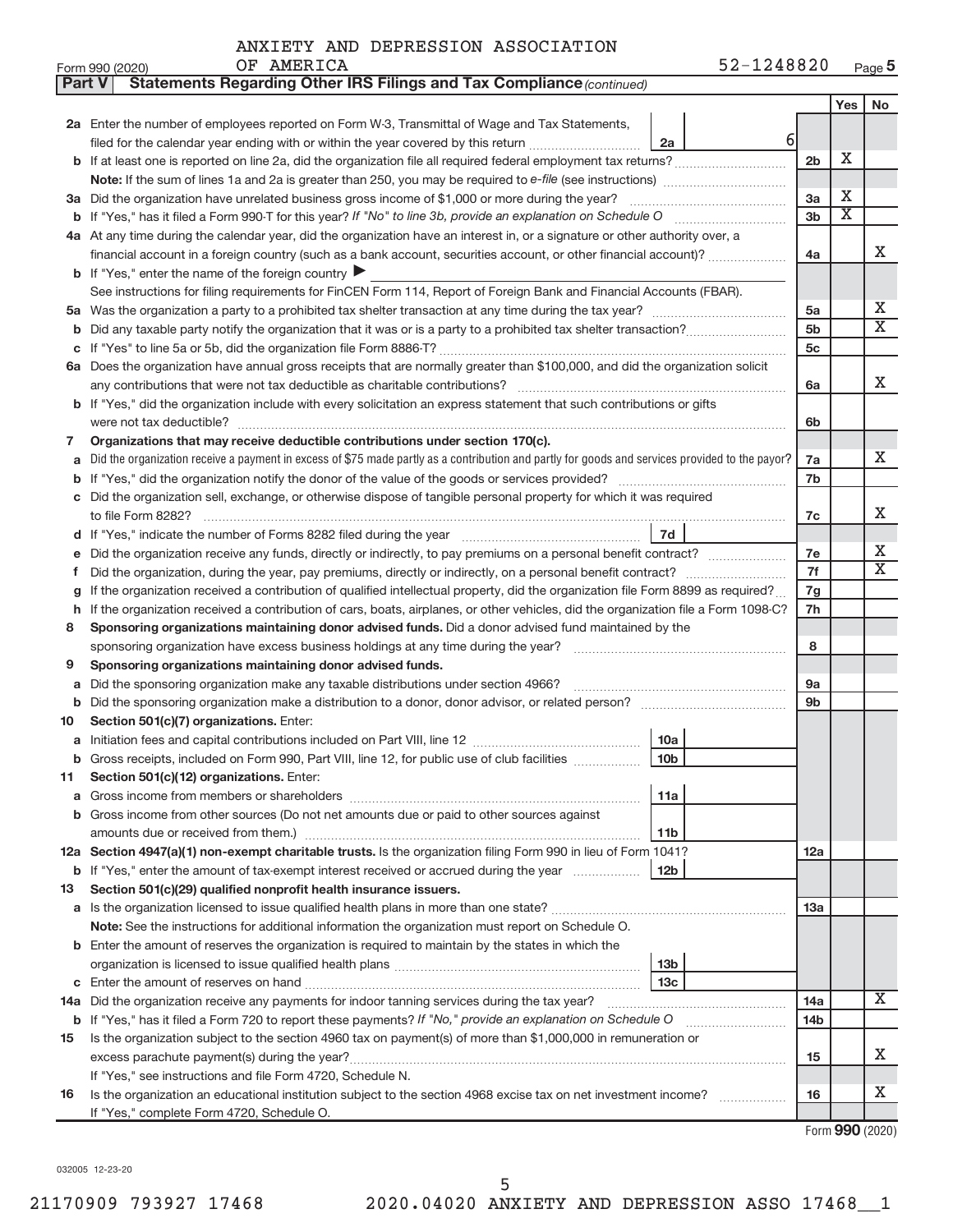**Part VI Governance, Management, and Disclosure** 

Form 990 (2020) Page **6** OF AMERICA 6 (1991) 1248820 (1992)

*For each "Yes" response to lines 2 through 7b below, and for a "No" response*

|                      | <b>Section A. Governing Body and Management</b>                                                                                                                                                                                |                        |                         |                                                    |
|----------------------|--------------------------------------------------------------------------------------------------------------------------------------------------------------------------------------------------------------------------------|------------------------|-------------------------|----------------------------------------------------|
|                      |                                                                                                                                                                                                                                |                        | Yes <sub>1</sub>        | No                                                 |
|                      | 13<br>1a Enter the number of voting members of the governing body at the end of the tax year<br>1a                                                                                                                             |                        |                         |                                                    |
|                      | If there are material differences in voting rights among members of the governing body, or if the governing                                                                                                                    |                        |                         |                                                    |
|                      | body delegated broad authority to an executive committee or similar committee, explain on Schedule O.                                                                                                                          |                        |                         |                                                    |
|                      | 13<br>Enter the number of voting members included on line 1a, above, who are independent<br>1b                                                                                                                                 |                        |                         |                                                    |
| 2                    | Did any officer, director, trustee, or key employee have a family relationship or a business relationship with any other                                                                                                       |                        |                         |                                                    |
|                      |                                                                                                                                                                                                                                | $\overline{2}$         |                         | Х                                                  |
| з                    | Did the organization delegate control over management duties customarily performed by or under the direct supervision                                                                                                          |                        |                         |                                                    |
|                      |                                                                                                                                                                                                                                | 3                      |                         | Χ                                                  |
| 4                    | Did the organization make any significant changes to its governing documents since the prior Form 990 was filed?                                                                                                               | 4                      |                         | $\overline{\mathbf{x}}$                            |
| 5                    |                                                                                                                                                                                                                                | 5                      |                         | $\overline{\mathbf{X}}$<br>$\overline{\mathbf{X}}$ |
| 6                    |                                                                                                                                                                                                                                | 6                      |                         |                                                    |
| 7a                   | Did the organization have members, stockholders, or other persons who had the power to elect or appoint one or                                                                                                                 |                        |                         |                                                    |
|                      |                                                                                                                                                                                                                                | 7a                     |                         | Χ                                                  |
|                      | b Are any governance decisions of the organization reserved to (or subject to approval by) members, stockholders, or                                                                                                           |                        |                         |                                                    |
|                      |                                                                                                                                                                                                                                | 7b                     |                         | X                                                  |
| 8                    | Did the organization contemporaneously document the meetings held or written actions undertaken during the year by the following:                                                                                              |                        |                         |                                                    |
| a                    |                                                                                                                                                                                                                                | 8a                     | х                       |                                                    |
|                      |                                                                                                                                                                                                                                | 8b                     | $\overline{\textbf{X}}$ |                                                    |
| 9                    | Is there any officer, director, trustee, or key employee listed in Part VII, Section A, who cannot be reached at the                                                                                                           |                        |                         | X                                                  |
|                      |                                                                                                                                                                                                                                | 9                      |                         |                                                    |
|                      | <b>Section B. Policies</b> (This Section B requests information about policies not required by the Internal Revenue Code.)                                                                                                     |                        |                         |                                                    |
|                      |                                                                                                                                                                                                                                |                        | Yes                     | No<br>X                                            |
|                      |                                                                                                                                                                                                                                | 10a                    |                         |                                                    |
|                      | b If "Yes," did the organization have written policies and procedures governing the activities of such chapters, affiliates,                                                                                                   |                        |                         |                                                    |
|                      |                                                                                                                                                                                                                                | 10 <sub>b</sub>        | $\overline{\textbf{X}}$ |                                                    |
|                      | 11a Has the organization provided a complete copy of this Form 990 to all members of its governing body before filing the form?                                                                                                | 11a                    |                         |                                                    |
|                      | <b>b</b> Describe in Schedule O the process, if any, used by the organization to review this Form 990.                                                                                                                         |                        | Х                       |                                                    |
| 12a                  |                                                                                                                                                                                                                                | 12a<br>12 <sub>b</sub> | $\overline{\textbf{X}}$ |                                                    |
|                      | c Did the organization regularly and consistently monitor and enforce compliance with the policy? If "Yes," describe                                                                                                           |                        |                         |                                                    |
|                      |                                                                                                                                                                                                                                | 12 <sub>c</sub>        | Х                       |                                                    |
| 13                   | in Schedule O how this was done manufactured and continuum and contract the state of the state of the state of                                                                                                                 | 13                     | $\overline{\textbf{X}}$ |                                                    |
| 14                   |                                                                                                                                                                                                                                | 14                     | $\overline{\textbf{X}}$ |                                                    |
| 15                   | Did the process for determining compensation of the following persons include a review and approval by independent                                                                                                             |                        |                         |                                                    |
|                      | persons, comparability data, and contemporaneous substantiation of the deliberation and decision?                                                                                                                              |                        |                         |                                                    |
|                      | The organization's CEO, Executive Director, or top management official [111] [12] manuscriptions are organization's CEO, Executive Director, or top management official [12] manuscriptions are organizations are organization | 15a                    | Х                       |                                                    |
|                      |                                                                                                                                                                                                                                | 15 <sub>b</sub>        | $\overline{\textbf{X}}$ |                                                    |
|                      |                                                                                                                                                                                                                                |                        |                         |                                                    |
|                      |                                                                                                                                                                                                                                |                        |                         |                                                    |
|                      | If "Yes" to line 15a or 15b, describe the process in Schedule O (see instructions).                                                                                                                                            |                        |                         |                                                    |
|                      | 16a Did the organization invest in, contribute assets to, or participate in a joint venture or similar arrangement with a                                                                                                      |                        |                         |                                                    |
|                      | taxable entity during the year?                                                                                                                                                                                                | 16a                    |                         |                                                    |
|                      | b If "Yes," did the organization follow a written policy or procedure requiring the organization to evaluate its participation                                                                                                 |                        |                         |                                                    |
|                      | in joint venture arrangements under applicable federal tax law, and take steps to safeguard the organization's                                                                                                                 |                        |                         |                                                    |
|                      | exempt status with respect to such arrangements?                                                                                                                                                                               | 16 <sub>b</sub>        |                         |                                                    |
|                      | <b>Section C. Disclosure</b>                                                                                                                                                                                                   |                        |                         |                                                    |
|                      | List the states with which a copy of this Form 990 is required to be filed >AZ, CA, GA, IL, MD, MI, NJ, NY, NC, OH, PA, RI                                                                                                     |                        |                         |                                                    |
|                      | Section 6104 requires an organization to make its Forms 1023 (1024 or 1024-A, if applicable), 990, and 990-T (Section 501(c)(3)s only) available                                                                               |                        |                         |                                                    |
|                      | for public inspection. Indicate how you made these available. Check all that apply.<br>Own website<br>Another's website                                                                                                        |                        |                         |                                                    |
|                      | $\lfloor x \rfloor$ Upon request<br>Other (explain on Schedule O)                                                                                                                                                              |                        |                         |                                                    |
|                      | Describe on Schedule O whether (and if so, how) the organization made its governing documents, conflict of interest policy, and financial                                                                                      |                        |                         |                                                    |
|                      | statements available to the public during the tax year.                                                                                                                                                                        |                        |                         |                                                    |
|                      | State the name, address, and telephone number of the person who possesses the organization's books and records<br>SUSAN GURLEY - 240-485-1001                                                                                  |                        |                         |                                                    |
| 17<br>18<br>19<br>20 | 20910<br>8701 GEORGIA AVENUE, NO. 412, SILVER SPRING, MD                                                                                                                                                                       |                        |                         | х                                                  |
|                      | SEE SCHEDULE O FOR FULL LIST OF STATES<br>032006 12-23-20                                                                                                                                                                      |                        | Form 990 (2020)         |                                                    |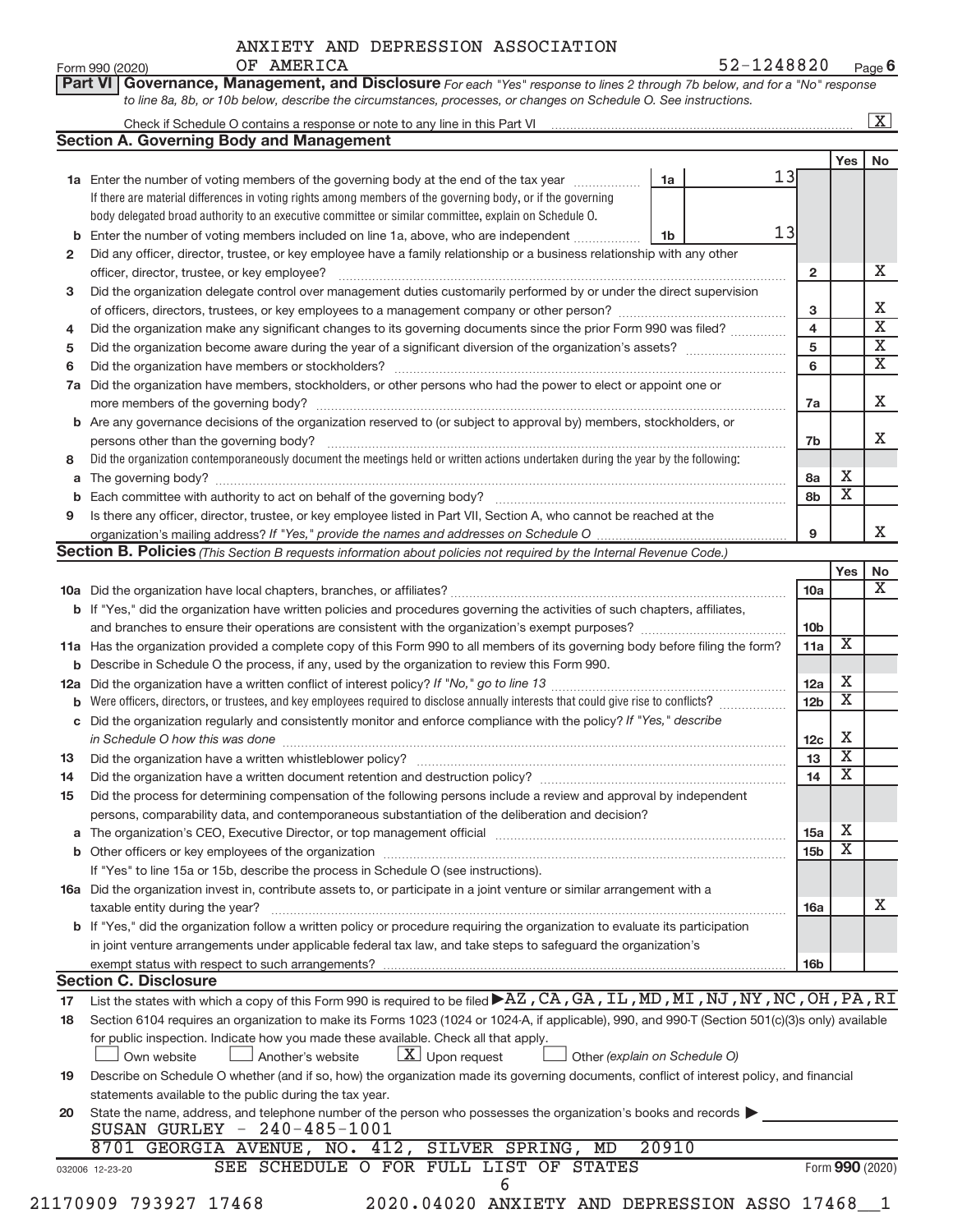|  | ANXIETY AND DEPRESSION ASSOCIATION |
|--|------------------------------------|
|  |                                    |

Form 990 (2020) Page **7** OF AMERICA 52-1248820

| <b>Employees, and Independent Contractors</b>                                |  |
|------------------------------------------------------------------------------|--|
| Check if Schedule O contains a response or note to any line in this Part VII |  |

**Section A. Officers, Directors, Trustees, Key Employees, and Highest Compensated Employees**

**1a**  Complete this table for all persons required to be listed. Report compensation for the calendar year ending with or within the organization's tax year.  $\bullet$  List all of the organization's current officers, directors, trustees (whether individuals or organizations), regardless of amount of compensation.

Enter -0- in columns (D), (E), and (F) if no compensation was paid.

**•** List all of the organization's **current** key employees, if any. See instructions for definition of "key employee."

**Examber 1** List the organization's five *current* highest compensated employees (other than an officer, director, trustee, or key employee) who received reportable compensation (Box 5 of Form W-2 and/or Box 7 of Form 1099-MISC) of more than \$100,000 from the organization and any related organizations.

 $\bullet$  List all of the organization's former officers, key employees, and highest compensated employees who received more than \$100,000 of reportable compensation from the organization and any related organizations.

**•** List all of the organization's former directors or trustees that received, in the capacity as a former director or trustee of the organization, more than \$10,000 of reportable compensation from the organization and any related organizations.

See instructions for the order in which to list the persons above.

Check this box if neither the organization nor any related organization compensated any current officer, director, or trustee.  $\overline{\phantom{a}}$ 

| (A)                               | (B)                    |                                         |                                                                  | (C)                   |              |                                 |        | (D)             | (E)             | (F)                          |
|-----------------------------------|------------------------|-----------------------------------------|------------------------------------------------------------------|-----------------------|--------------|---------------------------------|--------|-----------------|-----------------|------------------------------|
| Name and title                    | Average                | Position<br>(do not check more than one |                                                                  |                       |              |                                 |        | Reportable      | Reportable      | Estimated                    |
|                                   | hours per              |                                         | box, unless person is both an<br>officer and a director/trustee) |                       |              |                                 |        | compensation    | compensation    | amount of                    |
|                                   | week                   |                                         |                                                                  |                       |              |                                 |        | from            | from related    | other                        |
|                                   | (list any              |                                         |                                                                  |                       |              |                                 |        | the             | organizations   | compensation                 |
|                                   | hours for              |                                         |                                                                  |                       |              |                                 |        | organization    | (W-2/1099-MISC) | from the                     |
|                                   | related                |                                         |                                                                  |                       |              |                                 |        | (W-2/1099-MISC) |                 | organization                 |
|                                   | organizations<br>below |                                         |                                                                  |                       |              |                                 |        |                 |                 | and related<br>organizations |
|                                   | line)                  | Individual trustee or director          | Institutional trustee                                            | Officer               | Key employee | Highest compensated<br>employee | Former |                 |                 |                              |
| SUSAN GURLEY<br>(1)               | 40.00                  |                                         |                                                                  |                       |              |                                 |        |                 |                 |                              |
| EXECUTIVE DIRECTOR                |                        |                                         |                                                                  | $\mathbf X$           |              |                                 |        | 192,615.        | $\mathbf 0$ .   | 21,537.                      |
| (2) LISE BRAM                     | 40.00                  |                                         |                                                                  |                       |              |                                 |        |                 |                 |                              |
| DEPUTY EXECUTIVE DIRECTOR         |                        |                                         |                                                                  | $\overline{\text{X}}$ |              |                                 |        | 135,308.        | 0.              | 16,301.                      |
| (3) LUANA MARQUES, PHD            | 2.00                   |                                         |                                                                  |                       |              |                                 |        |                 |                 |                              |
| PRESIDENT                         |                        | X                                       |                                                                  | $\rm X$               |              |                                 |        | 0.              | 0.              | $0$ .                        |
| CHARLES NEMEROFF, MD, PHD<br>(4)  | 2.00                   |                                         |                                                                  |                       |              |                                 |        |                 |                 |                              |
| PRESIDENT-ELECT                   |                        | X                                       |                                                                  | $\mathbf X$           |              |                                 |        | 0.              | 0.              | $0$ .                        |
| (5) MARY E. (BETH) SALCEDO, MD    | 2.00                   |                                         |                                                                  |                       |              |                                 |        |                 |                 |                              |
| IMMEDIATE PAST PRESIENT           |                        | X                                       |                                                                  | $\mathbf X$           |              |                                 |        | 0.              | 0.              | $\mathbf 0$ .                |
| (6) RISA WEISBERG, PHD            | 2.00                   |                                         |                                                                  |                       |              |                                 |        |                 |                 |                              |
| TREASURER                         |                        | X                                       |                                                                  | $\mathbf X$           |              |                                 |        | 0.              | 0.              | $\mathbf 0$ .                |
| (7) SANJAY MATHEW, MD             | 2.00                   |                                         |                                                                  |                       |              |                                 |        |                 |                 |                              |
| <b>SECRETARY</b>                  |                        | X                                       |                                                                  | $\mathbf X$           |              |                                 |        | 0.              | $\mathbf 0$ .   | $\mathbf 0$ .                |
| (8) KEN GOODMAN, LCSW             | 2.00                   |                                         |                                                                  |                       |              |                                 |        |                 |                 |                              |
| <b>BOARD MEMBER</b>               |                        | Х                                       |                                                                  | X                     |              |                                 |        | 0.              | 0.              | 0.                           |
| (9) PAUL HOLTZHEIMER, MD          | 2.00                   |                                         |                                                                  |                       |              |                                 |        |                 |                 |                              |
| <b>BOARD MEMBER</b>               |                        | $\mathbf X$                             |                                                                  |                       |              |                                 |        | 0.              | $\mathbf 0$ .   | $\mathbf 0$ .                |
| (10) VASILIKI MICHOPOULOS, PHD    | 2.00                   |                                         |                                                                  |                       |              |                                 |        |                 |                 |                              |
| BOARD MEMBER                      |                        | X                                       |                                                                  |                       |              |                                 |        | 0.              | 0.              | $0$ .                        |
| (11) TANJA JOVANOVIC, PHD         | 2.00                   |                                         |                                                                  |                       |              |                                 |        |                 |                 |                              |
| <b>BOARD MEMBER</b>               |                        | X                                       |                                                                  |                       |              |                                 |        | 0.              | $\mathbf 0$ .   | $\mathbf 0$ .                |
| (12) SCOTT RAUCH, MD              | 2.00                   |                                         |                                                                  |                       |              |                                 |        |                 |                 |                              |
| <b>BOARD MEMBER</b>               |                        | X                                       |                                                                  |                       |              |                                 |        | 0.              | 0.              | $0$ .                        |
| (13) SHEILA RAUCH, PHD            | 2.00                   |                                         |                                                                  |                       |              |                                 |        |                 |                 |                              |
| <b>BOARD MEMBER</b>               |                        | X                                       |                                                                  |                       |              |                                 |        | 0.              | $\mathbf 0$ .   | $0$ .                        |
| (14) HELEN BLAIR SIMPSON, MD, PHD | 2.00                   |                                         |                                                                  |                       |              |                                 |        |                 |                 |                              |
| <b>BOARD MEMBER</b>               |                        | $\mathbf X$                             |                                                                  |                       |              |                                 |        | 0.              | 0.              | $0$ .                        |
| (15) MARTIN P. PAULUS, MD         | 2.00                   |                                         |                                                                  |                       |              |                                 |        |                 |                 |                              |
| <b>BOARD MEMBER</b>               |                        | X                                       |                                                                  |                       |              |                                 |        | 0.              | 0.              | $\mathbf 0$ .                |
|                                   |                        |                                         |                                                                  |                       |              |                                 |        |                 |                 |                              |
|                                   |                        |                                         |                                                                  |                       |              |                                 |        |                 |                 |                              |
|                                   |                        |                                         |                                                                  |                       |              |                                 |        |                 |                 |                              |
|                                   |                        |                                         |                                                                  |                       |              |                                 |        |                 |                 |                              |

032007 12-23-20

Form (2020) **990**

21170909 793927 17468 2020.04020 ANXIETY AND DEPRESSION ASSO 17468\_\_1

7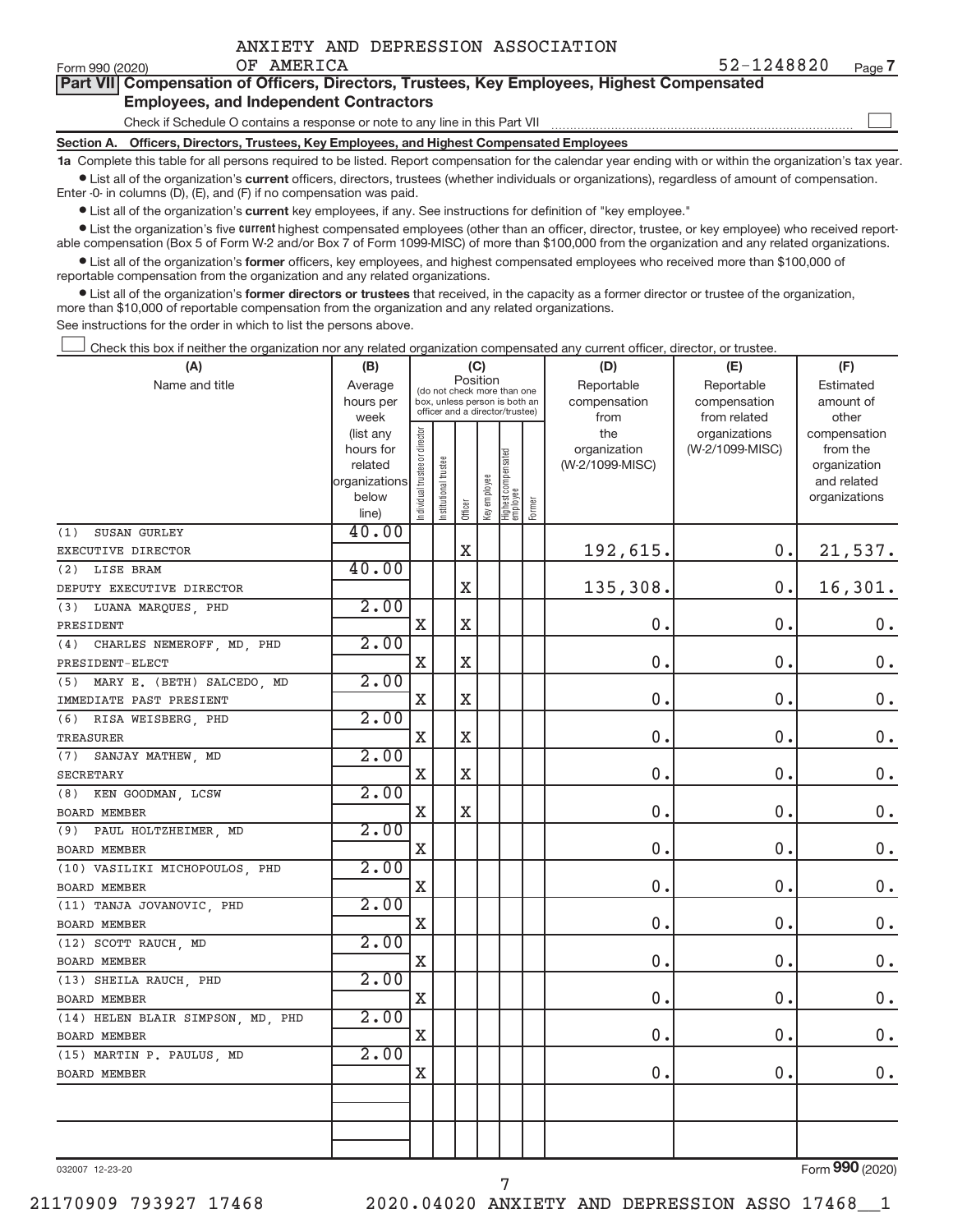| ANXIETY AND DEPRESSION ASSOCIATION                                                                                                                                                                                                   |                                                                              |                                |                                                              |                 |              |                                 |        |                                                |                                                  |                               |                                                                                   |                             |
|--------------------------------------------------------------------------------------------------------------------------------------------------------------------------------------------------------------------------------------|------------------------------------------------------------------------------|--------------------------------|--------------------------------------------------------------|-----------------|--------------|---------------------------------|--------|------------------------------------------------|--------------------------------------------------|-------------------------------|-----------------------------------------------------------------------------------|-----------------------------|
| OF AMERICA<br>Form 990 (2020)                                                                                                                                                                                                        |                                                                              |                                |                                                              |                 |              |                                 |        |                                                | 52-1248820                                       |                               |                                                                                   | Page 8                      |
| <b>Part VII</b><br>Section A. Officers, Directors, Trustees, Key Employees, and Highest Compensated Employees (continued)<br>(A)<br>Name and title                                                                                   | (B)<br>Average<br>hours per                                                  |                                | (do not check more than one<br>box, unless person is both an | (C)<br>Position |              |                                 |        | (D)<br>Reportable<br>compensation              | (E)<br>Reportable<br>compensation                | (F)<br>Estimated<br>amount of |                                                                                   |                             |
|                                                                                                                                                                                                                                      | week<br>(list any<br>hours for<br>related<br>organizations<br>below<br>line) | Individual trustee or director | officer and a director/trustee)<br>Institutional trustee     | Officer         | Key employee | Highest compensated<br>employee | Former | from<br>the<br>organization<br>(W-2/1099-MISC) | from related<br>organizations<br>(W-2/1099-MISC) |                               | other<br>compensation<br>from the<br>organization<br>and related<br>organizations |                             |
|                                                                                                                                                                                                                                      |                                                                              |                                |                                                              |                 |              |                                 |        |                                                |                                                  |                               |                                                                                   |                             |
|                                                                                                                                                                                                                                      |                                                                              |                                |                                                              |                 |              |                                 |        |                                                |                                                  |                               |                                                                                   |                             |
|                                                                                                                                                                                                                                      |                                                                              |                                |                                                              |                 |              |                                 |        |                                                |                                                  |                               |                                                                                   |                             |
|                                                                                                                                                                                                                                      |                                                                              |                                |                                                              |                 |              |                                 |        |                                                |                                                  |                               |                                                                                   |                             |
| 1b Subtotal<br>Total from continuation sheets to Part VII, Section A <b>manual</b> continuum                                                                                                                                         |                                                                              |                                |                                                              |                 |              |                                 |        | 327,923.<br>$\overline{0}$ .<br>327,923.       | 0.<br>$\overline{0}$ .<br>$\overline{0}$ .       |                               | 37,838.                                                                           | $\overline{0}$ .<br>37,838. |
| Total number of individuals (including but not limited to those listed above) who received more than \$100,000 of reportable<br>$\mathbf{2}$<br>compensation from the organization                                                   |                                                                              |                                |                                                              |                 |              |                                 |        |                                                |                                                  |                               |                                                                                   | 2                           |
| Did the organization list any former officer, director, trustee, key employee, or highest compensated employee on<br>з<br>line 1a? If "Yes," complete Schedule J for such individual                                                 |                                                                              |                                |                                                              |                 |              |                                 |        |                                                |                                                  | з                             | Yes                                                                               | No<br>$\overline{\text{X}}$ |
| For any individual listed on line 1a, is the sum of reportable compensation and other compensation from the organization<br>4<br>and related organizations greater than \$150,000? If "Yes," complete Schedule J for such individual |                                                                              |                                |                                                              |                 |              |                                 |        |                                                |                                                  |                               | X<br>4                                                                            |                             |
| Did any person listed on line 1a receive or accrue compensation from any unrelated organization or individual for services<br>5                                                                                                      |                                                                              |                                |                                                              |                 |              |                                 |        |                                                |                                                  | 5                             |                                                                                   | Х                           |
| <b>Section B. Independent Contractors</b><br>Complete this table for your five highest compensated independent contractors that received more than \$100,000 of compensation from<br>1                                               |                                                                              |                                |                                                              |                 |              |                                 |        |                                                |                                                  |                               |                                                                                   |                             |
| the organization. Report compensation for the calendar year ending with or within the organization's tax year.<br>(A)                                                                                                                |                                                                              |                                |                                                              |                 |              |                                 |        | (B)                                            |                                                  |                               | (C)                                                                               |                             |
| Name and business address                                                                                                                                                                                                            |                                                                              |                                | <b>NONE</b>                                                  |                 |              |                                 |        | Description of services                        |                                                  |                               | Compensation                                                                      |                             |
|                                                                                                                                                                                                                                      |                                                                              |                                |                                                              |                 |              |                                 |        |                                                |                                                  |                               |                                                                                   |                             |
|                                                                                                                                                                                                                                      |                                                                              |                                |                                                              |                 |              |                                 |        |                                                |                                                  |                               |                                                                                   |                             |
|                                                                                                                                                                                                                                      |                                                                              |                                |                                                              |                 |              |                                 |        |                                                |                                                  |                               |                                                                                   |                             |
| Total number of independent contractors (including but not limited to those listed above) who received more than<br>2<br>\$100,000 of compensation from the organization                                                             |                                                                              |                                |                                                              |                 |              |                                 |        |                                                |                                                  |                               | nnn.                                                                              |                             |

| 032008 | 12-23-20 |
|--------|----------|
|--------|----------|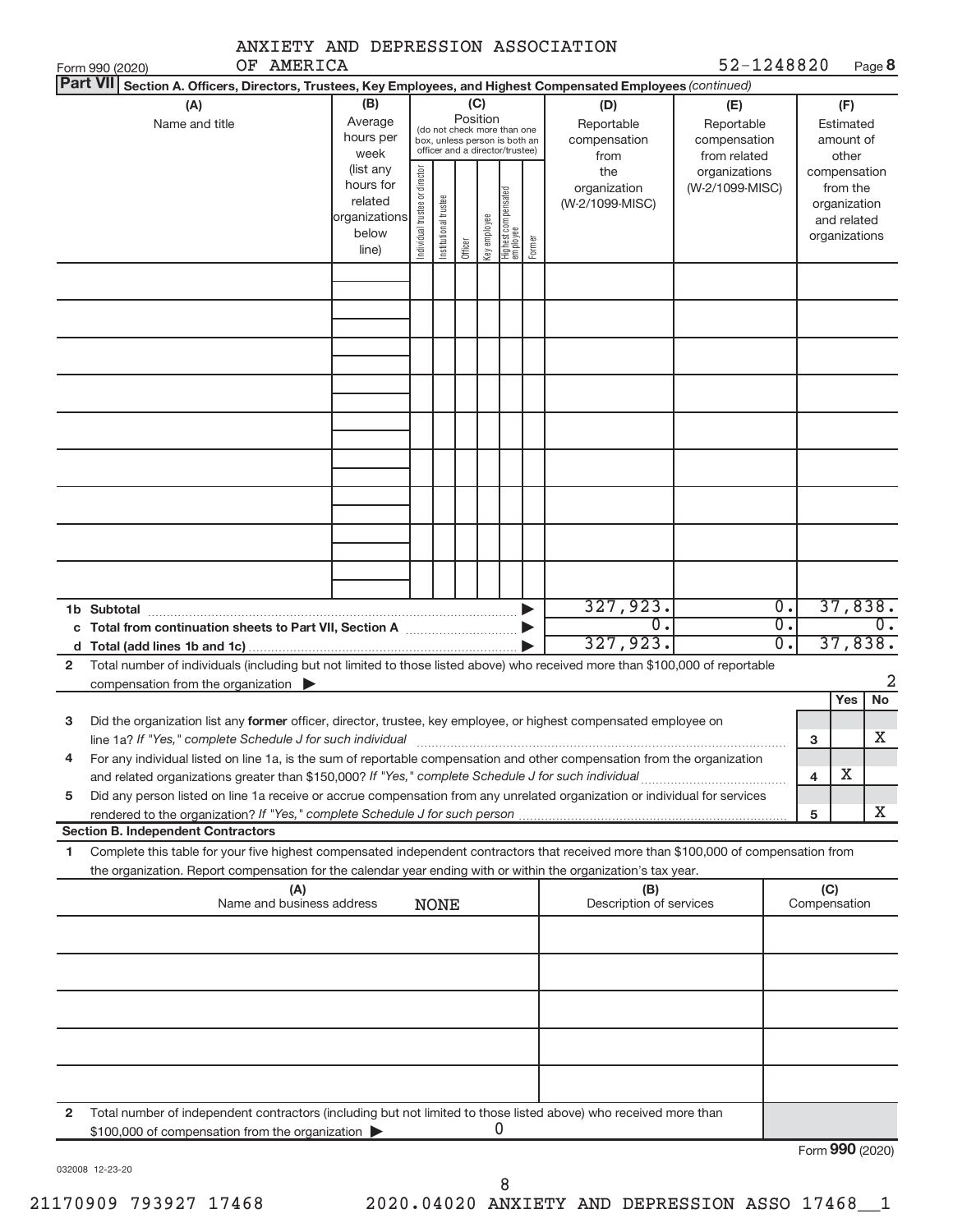|            |  | ANXIETY AND DEPRESSION ASSOCIATION |            |
|------------|--|------------------------------------|------------|
| OF AMERICA |  |                                    | 52-1248820 |

**Part VIII Statement of Revenue**

|                                                           |    | Check if Schedule O contains a response or note to any line in this Part VIII |                       |                  |                                       |                               |                                    |
|-----------------------------------------------------------|----|-------------------------------------------------------------------------------|-----------------------|------------------|---------------------------------------|-------------------------------|------------------------------------|
|                                                           |    |                                                                               |                       |                  | (B)                                   | (C)                           | (D)                                |
|                                                           |    |                                                                               |                       | Total revenue    | Related or exempt<br>function revenue | Unrelated<br>business revenue | Revenue excluded<br>from tax under |
|                                                           |    |                                                                               |                       |                  |                                       |                               | sections 512 - 514                 |
|                                                           |    | 1a<br>1 a Federated campaigns                                                 | 49,556.               |                  |                                       |                               |                                    |
|                                                           |    | 1 <sub>b</sub><br><b>b</b> Membership dues                                    |                       |                  |                                       |                               |                                    |
|                                                           |    | 1 <sub>c</sub>                                                                |                       |                  |                                       |                               |                                    |
|                                                           |    | c Fundraising events                                                          |                       |                  |                                       |                               |                                    |
| Contributions, Gifts, Grants<br>and Other Similar Amounts |    | 1 <sub>d</sub><br>d Related organizations<br>.                                | 51,000.               |                  |                                       |                               |                                    |
|                                                           |    | 1e<br>e Government grants (contributions)                                     |                       |                  |                                       |                               |                                    |
|                                                           |    | f All other contributions, gifts, grants, and                                 |                       |                  |                                       |                               |                                    |
|                                                           |    | similar amounts not included above<br>1f                                      | 891,934.              |                  |                                       |                               |                                    |
|                                                           |    | $1g$ $\frac{1}{3}$<br>g Noncash contributions included in lines 1a-1f         |                       |                  |                                       |                               |                                    |
|                                                           |    |                                                                               |                       | 992,490.         |                                       |                               |                                    |
|                                                           |    |                                                                               | <b>Business Code</b>  |                  |                                       |                               |                                    |
|                                                           | 2a | MEMBERSHIP DUES                                                               | 900099                | 314,644.         | 314,644.                              |                               |                                    |
|                                                           |    | CONFERENCE & OTHER PRO<br>b                                                   | 900099                | 214, 288.        | 214,288.                              |                               |                                    |
| Program Service<br>Revenue                                |    | NEWSLETER ADVERTISING                                                         | 900099                | 17,580.          |                                       | 17,580.                       |                                    |
|                                                           |    | <b>JOURNAL ROYALTIES</b>                                                      | 900099                | 15,027.          |                                       | 15,027.                       |                                    |
|                                                           | е  |                                                                               |                       |                  |                                       |                               |                                    |
|                                                           |    | All other program service revenue                                             |                       |                  |                                       |                               |                                    |
|                                                           |    | q                                                                             |                       | 561,539.         |                                       |                               |                                    |
|                                                           | 3  | Investment income (including dividends, interest, and                         |                       |                  |                                       |                               |                                    |
|                                                           |    |                                                                               |                       | 80,139.          |                                       |                               | 80, 139.                           |
|                                                           | 4  | Income from investment of tax-exempt bond proceeds                            |                       |                  |                                       |                               |                                    |
|                                                           | 5  |                                                                               |                       |                  |                                       |                               |                                    |
|                                                           |    | (i) Real                                                                      | (ii) Personal         |                  |                                       |                               |                                    |
|                                                           |    | Gross rents<br>6a                                                             |                       |                  |                                       |                               |                                    |
|                                                           | 6а | 6 <sub>b</sub>                                                                |                       |                  |                                       |                               |                                    |
|                                                           |    | Less: rental expenses<br>b<br>6c                                              |                       |                  |                                       |                               |                                    |
|                                                           |    | c Rental income or (loss)                                                     |                       |                  |                                       |                               |                                    |
|                                                           |    | d Net rental income or (loss)                                                 |                       |                  |                                       |                               |                                    |
|                                                           |    | (i) Securities<br>7 a Gross amount from sales of                              | (ii) Other            |                  |                                       |                               |                                    |
|                                                           |    | <sub>7a</sub> 367, 144.<br>assets other than inventory                        |                       |                  |                                       |                               |                                    |
|                                                           |    | <b>b</b> Less: cost or other basis                                            |                       |                  |                                       |                               |                                    |
| <b>ther Revenue</b>                                       |    | 7b 329, 848.<br>and sales expenses                                            |                       |                  |                                       |                               |                                    |
|                                                           |    | $7c$ 37, 296.<br>c Gain or (loss)                                             |                       |                  |                                       |                               |                                    |
|                                                           |    |                                                                               |                       | 37,296.          |                                       |                               | 37,296.                            |
|                                                           |    | 8 a Gross income from fundraising events (not                                 |                       |                  |                                       |                               |                                    |
|                                                           |    | including \$<br>of                                                            |                       |                  |                                       |                               |                                    |
|                                                           |    | contributions reported on line 1c). See                                       |                       |                  |                                       |                               |                                    |
|                                                           |    | l 8a                                                                          |                       |                  |                                       |                               |                                    |
|                                                           |    | 8b                                                                            |                       |                  |                                       |                               |                                    |
|                                                           |    | c Net income or (loss) from fundraising events                                |                       |                  |                                       |                               |                                    |
|                                                           |    | 9 a Gross income from gaming activities. See                                  |                       |                  |                                       |                               |                                    |
|                                                           |    | 9a                                                                            |                       |                  |                                       |                               |                                    |
|                                                           |    | 9 <sub>b</sub>                                                                |                       |                  |                                       |                               |                                    |
|                                                           |    | c Net income or (loss) from gaming activities                                 |                       |                  |                                       |                               |                                    |
|                                                           |    | 10 a Gross sales of inventory, less returns                                   |                       |                  |                                       |                               |                                    |
|                                                           |    | 10a                                                                           | 3,930.                |                  |                                       |                               |                                    |
|                                                           |    | 10bl<br><b>b</b> Less: cost of goods sold                                     | 1,073.                |                  |                                       |                               |                                    |
|                                                           |    | c Net income or (loss) from sales of inventory                                |                       | 2,857.           | 2,857.                                |                               |                                    |
|                                                           |    |                                                                               | <b>Business Code</b>  |                  |                                       |                               |                                    |
|                                                           |    | 11 a MAIL LIST/LABELS                                                         | 900099                | 875.             |                                       | 875.                          |                                    |
|                                                           |    | <b>MISCELLANEOUS</b><br>b                                                     | 900099                | $\overline{7}$ . |                                       |                               | 7.                                 |
|                                                           |    |                                                                               |                       |                  |                                       |                               |                                    |
| Miscellaneous<br>Revenue                                  | c  |                                                                               |                       |                  |                                       |                               |                                    |
|                                                           |    |                                                                               | $\blacktriangleright$ | 882.             |                                       |                               |                                    |
|                                                           |    |                                                                               |                       | 1,675,203.       | 531,789.                              | 33,482.                       | 117,442.                           |
|                                                           | 12 |                                                                               |                       |                  |                                       |                               | Form 990 (2020)                    |
| 032009 12-23-20                                           |    |                                                                               |                       |                  |                                       |                               |                                    |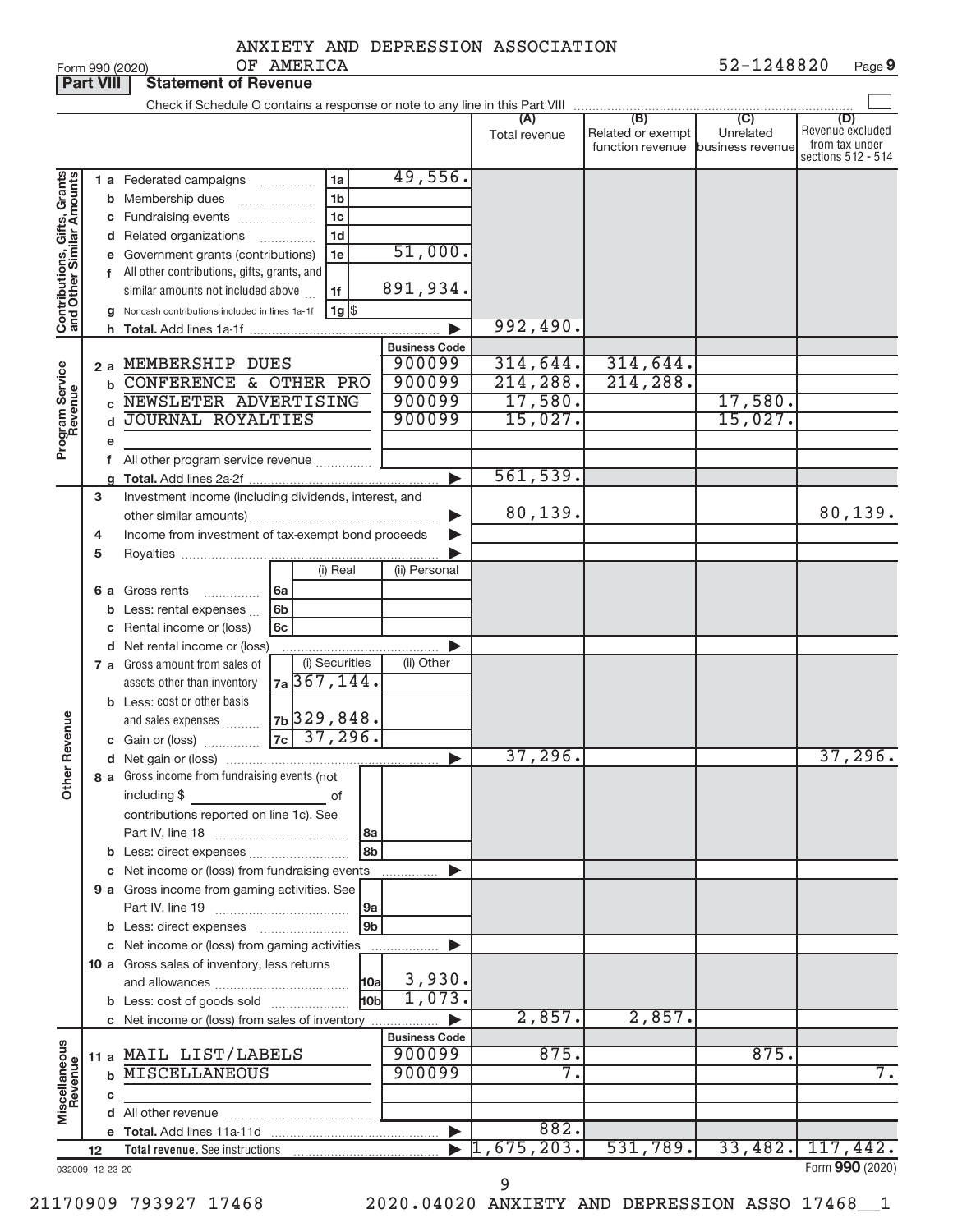#### ANXIETY AND DEPRESSION ASSOCIATION OF AMERICA 52-1248820

|              | Form 990 (2020)<br>OF AMERICA<br><b>Part IX   Statement of Functional Expenses</b>                                                                                                                         |                       |                                    |                                           | 52-1248820<br>Page 10          |
|--------------|------------------------------------------------------------------------------------------------------------------------------------------------------------------------------------------------------------|-----------------------|------------------------------------|-------------------------------------------|--------------------------------|
|              | Section 501(c)(3) and 501(c)(4) organizations must complete all columns. All other organizations must complete column (A).                                                                                 |                       |                                    |                                           |                                |
|              |                                                                                                                                                                                                            |                       |                                    |                                           | X                              |
|              | Do not include amounts reported on lines 6b,<br>7b, 8b, 9b, and 10b of Part VIII.                                                                                                                          | (A)<br>Total expenses | (B)<br>Program service<br>expenses | (C)<br>Management and<br>general expenses | (D)<br>Fundraising<br>expenses |
| 1            | Grants and other assistance to domestic organizations                                                                                                                                                      |                       |                                    |                                           |                                |
|              | and domestic governments. See Part IV, line 21                                                                                                                                                             |                       |                                    |                                           |                                |
| $\mathbf{2}$ | Grants and other assistance to domestic                                                                                                                                                                    |                       |                                    |                                           |                                |
|              | individuals. See Part IV, line 22                                                                                                                                                                          | 1,360.                | 1,360.                             |                                           |                                |
| 3            | Grants and other assistance to foreign                                                                                                                                                                     |                       |                                    |                                           |                                |
|              | organizations, foreign governments, and foreign                                                                                                                                                            |                       |                                    |                                           |                                |
|              | individuals. See Part IV, lines 15 and 16                                                                                                                                                                  |                       |                                    |                                           |                                |
| 4            | Benefits paid to or for members                                                                                                                                                                            |                       |                                    |                                           |                                |
| 5            | Compensation of current officers, directors,                                                                                                                                                               | 365,761.              | 310, 133.                          | 43,099.                                   | 12,529.                        |
|              | trustees, and key employees                                                                                                                                                                                |                       |                                    |                                           |                                |
| 6            | Compensation not included above to disqualified<br>persons (as defined under section 4958(f)(1)) and                                                                                                       |                       |                                    |                                           |                                |
|              | persons described in section 4958(c)(3)(B)                                                                                                                                                                 |                       |                                    |                                           |                                |
| 7            |                                                                                                                                                                                                            | 105, 562.             | 89,905.                            | 12,025.                                   | 3,632.                         |
| 8            | Pension plan accruals and contributions (include                                                                                                                                                           |                       |                                    |                                           |                                |
|              | section 401(k) and 403(b) employer contributions)                                                                                                                                                          | 2,923.                | 2,383.                             | 443.                                      | 97.                            |
| 9            |                                                                                                                                                                                                            | 10,088.               | 8,224.                             | 1,532.                                    | 332.                           |
| 10           |                                                                                                                                                                                                            | 31,140.               | 26,749.                            | 3,310.                                    | 1,081.                         |
| 11           | Fees for services (nonemployees):                                                                                                                                                                          |                       |                                    |                                           |                                |
|              |                                                                                                                                                                                                            |                       |                                    |                                           |                                |
| b            |                                                                                                                                                                                                            |                       |                                    |                                           |                                |
| c            |                                                                                                                                                                                                            | 43,200.               |                                    | 43,200.                                   |                                |
| d            |                                                                                                                                                                                                            |                       |                                    |                                           |                                |
| е            | Professional fundraising services. See Part IV, line 17                                                                                                                                                    |                       |                                    |                                           |                                |
| f            | Investment management fees                                                                                                                                                                                 | 11,484.               |                                    | 11,484.                                   |                                |
| g            | Other. (If line 11g amount exceeds 10% of line 25,                                                                                                                                                         |                       |                                    |                                           |                                |
|              | column (A) amount, list line 11g expenses on Sch O.)                                                                                                                                                       | 172,203.<br>5,110.    | 115,242.<br>5,110.                 | 27,410.                                   | 29,551.                        |
| 12           |                                                                                                                                                                                                            | 50,054.               | 35,991.                            | 9,296.                                    | 4,767.                         |
| 13<br>14     |                                                                                                                                                                                                            | 65,685.               | 56,803.                            | 6,792.                                    | 2,090.                         |
| 15           |                                                                                                                                                                                                            |                       |                                    |                                           |                                |
| 16           | Occupancy                                                                                                                                                                                                  | 57,810.               | 48,522.                            | 7,749.                                    | 1,539.                         |
| 17           |                                                                                                                                                                                                            | 30,014.               | 30,014.                            |                                           |                                |
| 18           | Payments of travel or entertainment expenses                                                                                                                                                               |                       |                                    |                                           |                                |
|              | for any federal, state, or local public officials                                                                                                                                                          |                       |                                    |                                           |                                |
| 19           | Conferences, conventions, and meetings                                                                                                                                                                     | 133, 276.             | 133,276.                           |                                           |                                |
| 20           | Interest                                                                                                                                                                                                   |                       |                                    |                                           |                                |
| 21           |                                                                                                                                                                                                            |                       |                                    |                                           |                                |
| 22           | Depreciation, depletion, and amortization                                                                                                                                                                  | 7,525.                | 6,328.                             | 694.                                      | 503.                           |
| 23           | Insurance                                                                                                                                                                                                  | 1,714.                |                                    | 1,714.                                    |                                |
| 24           | Other expenses. Itemize expenses not covered<br>above (List miscellaneous expenses on line 24e. If<br>line 24e amount exceeds 10% of line 25, column (A)<br>amount, list line 24e expenses on Schedule O.) |                       |                                    |                                           |                                |
| a            | STATE CHARITABLE REGIST                                                                                                                                                                                    | 11,246.               |                                    |                                           | 11,246.                        |
|              | TAXES & LICENSES                                                                                                                                                                                           | 10,793.               | 2,250.                             | 8,543.                                    |                                |
|              | <b>JOURNAL FEES</b>                                                                                                                                                                                        | 7,884.                | 7,884.                             |                                           |                                |
|              | DUES AND SUBSCRIPTION                                                                                                                                                                                      | 5,225.<br>2,621.      | 3,471.<br>2,168.                   | 1,644.<br>370.                            | 110.<br>83.                    |
|              | e All other expenses                                                                                                                                                                                       | 1,132,678.            | 885,813.                           | 179,305.                                  | 67,560.                        |
| 25<br>26     | Total functional expenses. Add lines 1 through 24e<br>Joint costs. Complete this line only if the organization                                                                                             |                       |                                    |                                           |                                |
|              | reported in column (B) joint costs from a combined                                                                                                                                                         |                       |                                    |                                           |                                |
|              | educational campaign and fundraising solicitation.                                                                                                                                                         |                       |                                    |                                           |                                |
|              | Check here $\blacktriangleright$<br>if following SOP 98-2 (ASC 958-720)                                                                                                                                    |                       |                                    |                                           |                                |

032010 12-23-20

Form (2020) **990**

10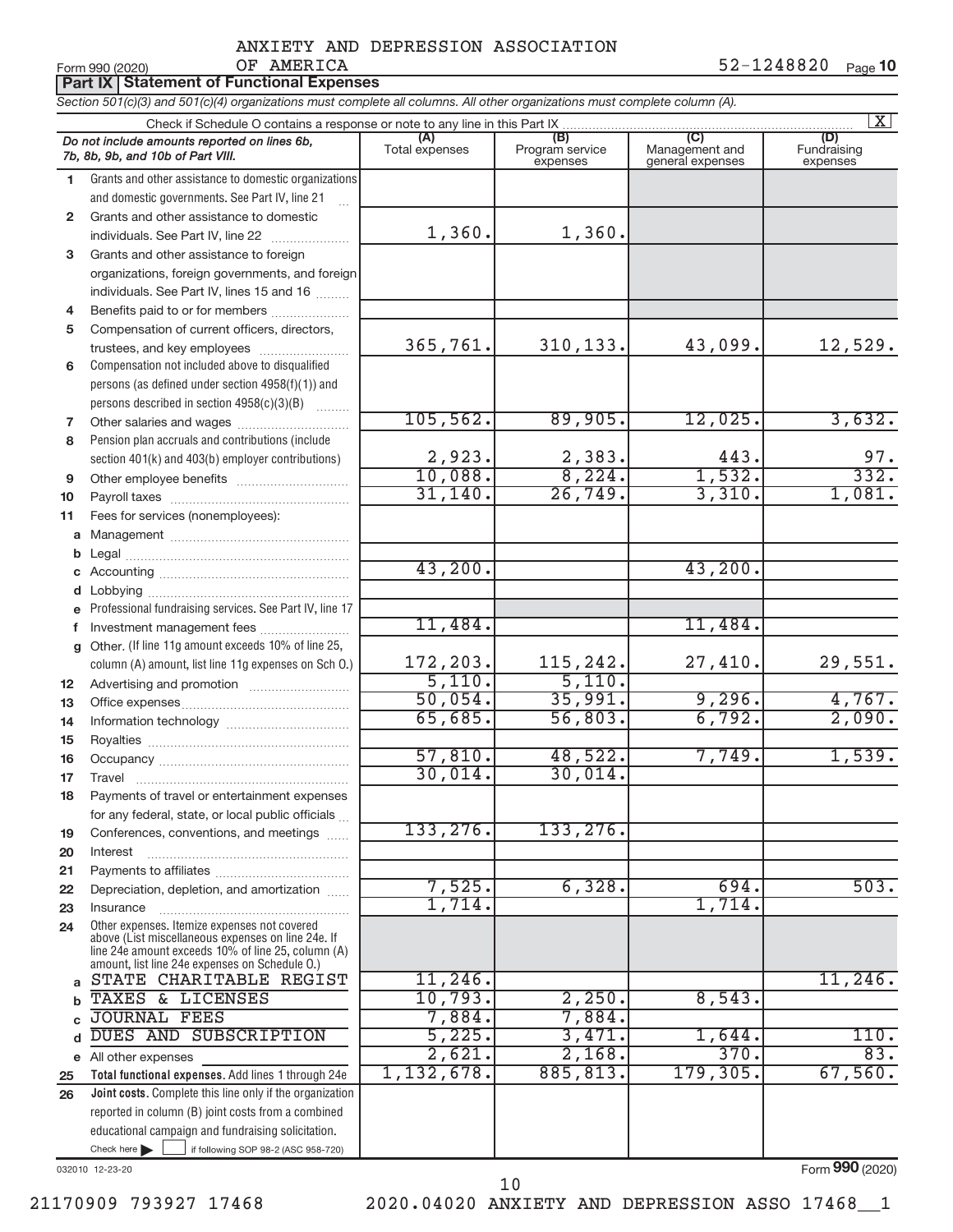| Form 990 (2020) |  |
|-----------------|--|
|-----------------|--|

|                             | Form 990 (2020)<br>Part X | UF AMLRICA<br><b>Balance Sheet</b>                                                                     |                          |                 | 0200821-20<br>Page 11 |
|-----------------------------|---------------------------|--------------------------------------------------------------------------------------------------------|--------------------------|-----------------|-----------------------|
|                             |                           |                                                                                                        |                          |                 |                       |
|                             |                           |                                                                                                        | (A)<br>Beginning of year |                 | (B)<br>End of year    |
|                             | 1                         |                                                                                                        | 95,903.                  | $\mathbf{1}$    | 156,764.              |
|                             | $\mathbf{2}$              |                                                                                                        | 401,825.                 | $\overline{2}$  | 585, 221.             |
|                             | 3                         |                                                                                                        | 58,968.                  | 3               | 10,000.               |
|                             | 4                         |                                                                                                        | 46, 134.                 | $\overline{4}$  | 79, 177.              |
|                             | 5                         | Loans and other receivables from any current or former officer, director,                              |                          |                 |                       |
|                             |                           | trustee, key employee, creator or founder, substantial contributor, or 35%                             |                          |                 |                       |
|                             |                           | controlled entity or family member of any of these persons                                             |                          | 5               |                       |
|                             | 6                         | Loans and other receivables from other disqualified persons (as defined                                |                          |                 |                       |
|                             |                           | under section 4958(f)(1)), and persons described in section 4958(c)(3)(B)                              |                          | 6               |                       |
|                             | 7                         |                                                                                                        |                          | $\overline{7}$  |                       |
| Assets                      | 8                         |                                                                                                        | 3,616.                   | 8               | 1,208.                |
|                             | 9                         |                                                                                                        | 16,391.                  | 9               | 38,964.               |
|                             |                           | 10a Land, buildings, and equipment: cost or other                                                      |                          |                 |                       |
|                             |                           | 206, 299.<br>basis. Complete Part VI of Schedule D  10a                                                |                          |                 |                       |
|                             |                           | 128,499.                                                                                               | 29,796.                  | 10 <sub>c</sub> | 77,800.               |
|                             | 11                        |                                                                                                        | 2,796,118.               | 11              | 3,208,792.            |
|                             | 12                        |                                                                                                        |                          | 12              |                       |
|                             | 13                        |                                                                                                        |                          | 13              |                       |
|                             | 14                        |                                                                                                        |                          | 14              |                       |
|                             | 15                        |                                                                                                        | 4,086.                   | 15              | 4,086.                |
|                             | 16                        |                                                                                                        | 3,452,837.               | 16              | 4,162,012.            |
|                             | 17                        |                                                                                                        | 76, 574.                 | 17              | 51,773.               |
|                             | 18                        |                                                                                                        |                          | 18              |                       |
|                             | 19                        |                                                                                                        | 423,716.                 | 19              | 369,874.              |
|                             | 20                        |                                                                                                        |                          | 20              |                       |
|                             | 21                        | Escrow or custodial account liability. Complete Part IV of Schedule D                                  |                          | 21              |                       |
|                             | 22                        | Loans and other payables to any current or former officer, director,                                   |                          |                 |                       |
| Liabilities                 |                           | trustee, key employee, creator or founder, substantial contributor, or 35%                             |                          |                 |                       |
|                             |                           | controlled entity or family member of any of these persons                                             |                          | 22              |                       |
|                             | 23                        | Secured mortgages and notes payable to unrelated third parties                                         |                          | 23              |                       |
|                             | 24                        | Unsecured notes and loans payable to unrelated third parties                                           |                          | 24              |                       |
|                             | 25                        | Other liabilities (including federal income tax, payables to related third                             |                          |                 |                       |
|                             |                           | parties, and other liabilities not included on lines 17-24). Complete Part X                           |                          |                 |                       |
|                             |                           | of Schedule D                                                                                          |                          | 25              |                       |
|                             | 26                        | Total liabilities. Add lines 17 through 25                                                             | 500, 290.                | 26              | 421,647.              |
|                             |                           | Organizations that follow FASB ASC 958, check here $\blacktriangleright \lfloor \underline{X} \rfloor$ |                          |                 |                       |
|                             |                           | and complete lines 27, 28, 32, and 33.                                                                 |                          |                 |                       |
|                             | 27                        |                                                                                                        | 2,942,547.<br>10,000.    | 27              | 3,720,365.<br>20,000. |
|                             | 28                        |                                                                                                        |                          | 28              |                       |
|                             |                           | Organizations that do not follow FASB ASC 958, check here $\blacktriangleright \Box$                   |                          |                 |                       |
|                             |                           | and complete lines 29 through 33.                                                                      |                          |                 |                       |
|                             | 29                        |                                                                                                        |                          | 29              |                       |
|                             | 30                        | Paid-in or capital surplus, or land, building, or equipment fund                                       |                          | 30              |                       |
| Net Assets or Fund Balances | 31                        | Retained earnings, endowment, accumulated income, or other funds                                       | 2,952,547.               | 31              | 3,740,365.            |
|                             | 32                        |                                                                                                        | 3,452,837.               | 32              | 4,162,012.            |
|                             | 33                        |                                                                                                        |                          | 33              |                       |

Form (2020) **990**

032011 12-23-20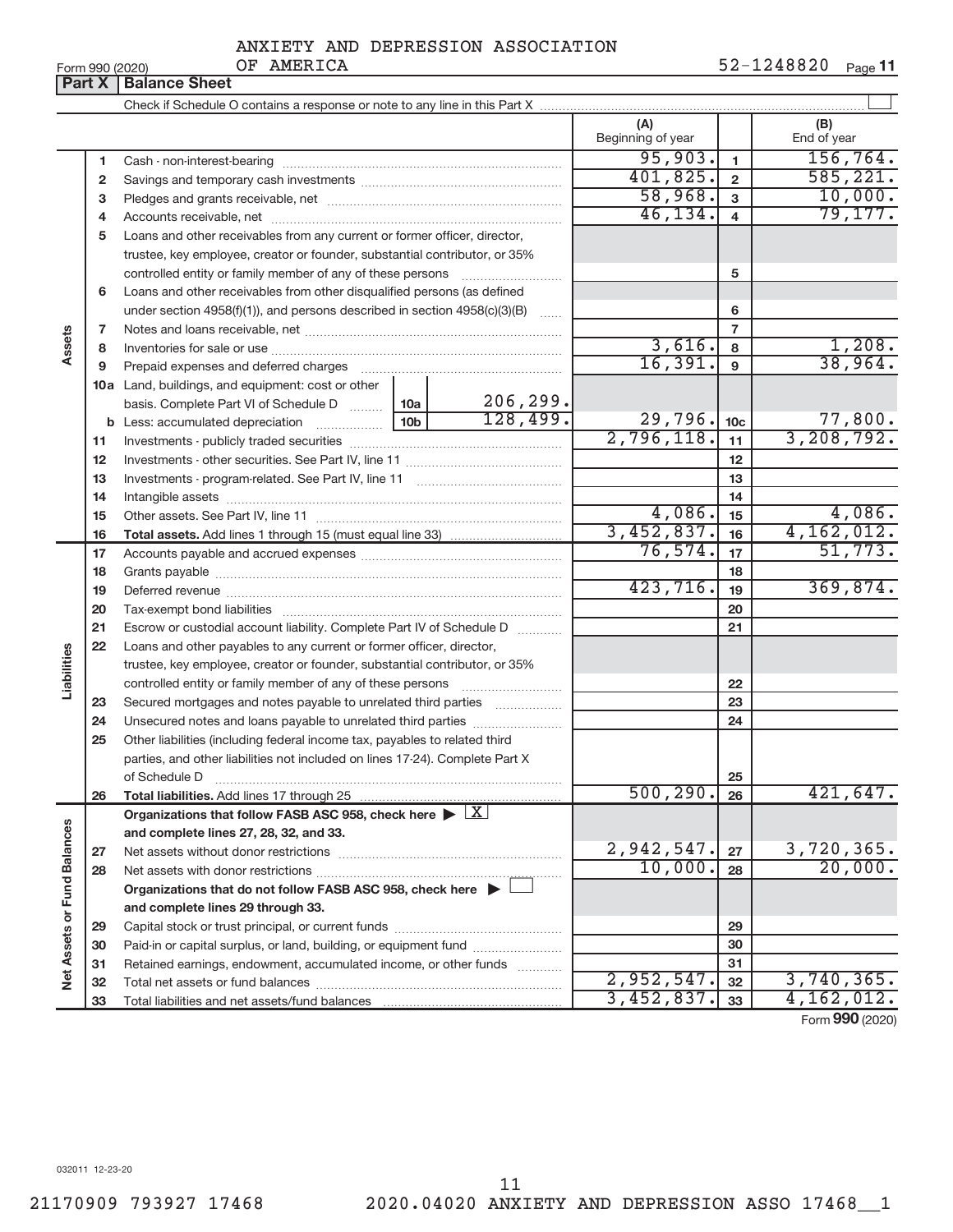|              | ANXIETY AND DEPRESSION ASSOCIATION                                                                                                                                                                                             |                         |                |     |                         |  |  |  |  |
|--------------|--------------------------------------------------------------------------------------------------------------------------------------------------------------------------------------------------------------------------------|-------------------------|----------------|-----|-------------------------|--|--|--|--|
|              | OF AMERICA<br>Form 990 (2020)                                                                                                                                                                                                  | 52-1248820 Page 12      |                |     |                         |  |  |  |  |
|              | Part XI<br><b>Reconciliation of Net Assets</b>                                                                                                                                                                                 |                         |                |     |                         |  |  |  |  |
|              |                                                                                                                                                                                                                                |                         |                |     |                         |  |  |  |  |
|              |                                                                                                                                                                                                                                |                         |                |     |                         |  |  |  |  |
| 1            | 1,675,203.<br>$\mathbf{1}$                                                                                                                                                                                                     |                         |                |     |                         |  |  |  |  |
| $\mathbf{2}$ |                                                                                                                                                                                                                                | $\overline{2}$          | 1,132,678.     |     |                         |  |  |  |  |
| з            |                                                                                                                                                                                                                                | 3                       |                |     | 542, 525.               |  |  |  |  |
| 4            |                                                                                                                                                                                                                                | $\overline{\mathbf{4}}$ | 2,952,547.     |     |                         |  |  |  |  |
| 5            |                                                                                                                                                                                                                                | 5                       |                |     | 245, 293.               |  |  |  |  |
| 6            |                                                                                                                                                                                                                                | 6                       |                |     |                         |  |  |  |  |
| 7            | Investment expenses www.communication.com/www.communication.com/www.communication.com/www.com                                                                                                                                  | $\overline{7}$          |                |     |                         |  |  |  |  |
| 8            | Prior period adjustments manufactured and content and content and all the manufactured adjustments manufactured and content and content and content and content and content and content and content and content and content an | 8                       |                |     |                         |  |  |  |  |
| 9            | Other changes in net assets or fund balances (explain on Schedule O)                                                                                                                                                           | $\mathbf{q}$            |                |     | $\overline{0}$ .        |  |  |  |  |
| 10           | Net assets or fund balances at end of year. Combine lines 3 through 9 (must equal Part X, line 32,                                                                                                                             |                         |                |     |                         |  |  |  |  |
|              |                                                                                                                                                                                                                                | 10                      | 3,740,365.     |     |                         |  |  |  |  |
|              | Part XII Financial Statements and Reporting                                                                                                                                                                                    |                         |                |     |                         |  |  |  |  |
|              |                                                                                                                                                                                                                                |                         |                |     | $\overline{\mathbf{x}}$ |  |  |  |  |
|              |                                                                                                                                                                                                                                |                         |                | Yes | <b>No</b>               |  |  |  |  |
| 1            | $\mathbf{X}$ Accrual<br>Accounting method used to prepare the Form 990: [130] Cash<br>$\Box$ Other                                                                                                                             |                         |                |     |                         |  |  |  |  |
|              | If the organization changed its method of accounting from a prior year or checked "Other," explain in Schedule O.                                                                                                              |                         |                |     |                         |  |  |  |  |
|              |                                                                                                                                                                                                                                |                         | 2a             |     | x                       |  |  |  |  |
|              | If "Yes," check a box below to indicate whether the financial statements for the year were compiled or reviewed on a                                                                                                           |                         |                |     |                         |  |  |  |  |
|              | separate basis, consolidated basis, or both:                                                                                                                                                                                   |                         |                |     |                         |  |  |  |  |
|              | Separate basis<br>$\perp$ Consolidated basis<br>Both consolidated and separate basis                                                                                                                                           |                         |                |     |                         |  |  |  |  |
|              | b Were the organization's financial statements audited by an independent accountant?                                                                                                                                           |                         | 2 <sub>b</sub> | x   |                         |  |  |  |  |
|              | If "Yes," check a box below to indicate whether the financial statements for the year were audited on a separate basis,                                                                                                        |                         |                |     |                         |  |  |  |  |
|              | consolidated basis, or both:                                                                                                                                                                                                   |                         |                |     |                         |  |  |  |  |
|              | $ \mathbf{X} $ Separate basis<br>Both consolidated and separate basis<br>Consolidated basis                                                                                                                                    |                         |                |     |                         |  |  |  |  |
|              | c If "Yes" to line 2a or 2b, does the organization have a committee that assumes responsibility for oversight of the audit,                                                                                                    |                         |                |     |                         |  |  |  |  |
|              | review, or compilation of its financial statements and selection of an independent accountant?                                                                                                                                 |                         | 2c             | х   |                         |  |  |  |  |
|              | If the organization changed either its oversight process or selection process during the tax year, explain on Schedule O.                                                                                                      |                         |                |     |                         |  |  |  |  |
|              | 3a As a result of a federal award, was the organization required to undergo an audit or audits as set forth in the Single Audit                                                                                                |                         |                |     |                         |  |  |  |  |
|              |                                                                                                                                                                                                                                |                         | 3a             |     | Χ                       |  |  |  |  |
|              | b If "Yes," did the organization undergo the required audit or audits? If the organization did not undergo the required audit                                                                                                  |                         |                |     |                         |  |  |  |  |
|              |                                                                                                                                                                                                                                |                         | 3 <sub>b</sub> |     |                         |  |  |  |  |

Form (2020) **990**

032012 12-23-20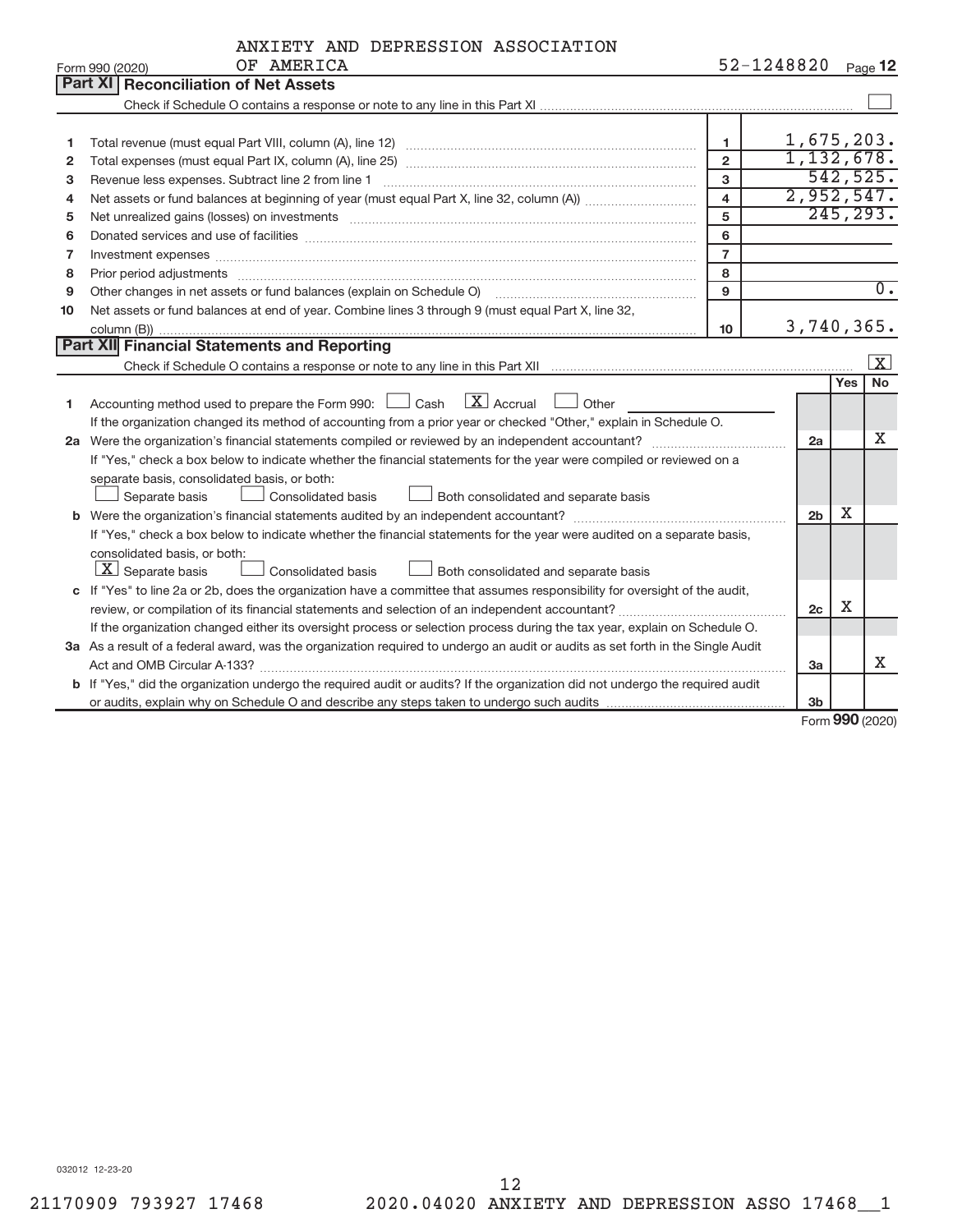|                   | <b>SCHEDULE A</b>                             |                                                            |                                                                                                                                                                                                                                                                                  |     |                                                                |                            | OMB No. 1545-0047                     |
|-------------------|-----------------------------------------------|------------------------------------------------------------|----------------------------------------------------------------------------------------------------------------------------------------------------------------------------------------------------------------------------------------------------------------------------------|-----|----------------------------------------------------------------|----------------------------|---------------------------------------|
|                   | (Form 990 or 990-EZ)                          |                                                            | <b>Public Charity Status and Public Support</b>                                                                                                                                                                                                                                  |     |                                                                |                            |                                       |
|                   |                                               |                                                            | Complete if the organization is a section 501(c)(3) organization or a section<br>4947(a)(1) nonexempt charitable trust.                                                                                                                                                          |     |                                                                |                            |                                       |
|                   | Department of the Treasury                    |                                                            | Attach to Form 990 or Form 990-EZ.                                                                                                                                                                                                                                               |     |                                                                |                            | <b>Open to Public</b>                 |
|                   | Internal Revenue Service                      |                                                            | Go to www.irs.gov/Form990 for instructions and the latest information.                                                                                                                                                                                                           |     |                                                                |                            | Inspection                            |
|                   | Name of the organization                      |                                                            | ANXIETY AND DEPRESSION ASSOCIATION                                                                                                                                                                                                                                               |     |                                                                |                            | <b>Employer identification number</b> |
|                   | Part I                                        | OF AMERICA                                                 |                                                                                                                                                                                                                                                                                  |     |                                                                |                            | 52-1248820                            |
|                   |                                               |                                                            | Reason for Public Charity Status. (All organizations must complete this part.) See instructions.                                                                                                                                                                                 |     |                                                                |                            |                                       |
|                   |                                               |                                                            | The organization is not a private foundation because it is: (For lines 1 through 12, check only one box.)                                                                                                                                                                        |     |                                                                |                            |                                       |
| 1                 |                                               |                                                            | A church, convention of churches, or association of churches described in section 170(b)(1)(A)(i).                                                                                                                                                                               |     |                                                                |                            |                                       |
| $\mathbf{2}$<br>3 |                                               |                                                            | A school described in section 170(b)(1)(A)(ii). (Attach Schedule E (Form 990 or 990-EZ).)<br>A hospital or a cooperative hospital service organization described in section 170(b)(1)(A)(iii).                                                                                   |     |                                                                |                            |                                       |
| 4                 |                                               |                                                            | A medical research organization operated in conjunction with a hospital described in section 170(b)(1)(A)(iii). Enter the hospital's name,                                                                                                                                       |     |                                                                |                            |                                       |
|                   | city, and state:                              |                                                            |                                                                                                                                                                                                                                                                                  |     |                                                                |                            |                                       |
| 5                 |                                               |                                                            | An organization operated for the benefit of a college or university owned or operated by a governmental unit described in                                                                                                                                                        |     |                                                                |                            |                                       |
|                   |                                               | section 170(b)(1)(A)(iv). (Complete Part II.)              |                                                                                                                                                                                                                                                                                  |     |                                                                |                            |                                       |
| 6                 |                                               |                                                            | A federal, state, or local government or governmental unit described in section 170(b)(1)(A)(v).                                                                                                                                                                                 |     |                                                                |                            |                                       |
| $\overline{7}$    | $\mathbf{X}$                                  |                                                            | An organization that normally receives a substantial part of its support from a governmental unit or from the general public described in                                                                                                                                        |     |                                                                |                            |                                       |
|                   |                                               | section 170(b)(1)(A)(vi). (Complete Part II.)              |                                                                                                                                                                                                                                                                                  |     |                                                                |                            |                                       |
| 8                 |                                               |                                                            | A community trust described in section 170(b)(1)(A)(vi). (Complete Part II.)                                                                                                                                                                                                     |     |                                                                |                            |                                       |
| 9                 |                                               |                                                            | An agricultural research organization described in section 170(b)(1)(A)(ix) operated in conjunction with a land-grant college                                                                                                                                                    |     |                                                                |                            |                                       |
|                   |                                               |                                                            | or university or a non-land-grant college of agriculture (see instructions). Enter the name, city, and state of the college or                                                                                                                                                   |     |                                                                |                            |                                       |
|                   | university:                                   |                                                            |                                                                                                                                                                                                                                                                                  |     |                                                                |                            |                                       |
| 10                |                                               |                                                            | An organization that normally receives (1) more than 33 1/3% of its support from contributions, membership fees, and gross receipts from                                                                                                                                         |     |                                                                |                            |                                       |
|                   |                                               |                                                            | activities related to its exempt functions, subject to certain exceptions; and (2) no more than 33 1/3% of its support from gross investment                                                                                                                                     |     |                                                                |                            |                                       |
|                   |                                               |                                                            | income and unrelated business taxable income (less section 511 tax) from businesses acquired by the organization after June 30, 1975.                                                                                                                                            |     |                                                                |                            |                                       |
|                   |                                               | See section 509(a)(2). (Complete Part III.)                |                                                                                                                                                                                                                                                                                  |     |                                                                |                            |                                       |
| 11<br>12          |                                               |                                                            | An organization organized and operated exclusively to test for public safety. See section 509(a)(4).                                                                                                                                                                             |     |                                                                |                            |                                       |
|                   |                                               |                                                            | An organization organized and operated exclusively for the benefit of, to perform the functions of, or to carry out the purposes of one or<br>more publicly supported organizations described in section 509(a)(1) or section 509(a)(2). See section 509(a)(3). Check the box in |     |                                                                |                            |                                       |
|                   |                                               |                                                            | lines 12a through 12d that describes the type of supporting organization and complete lines 12e, 12f, and 12g.                                                                                                                                                                   |     |                                                                |                            |                                       |
| a                 |                                               |                                                            | <b>Type I.</b> A supporting organization operated, supervised, or controlled by its supported organization(s), typically by giving                                                                                                                                               |     |                                                                |                            |                                       |
|                   |                                               |                                                            | the supported organization(s) the power to regularly appoint or elect a majority of the directors or trustees of the supporting                                                                                                                                                  |     |                                                                |                            |                                       |
|                   |                                               | organization. You must complete Part IV, Sections A and B. |                                                                                                                                                                                                                                                                                  |     |                                                                |                            |                                       |
| b                 |                                               |                                                            | Type II. A supporting organization supervised or controlled in connection with its supported organization(s), by having                                                                                                                                                          |     |                                                                |                            |                                       |
|                   |                                               |                                                            | control or management of the supporting organization vested in the same persons that control or manage the supported                                                                                                                                                             |     |                                                                |                            |                                       |
|                   |                                               |                                                            | organization(s). You must complete Part IV, Sections A and C.                                                                                                                                                                                                                    |     |                                                                |                            |                                       |
| С                 |                                               |                                                            | Type III functionally integrated. A supporting organization operated in connection with, and functionally integrated with,                                                                                                                                                       |     |                                                                |                            |                                       |
|                   |                                               |                                                            | its supported organization(s) (see instructions). You must complete Part IV, Sections A, D, and E.                                                                                                                                                                               |     |                                                                |                            |                                       |
| d                 |                                               |                                                            | Type III non-functionally integrated. A supporting organization operated in connection with its supported organization(s)                                                                                                                                                        |     |                                                                |                            |                                       |
|                   |                                               |                                                            | that is not functionally integrated. The organization generally must satisfy a distribution requirement and an attentiveness                                                                                                                                                     |     |                                                                |                            |                                       |
|                   |                                               |                                                            | requirement (see instructions). You must complete Part IV, Sections A and D, and Part V.<br>Check this box if the organization received a written determination from the IRS that it is a Type I, Type II, Type III                                                              |     |                                                                |                            |                                       |
| е                 |                                               |                                                            | functionally integrated, or Type III non-functionally integrated supporting organization.                                                                                                                                                                                        |     |                                                                |                            |                                       |
|                   | f Enter the number of supported organizations |                                                            |                                                                                                                                                                                                                                                                                  |     |                                                                |                            |                                       |
| g                 |                                               |                                                            | Provide the following information about the supported organization(s).                                                                                                                                                                                                           |     |                                                                |                            |                                       |
|                   | (i) Name of supported                         | $(ii)$ EIN                                                 | (iii) Type of organization                                                                                                                                                                                                                                                       |     | (iv) Is the organization listed<br>in your governing document? | (v) Amount of monetary     | (vi) Amount of other                  |
|                   | organization                                  |                                                            | (described on lines 1-10<br>above (see instructions))                                                                                                                                                                                                                            | Yes | No                                                             | support (see instructions) | support (see instructions)            |
|                   |                                               |                                                            |                                                                                                                                                                                                                                                                                  |     |                                                                |                            |                                       |
|                   |                                               |                                                            |                                                                                                                                                                                                                                                                                  |     |                                                                |                            |                                       |
|                   |                                               |                                                            |                                                                                                                                                                                                                                                                                  |     |                                                                |                            |                                       |
|                   |                                               |                                                            |                                                                                                                                                                                                                                                                                  |     |                                                                |                            |                                       |
|                   |                                               |                                                            |                                                                                                                                                                                                                                                                                  |     |                                                                |                            |                                       |
|                   |                                               |                                                            |                                                                                                                                                                                                                                                                                  |     |                                                                |                            |                                       |
|                   |                                               |                                                            |                                                                                                                                                                                                                                                                                  |     |                                                                |                            |                                       |
|                   |                                               |                                                            |                                                                                                                                                                                                                                                                                  |     |                                                                |                            |                                       |
|                   |                                               |                                                            |                                                                                                                                                                                                                                                                                  |     |                                                                |                            |                                       |
| Total             |                                               |                                                            |                                                                                                                                                                                                                                                                                  |     |                                                                |                            |                                       |
|                   |                                               |                                                            | LHA For Panerwork Reduction Act Notice, see the Instructions for Form 990 or 990-FZ, 032021 01-25-21 Schedule A (Form 990 or 990-FZ) 2020                                                                                                                                        |     |                                                                |                            |                                       |

032021 01-25-21 **For Paperwork Reduction Act Notice, see the Instructions for Form 990 or 990-EZ. Schedule A (Form 990 or 990-EZ) 2020** .HA For Pa ں مار سود ns for Form<br>13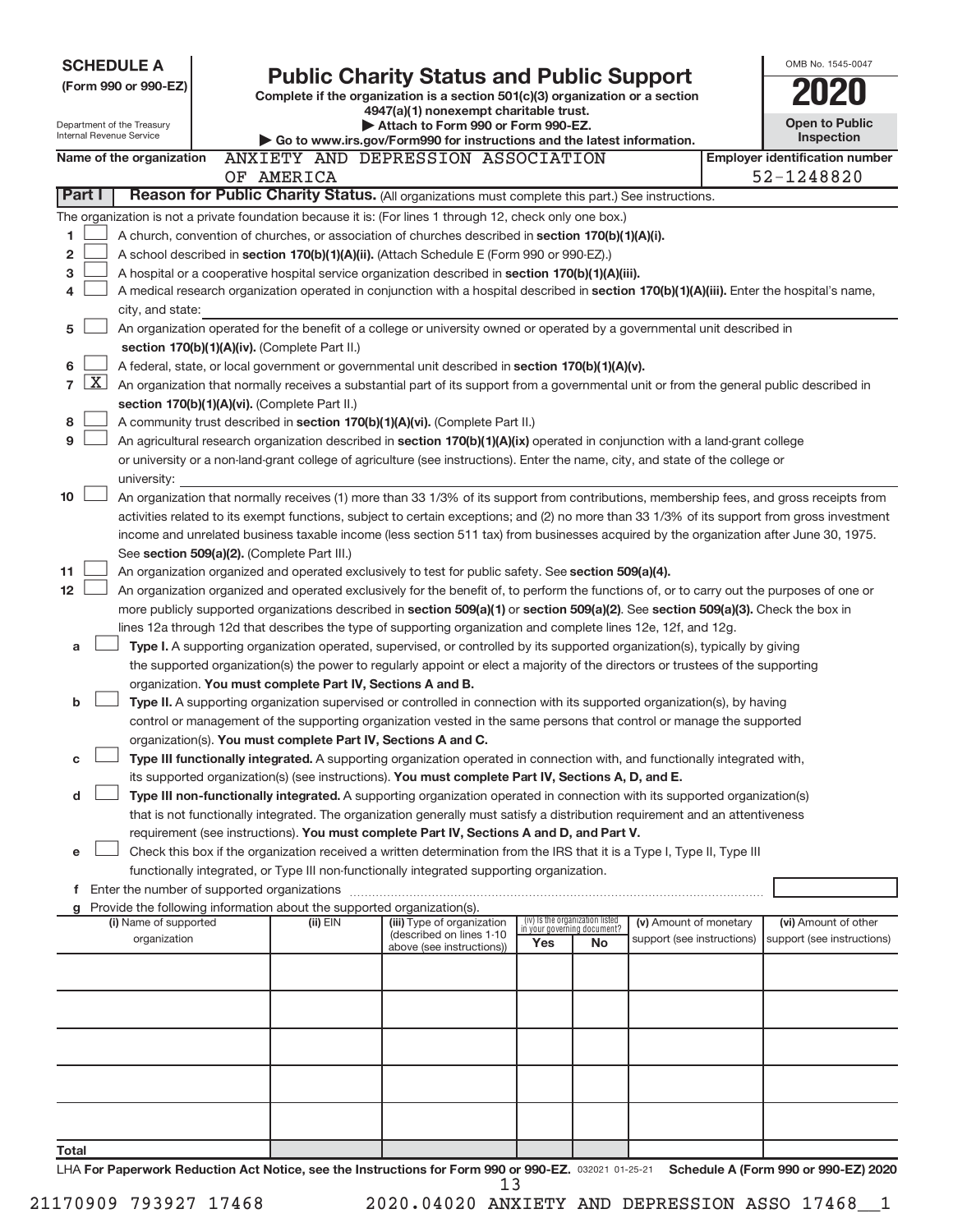#### **2** OF AMERICA 52-1248820  $_{\text{Page 2}}$ Schedule A (Form 990 or 990-EZ) 2020 OF AMERICA

(Complete only if you checked the box on line 5, 7, or 8 of Part I or if the organization failed to qualify under Part III. If the organization fails to qualify under the tests listed below, please complete Part III.) **Part II** Support Schedule for Organizations Described in Sections 170(b)(1)(A)(iv) and 170(b)(1)(A)(vi)

|    | <b>Section A. Public Support</b>                                                                                                                                                                                |                                |                         |                     |                                |                                      |                                    |
|----|-----------------------------------------------------------------------------------------------------------------------------------------------------------------------------------------------------------------|--------------------------------|-------------------------|---------------------|--------------------------------|--------------------------------------|------------------------------------|
|    | Calendar year (or fiscal year beginning in)                                                                                                                                                                     | (a) 2016                       | (b) 2017                | $(c)$ 2018          | $(d)$ 2019                     | (e) 2020                             | (f) Total                          |
|    | 1 Gifts, grants, contributions, and                                                                                                                                                                             |                                |                         |                     |                                |                                      |                                    |
|    | membership fees received. (Do not                                                                                                                                                                               |                                |                         |                     |                                |                                      |                                    |
|    | include any "unusual grants.")                                                                                                                                                                                  | 249,736.                       | 507,028.                | 933, 445.           | 812, 156.                      | 992,490.                             | 3494855.                           |
|    | 2 Tax revenues levied for the organ-                                                                                                                                                                            |                                |                         |                     |                                |                                      |                                    |
|    | ization's benefit and either paid to                                                                                                                                                                            |                                |                         |                     |                                |                                      |                                    |
|    | or expended on its behalf                                                                                                                                                                                       |                                |                         |                     |                                |                                      |                                    |
|    | 3 The value of services or facilities                                                                                                                                                                           |                                |                         |                     |                                |                                      |                                    |
|    | furnished by a governmental unit to                                                                                                                                                                             |                                |                         |                     |                                |                                      |                                    |
|    | the organization without charge                                                                                                                                                                                 |                                |                         |                     |                                |                                      |                                    |
|    | 4 Total. Add lines 1 through 3                                                                                                                                                                                  | 249,736.                       | 507,028.                | 933,445.            | 812, 156.                      | 992,490.                             | 3494855.                           |
|    | 5 The portion of total contributions                                                                                                                                                                            |                                |                         |                     |                                |                                      |                                    |
|    | by each person (other than a                                                                                                                                                                                    |                                |                         |                     |                                |                                      |                                    |
|    | governmental unit or publicly                                                                                                                                                                                   |                                |                         |                     |                                |                                      |                                    |
|    | supported organization) included                                                                                                                                                                                |                                |                         |                     |                                |                                      |                                    |
|    | on line 1 that exceeds 2% of the                                                                                                                                                                                |                                |                         |                     |                                |                                      |                                    |
|    | amount shown on line 11,                                                                                                                                                                                        |                                |                         |                     |                                |                                      |                                    |
|    | column (f)                                                                                                                                                                                                      |                                |                         |                     |                                |                                      | 150,837.                           |
|    | 6 Public support. Subtract line 5 from line 4.                                                                                                                                                                  |                                |                         |                     |                                |                                      | 3344018.                           |
|    | <b>Section B. Total Support</b>                                                                                                                                                                                 |                                |                         |                     |                                |                                      |                                    |
|    | Calendar year (or fiscal year beginning in)                                                                                                                                                                     | $\frac{$ (a) 2016<br>249, 736. | $(b)$ 2017<br>507, 028. | $\frac{c}{933,445}$ | $\frac{$ (d) 2019<br>812, 156. | $\frac{6}{992,490}$                  | $(f)$ Total<br>3494855.            |
|    | 7 Amounts from line 4                                                                                                                                                                                           |                                |                         |                     |                                |                                      |                                    |
|    | 8 Gross income from interest,                                                                                                                                                                                   |                                |                         |                     |                                |                                      |                                    |
|    | dividends, payments received on                                                                                                                                                                                 |                                |                         |                     |                                |                                      |                                    |
|    | securities loans, rents, royalties,                                                                                                                                                                             |                                |                         |                     |                                |                                      |                                    |
|    | and income from similar sources                                                                                                                                                                                 | 5,611.                         | 11,413.                 | 51,580.             | 61,132.                        | 80,139.                              | 209,875.                           |
|    | <b>9</b> Net income from unrelated business                                                                                                                                                                     |                                |                         |                     |                                |                                      |                                    |
|    | activities, whether or not the                                                                                                                                                                                  | 8,141.                         | 9,570.                  | 29,133.             | 29,529.                        | 11,738.                              | 88,111.                            |
|    | business is regularly carried on                                                                                                                                                                                |                                |                         |                     |                                |                                      |                                    |
|    | 10 Other income. Do not include gain                                                                                                                                                                            |                                |                         |                     |                                |                                      |                                    |
|    | or loss from the sale of capital                                                                                                                                                                                | 265.                           | 15.                     |                     | 3,705.                         | 882.                                 |                                    |
|    | assets (Explain in Part VI.)                                                                                                                                                                                    |                                |                         |                     |                                |                                      | 4,867.<br>3797708.                 |
|    | 11 Total support. Add lines 7 through 10                                                                                                                                                                        |                                |                         |                     |                                |                                      | 4,879,955.                         |
|    | <b>12</b> Gross receipts from related activities, etc. (see instructions)<br>13 First 5 years. If the Form 990 is for the organization's first, second, third, fourth, or fifth tax year as a section 501(c)(3) |                                |                         |                     |                                | 12                                   |                                    |
|    | organization, check this box and stop here                                                                                                                                                                      |                                |                         |                     |                                |                                      |                                    |
|    | <b>Section C. Computation of Public Support Percentage</b>                                                                                                                                                      |                                |                         |                     |                                |                                      |                                    |
|    |                                                                                                                                                                                                                 |                                |                         |                     |                                | 14                                   | 88.05<br>%                         |
|    |                                                                                                                                                                                                                 |                                |                         |                     |                                | 15                                   | 78.24<br>%                         |
|    | 16a 33 1/3% support test - 2020. If the organization did not check the box on line 13, and line 14 is 33 1/3% or more, check this box and                                                                       |                                |                         |                     |                                |                                      |                                    |
|    |                                                                                                                                                                                                                 |                                |                         |                     |                                |                                      | $\blacktriangleright$ $\mathbf{X}$ |
|    | b 33 1/3% support test - 2019. If the organization did not check a box on line 13 or 16a, and line 15 is 33 1/3% or more, check this box                                                                        |                                |                         |                     |                                |                                      |                                    |
|    |                                                                                                                                                                                                                 |                                |                         |                     |                                |                                      |                                    |
|    | 17a 10% -facts-and-circumstances test - 2020. If the organization did not check a box on line 13, 16a, or 16b, and line 14 is 10% or more,                                                                      |                                |                         |                     |                                |                                      |                                    |
|    | and if the organization meets the facts-and-circumstances test, check this box and stop here. Explain in Part VI how the organization                                                                           |                                |                         |                     |                                |                                      |                                    |
|    | meets the facts-and-circumstances test. The organization qualifies as a publicly supported organization                                                                                                         |                                |                         |                     |                                |                                      |                                    |
|    | <b>b 10%</b> -facts-and-circumstances test - 2019. If the organization did not check a box on line 13, 16a, 16b, or 17a, and line 15 is 10% or                                                                  |                                |                         |                     |                                |                                      |                                    |
|    | more, and if the organization meets the facts-and-circumstances test, check this box and <b>stop here.</b> Explain in Part VI how the                                                                           |                                |                         |                     |                                |                                      |                                    |
|    | organization meets the facts-and-circumstances test. The organization qualifies as a publicly supported organization                                                                                            |                                |                         |                     |                                |                                      |                                    |
| 18 | <b>Private foundation.</b> If the organization did not check a box on line 13, 16a, 16b, 17a, or 17b, check this box and see instructions                                                                       |                                |                         |                     |                                |                                      |                                    |
|    |                                                                                                                                                                                                                 |                                |                         |                     |                                | Schedule A (Form 990 or 990-EZ) 2020 |                                    |

**Schedule A (Form 990 or 990-EZ) 2020**

032022 01-25-21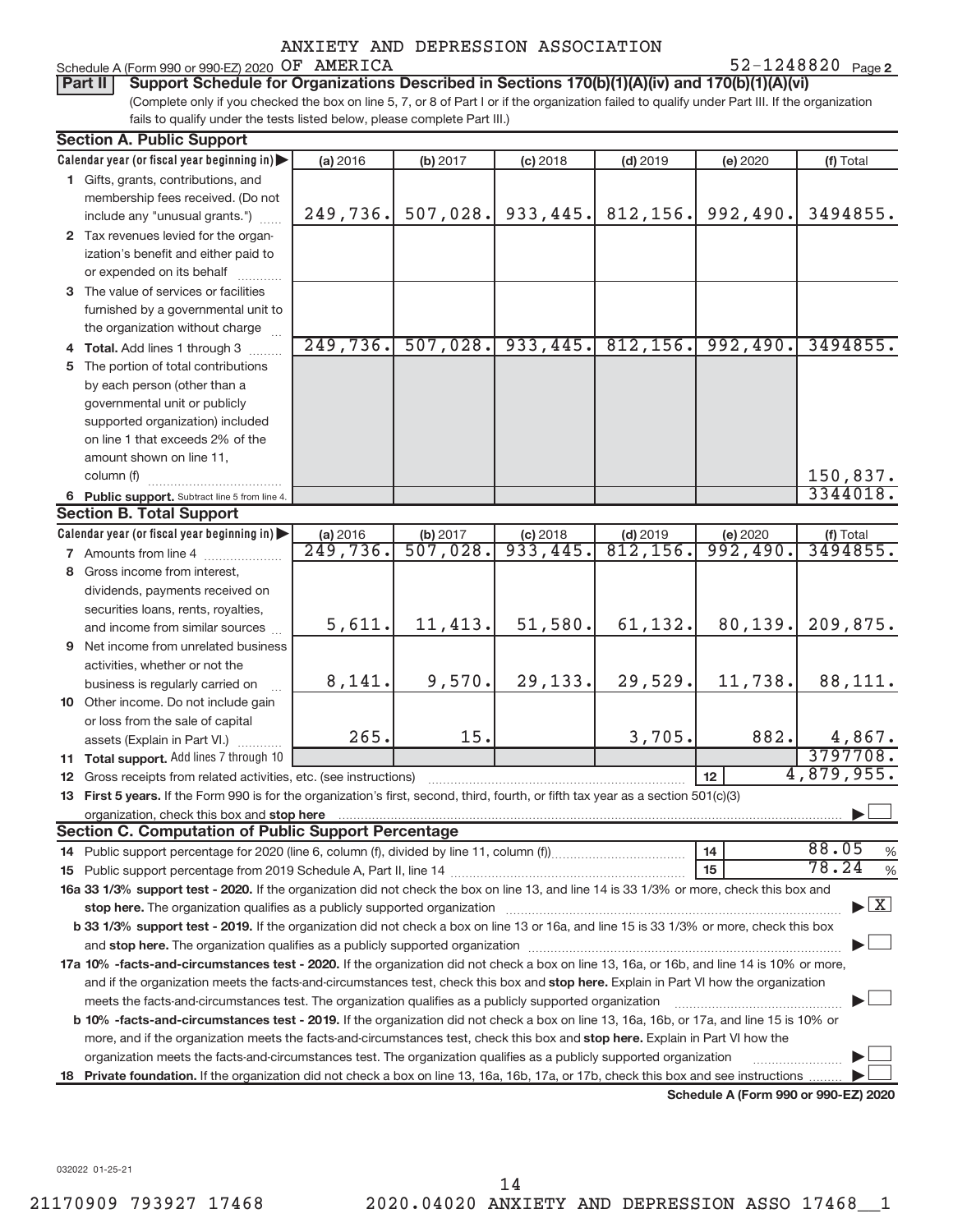# Schedule A (Form 990 or 990-EZ) 2020 OF AMERICA

#### **Part III | Support Schedule for Organizations Described in Section 509(a)(2)**

(Complete only if you checked the box on line 10 of Part I or if the organization failed to qualify under Part II. If the organization fails to qualify under the tests listed below, please complete Part II.)

| <b>Section A. Public Support</b>                                                                                                                                                         |          |          |                 |            |          |                                      |
|------------------------------------------------------------------------------------------------------------------------------------------------------------------------------------------|----------|----------|-----------------|------------|----------|--------------------------------------|
| Calendar year (or fiscal year beginning in)                                                                                                                                              | (a) 2016 | (b) 2017 | $(c)$ 2018      | $(d)$ 2019 | (e) 2020 | (f) Total                            |
| 1 Gifts, grants, contributions, and                                                                                                                                                      |          |          |                 |            |          |                                      |
| membership fees received. (Do not                                                                                                                                                        |          |          |                 |            |          |                                      |
| include any "unusual grants.")                                                                                                                                                           |          |          |                 |            |          |                                      |
| 2 Gross receipts from admissions,<br>merchandise sold or services per-<br>formed, or facilities furnished in<br>any activity that is related to the<br>organization's tax-exempt purpose |          |          |                 |            |          |                                      |
| 3 Gross receipts from activities that                                                                                                                                                    |          |          |                 |            |          |                                      |
| are not an unrelated trade or bus-                                                                                                                                                       |          |          |                 |            |          |                                      |
| iness under section 513                                                                                                                                                                  |          |          |                 |            |          |                                      |
| 4 Tax revenues levied for the organ-                                                                                                                                                     |          |          |                 |            |          |                                      |
| ization's benefit and either paid to                                                                                                                                                     |          |          |                 |            |          |                                      |
| or expended on its behalf                                                                                                                                                                |          |          |                 |            |          |                                      |
| 5 The value of services or facilities                                                                                                                                                    |          |          |                 |            |          |                                      |
| furnished by a governmental unit to                                                                                                                                                      |          |          |                 |            |          |                                      |
| the organization without charge                                                                                                                                                          |          |          |                 |            |          |                                      |
| 6 Total. Add lines 1 through 5                                                                                                                                                           |          |          |                 |            |          |                                      |
| 7a Amounts included on lines 1, 2, and                                                                                                                                                   |          |          |                 |            |          |                                      |
| 3 received from disqualified persons                                                                                                                                                     |          |          |                 |            |          |                                      |
| <b>b</b> Amounts included on lines 2 and 3 received<br>from other than disqualified persons that<br>exceed the greater of \$5,000 or 1% of the<br>amount on line 13 for the year         |          |          |                 |            |          |                                      |
| c Add lines 7a and 7b                                                                                                                                                                    |          |          |                 |            |          |                                      |
| 8 Public support. (Subtract line 7c from line 6.)                                                                                                                                        |          |          |                 |            |          |                                      |
| <b>Section B. Total Support</b>                                                                                                                                                          |          |          |                 |            |          |                                      |
| Calendar year (or fiscal year beginning in)                                                                                                                                              | (a) 2016 | (b) 2017 | <b>(c)</b> 2018 | $(d)$ 2019 | (e) 2020 | (f) Total                            |
| 9 Amounts from line 6                                                                                                                                                                    |          |          |                 |            |          |                                      |
| <b>10a</b> Gross income from interest,<br>dividends, payments received on<br>securities loans, rents, royalties,<br>and income from similar sources                                      |          |          |                 |            |          |                                      |
| <b>b</b> Unrelated business taxable income                                                                                                                                               |          |          |                 |            |          |                                      |
| (less section 511 taxes) from businesses                                                                                                                                                 |          |          |                 |            |          |                                      |
| acquired after June 30, 1975                                                                                                                                                             |          |          |                 |            |          |                                      |
| c Add lines 10a and 10b                                                                                                                                                                  |          |          |                 |            |          |                                      |
| <b>11</b> Net income from unrelated business<br>activities not included in line 10b,<br>whether or not the business is<br>regularly carried on                                           |          |          |                 |            |          |                                      |
| 12 Other income. Do not include gain<br>or loss from the sale of capital<br>assets (Explain in Part VI.)                                                                                 |          |          |                 |            |          |                                      |
| <b>13</b> Total support. (Add lines 9, 10c, 11, and 12.)                                                                                                                                 |          |          |                 |            |          |                                      |
| 14 First 5 years. If the Form 990 is for the organization's first, second, third, fourth, or fifth tax year as a section 501(c)(3) organization,                                         |          |          |                 |            |          |                                      |
|                                                                                                                                                                                          |          |          |                 |            |          |                                      |
| <b>Section C. Computation of Public Support Percentage</b>                                                                                                                               |          |          |                 |            |          |                                      |
|                                                                                                                                                                                          |          |          |                 |            | 15       | %                                    |
| 16 Public support percentage from 2019 Schedule A, Part III, line 15                                                                                                                     |          |          |                 |            | 16       | %                                    |
| Section D. Computation of Investment Income Percentage                                                                                                                                   |          |          |                 |            |          |                                      |
|                                                                                                                                                                                          |          |          |                 |            | 17       | %                                    |
| 18 Investment income percentage from 2019 Schedule A, Part III, line 17                                                                                                                  |          |          |                 |            | 18       | %                                    |
| 19a 33 1/3% support tests - 2020. If the organization did not check the box on line 14, and line 15 is more than 33 1/3%, and line 17 is not                                             |          |          |                 |            |          |                                      |
| more than 33 1/3%, check this box and stop here. The organization qualifies as a publicly supported organization                                                                         |          |          |                 |            |          |                                      |
| b 33 1/3% support tests - 2019. If the organization did not check a box on line 14 or line 19a, and line 16 is more than 33 1/3%, and                                                    |          |          |                 |            |          |                                      |
| line 18 is not more than 33 1/3%, check this box and stop here. The organization qualifies as a publicly supported organization                                                          |          |          |                 |            |          |                                      |
|                                                                                                                                                                                          |          |          |                 |            |          |                                      |
| 032023 01-25-21                                                                                                                                                                          |          |          |                 |            |          | Schedule A (Form 990 or 990-EZ) 2020 |
|                                                                                                                                                                                          |          |          | 15              |            |          |                                      |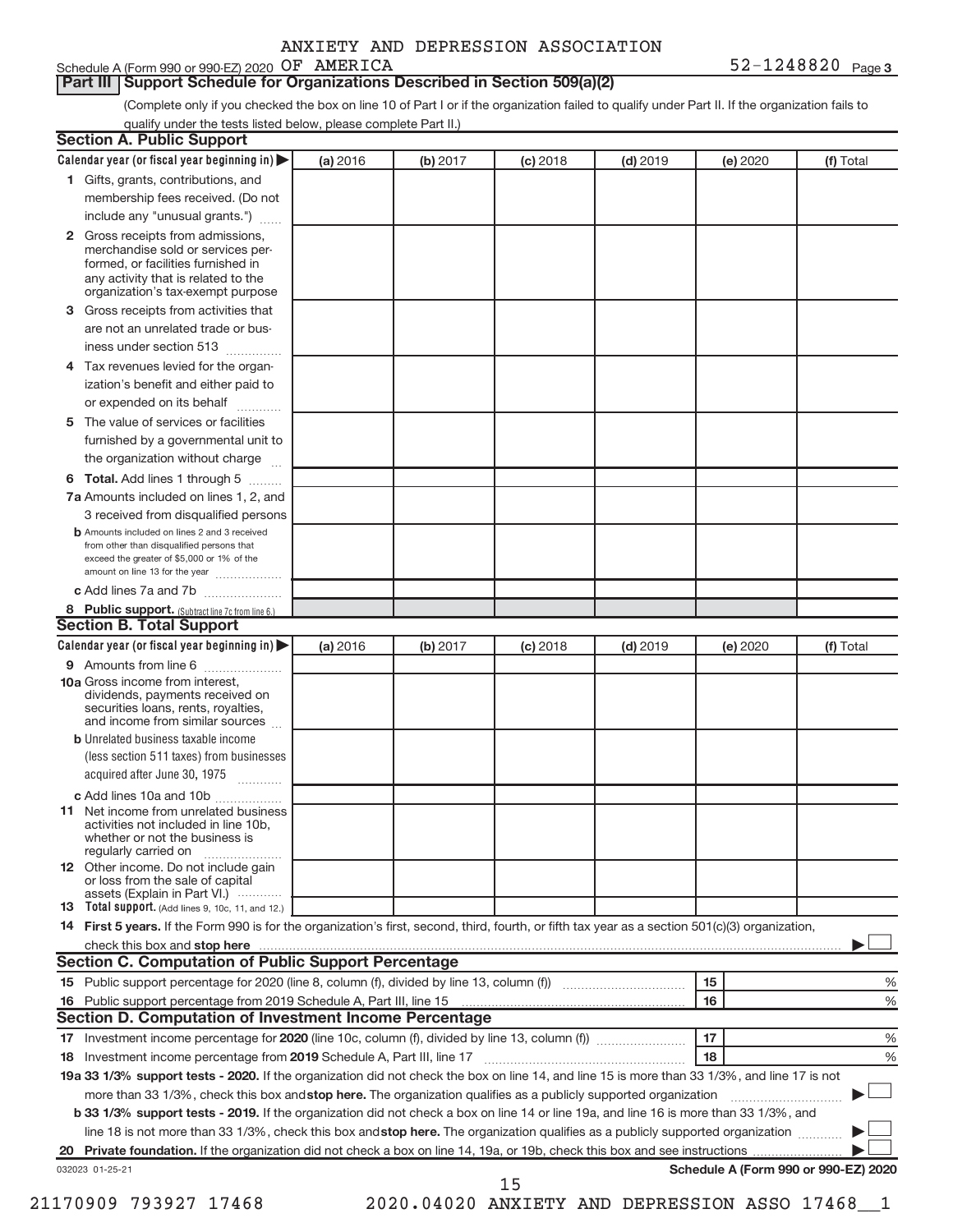# **Part IV Supporting Organizations**

(Complete only if you checked a box in line 12 on Part I. If you checked box 12a, Part I, complete Sections A and B. If you checked box 12b, Part I, complete Sections A and C. If you checked box 12c, Part I, complete Sections A, D, and E. If you checked box 12d, Part I, complete Sections A and D, and complete Part V.)

# **Section A. All Supporting Organizations**

- **1** Are all of the organization's supported organizations listed by name in the organization's governing documents? If "No," describe in Part VI how the supported organizations are designated. If designated by *class or purpose, describe the designation. If historic and continuing relationship, explain.*
- **2** Did the organization have any supported organization that does not have an IRS determination of status under section 509(a)(1) or (2)? If "Yes," explain in Part **VI** how the organization determined that the supported *organization was described in section 509(a)(1) or (2).*
- **3a** Did the organization have a supported organization described in section 501(c)(4), (5), or (6)? If "Yes," answer *lines 3b and 3c below.*
- **b** Did the organization confirm that each supported organization qualified under section 501(c)(4), (5), or (6) and satisfied the public support tests under section 509(a)(2)? If "Yes," describe in Part VI when and how the *organization made the determination.*
- **c** Did the organization ensure that all support to such organizations was used exclusively for section 170(c)(2)(B) purposes? If "Yes," explain in Part VI what controls the organization put in place to ensure such use.
- **4 a** *If* Was any supported organization not organized in the United States ("foreign supported organization")? *"Yes," and if you checked box 12a or 12b in Part I, answer lines 4b and 4c below.*
- **b** Did the organization have ultimate control and discretion in deciding whether to make grants to the foreign supported organization? If "Yes," describe in Part VI how the organization had such control and discretion *despite being controlled or supervised by or in connection with its supported organizations.*
- **c** Did the organization support any foreign supported organization that does not have an IRS determination under sections 501(c)(3) and 509(a)(1) or (2)? If "Yes," explain in Part VI what controls the organization used *to ensure that all support to the foreign supported organization was used exclusively for section 170(c)(2)(B) purposes.*
- **5a** Did the organization add, substitute, or remove any supported organizations during the tax year? If "Yes," answer lines 5b and 5c below (if applicable). Also, provide detail in **Part VI,** including (i) the names and EIN *numbers of the supported organizations added, substituted, or removed; (ii) the reasons for each such action; (iii) the authority under the organization's organizing document authorizing such action; and (iv) how the action was accomplished (such as by amendment to the organizing document).*
- **b** Type I or Type II only. Was any added or substituted supported organization part of a class already designated in the organization's organizing document?
- **c Substitutions only.**  Was the substitution the result of an event beyond the organization's control?
- **6** Did the organization provide support (whether in the form of grants or the provision of services or facilities) to **Part VI.** support or benefit one or more of the filing organization's supported organizations? If "Yes," provide detail in anyone other than (i) its supported organizations, (ii) individuals that are part of the charitable class benefited by one or more of its supported organizations, or (iii) other supporting organizations that also
- **7** Did the organization provide a grant, loan, compensation, or other similar payment to a substantial contributor regard to a substantial contributor? If "Yes," complete Part I of Schedule L (Form 990 or 990-EZ). (as defined in section 4958(c)(3)(C)), a family member of a substantial contributor, or a 35% controlled entity with
- **8** Did the organization make a loan to a disqualified person (as defined in section 4958) not described in line 7? *If "Yes," complete Part I of Schedule L (Form 990 or 990-EZ).*
- **9 a** Was the organization controlled directly or indirectly at any time during the tax year by one or more in section 509(a)(1) or (2))? If "Yes," provide detail in **Part VI.** disqualified persons, as defined in section 4946 (other than foundation managers and organizations described
- **b** Did one or more disqualified persons (as defined in line 9a) hold a controlling interest in any entity in which the supporting organization had an interest? If "Yes," provide detail in Part VI.
- **c** Did a disqualified person (as defined in line 9a) have an ownership interest in, or derive any personal benefit from, assets in which the supporting organization also had an interest? If "Yes," provide detail in Part VI.
- **10 a** Was the organization subject to the excess business holdings rules of section 4943 because of section supporting organizations)? If "Yes," answer line 10b below. 4943(f) (regarding certain Type II supporting organizations, and all Type III non-functionally integrated
	- **b** Did the organization have any excess business holdings in the tax year? (Use Schedule C, Form 4720, to *determine whether the organization had excess business holdings.)*

032024 01-25-21

**5a 5b 5c 6 7 8 9a 9b 9c 10a 10b Schedule A (Form 990 or 990-EZ) 2020**

16

**1**

**2**

**3a**

**3b**

**3c**

**4a**

**4b**

**4c**

**Yes No**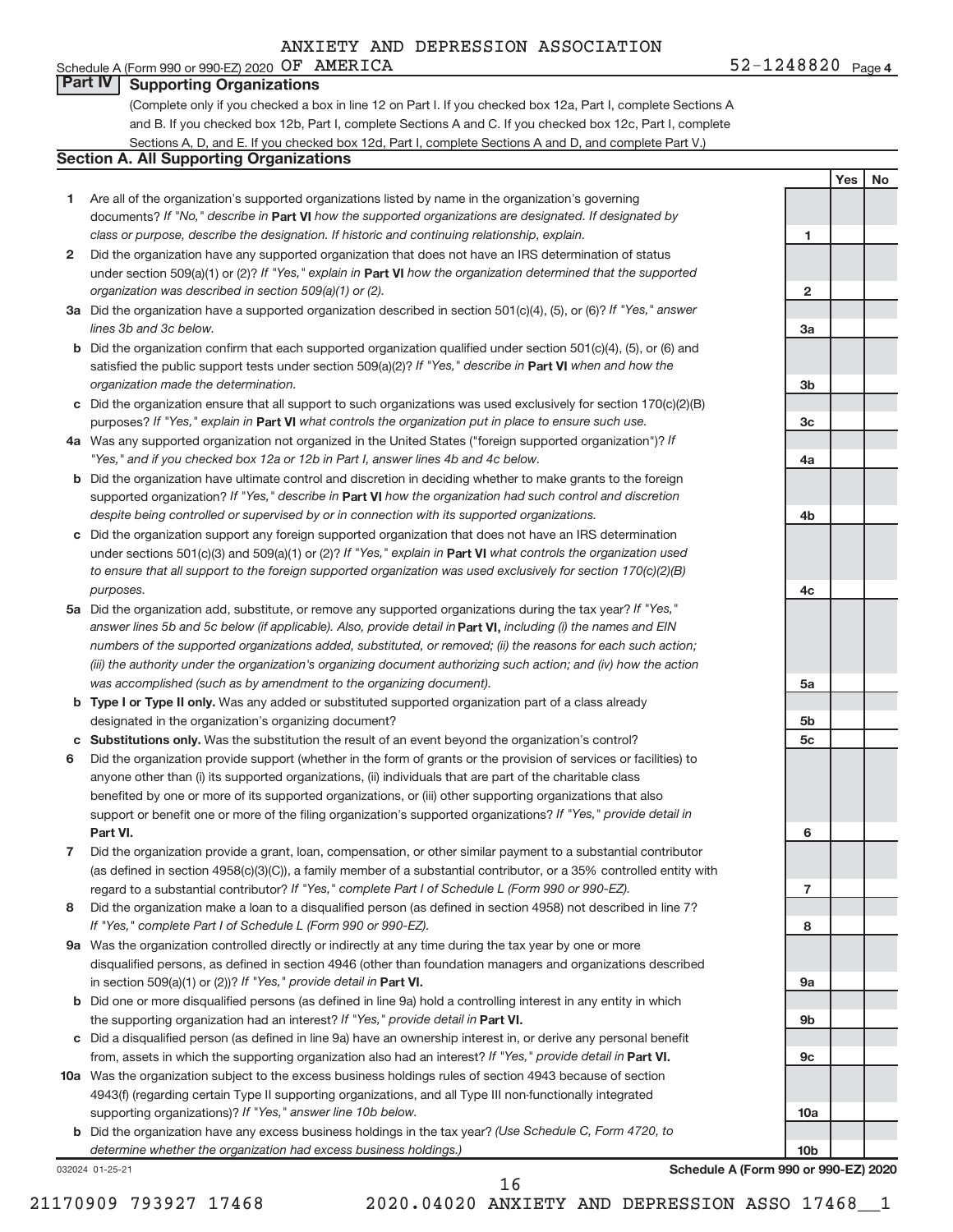Yes | No **11** Has the organization accepted a gift or contribution from any of the following persons? **a** A person who directly or indirectly controls, either alone or together with persons described in lines 11b and **b** A family member of a person described in line 11a above? **c** *If "Yes" to line 11a, 11b, or 11c, provide* A 35% controlled entity of a person described in line 11a or 11b above? **11a 11b Part VI. 11c Yes No 1** Did the governing body, members of the governing body, officers acting in their official capacity, or membership of one or **2** Did the organization operate for the benefit of any supported organization other than the supported directors, or trustees at all times during the tax year? If "No," describe in Part VI how the supported organization(s) **1 2 Part VI**  *how providing such benefit carried out the purposes of the supported organization(s) that operated,* **Yes No 1** Were a majority of the organization's directors or trustees during the tax year also a majority of the directors or trustees of each of the organization's supported organization(s)? If "No," describe in Part VI how control **1** Yes | No **1** Did the organization provide to each of its supported organizations, by the last day of the fifth month of the **2** Were any of the organization's officers, directors, or trustees either (i) appointed or elected by the supported **3** By reason of the relationship described in line 2, above, did the organization's supported organizations have a **1 2 3** organization(s) or (ii) serving on the governing body of a supported organization? If "No," explain in Part VI how income or assets at all times during the tax year? If "Yes," describe in Part VI the role the organization's **1 2 Answer lines 2a and 2b below. Yes No** Activities Test. 3 Parent of Supported Organizations. Answer lines 3a and 3b below. Check the box next to the method that the organization used to satisfy the Integral Part Test during the yealsee instructions). **a b c line organization satisfied the Activities Test. Complete line 2 below.** The organization is the parent of each of its supported organizations. Complete line 3 below. The organization supported a governmental entity. Describe in Part VI how you supported a governmental entity (see instructions). **a** Did substantially all of the organization's activities during the tax year directly further the exempt purposes of **b** Did the activities described in line 2a, above, constitute activities that, but for the organization's involvement, **a** Did the organization have the power to regularly appoint or elect a majority of the officers, directors, or **b** Did the organization exercise a substantial degree of direction over the policies, programs, and activities of each the supported organization(s) to which the organization was responsive? If "Yes," then in Part VI identify **those supported organizations and explain**  *how these activities directly furthered their exempt purposes,* **2a 2b 3a 3b Part VI**  *the reasons for the organization's position that its supported organization(s) would have engaged in* trustees of each of the supported organizations? If "Yes" or "No" provide details in Part VI. of its supported organizations? If "Yes," describe in Part VI the role played by the organization in this regard. detail in Part VI. *effectively operated, supervised, or controlled the organization's activities. If the organization had more than one supported organization, describe how the powers to appoint and/or remove officers, directors, or trustees were allocated among the supported organizations and what conditions or restrictions, if any, applied to such powers during the tax year.* organization(s) that operated, supervised, or controlled the supporting organization? If "Yes," explain in *supervised, or controlled the supporting organization. or management of the supporting organization was vested in the same persons that controlled or managed the supported organization(s). the organization maintained a close and continuous working relationship with the supported organization(s). supported organizations played in this regard. how the organization was responsive to those supported organizations, and how the organization determined that these activities constituted substantially all of its activities.* one or more of the organization's supported organization(s) would have been engaged in? If "Yes," explain in *these activities but for the organization's involvement.* Schedule A (Form 990 or 990-EZ) 2020  $OF$   $AMERICA$  52-1248820  $Page$ 11c below, the governing body of a supported organization? more supported organizations have the power to regularly appoint or elect at least a majority of the organization's officers, organization's tax year, (i) a written notice describing the type and amount of support provided during the prior tax year, (ii) a copy of the Form 990 that was most recently filed as of the date of notification, and (iii) copies of the organization's governing documents in effect on the date of notification, to the extent not previously provided? significant voice in the organization's investment policies and in directing the use of the organization's **Part IV | Supporting Organizations** *(continued)* **Section B. Type I Supporting Organizations Section C. Type II Supporting Organizations Section D. All Type III Supporting Organizations Section E. Type III Functionally Integrated Supporting Organizations**  $\begin{array}{c} \hline \end{array}$  $\begin{array}{c} \hline \end{array}$ 

032025 01-25-21

**Schedule A (Form 990 or 990-EZ) 2020**

52-1248820 <sub>Page 5</sub>

17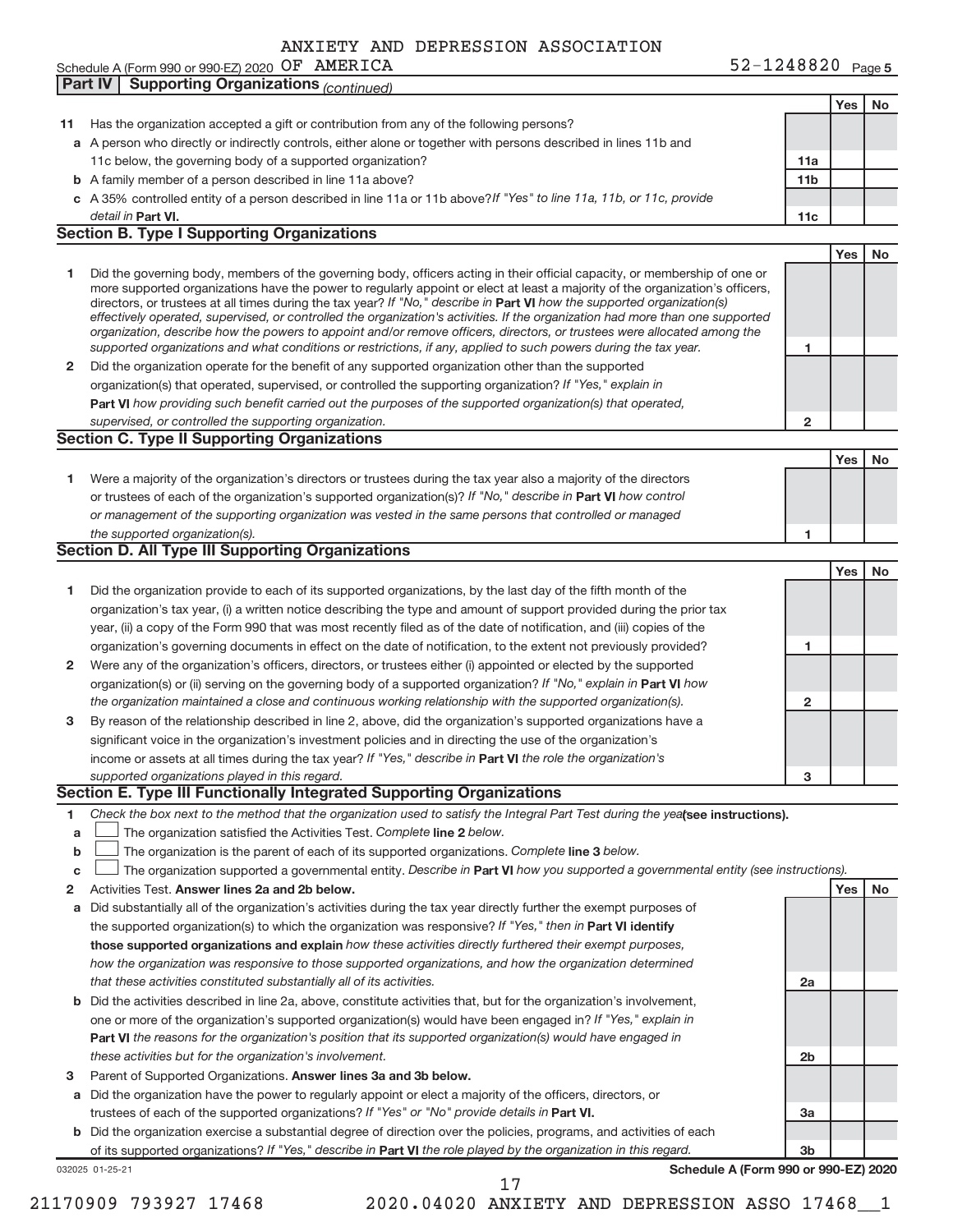#### Schedule A (Form 990 or 990-EZ) 2020 OF AMERICA **Part V** | Type III Non-Functionally Integrated 509(a)(3) Supporting Organizations

1 **Luck Liet also here if the organization satisfied the Integral Part Test as a qualifying trust on Nov. 20, 1970 (***explain in* **Part <b>VI**). See instructions. All other Type III non-functionally integrated supporting organizations must complete Sections A through E.

|                                         | Section A - Adjusted Net Income                                             | (A) Prior Year | (B) Current Year<br>(optional) |                                |
|-----------------------------------------|-----------------------------------------------------------------------------|----------------|--------------------------------|--------------------------------|
| 1                                       | Net short-term capital gain                                                 | 1              |                                |                                |
| 2                                       | Recoveries of prior-year distributions                                      | $\overline{2}$ |                                |                                |
| 3                                       | Other gross income (see instructions)                                       | 3              |                                |                                |
| 4                                       | Add lines 1 through 3.                                                      | 4              |                                |                                |
| 5                                       | Depreciation and depletion                                                  | 5              |                                |                                |
| 6                                       | Portion of operating expenses paid or incurred for production or            |                |                                |                                |
|                                         | collection of gross income or for management, conservation, or              |                |                                |                                |
|                                         | maintenance of property held for production of income (see instructions)    | 6              |                                |                                |
| 7                                       | Other expenses (see instructions)                                           | $\overline{7}$ |                                |                                |
| 8                                       | Adjusted Net Income (subtract lines 5, 6, and 7 from line 4)                | 8              |                                |                                |
| <b>Section B - Minimum Asset Amount</b> |                                                                             |                | (A) Prior Year                 | (B) Current Year<br>(optional) |
| 1.                                      | Aggregate fair market value of all non-exempt-use assets (see               |                |                                |                                |
|                                         | instructions for short tax year or assets held for part of year):           |                |                                |                                |
|                                         | a Average monthly value of securities                                       | 1a             |                                |                                |
|                                         | <b>b</b> Average monthly cash balances                                      | 1 <sub>b</sub> |                                |                                |
|                                         | c Fair market value of other non-exempt-use assets                          | 1c             |                                |                                |
|                                         | d Total (add lines 1a, 1b, and 1c)                                          | 1 <sub>d</sub> |                                |                                |
|                                         | e Discount claimed for blockage or other factors                            |                |                                |                                |
|                                         | (explain in detail in Part VI):                                             |                |                                |                                |
| $\mathbf{2}$                            | Acquisition indebtedness applicable to non-exempt-use assets                | $\overline{2}$ |                                |                                |
| з                                       | Subtract line 2 from line 1d.                                               | 3              |                                |                                |
| 4                                       | Cash deemed held for exempt use. Enter 0.015 of line 3 (for greater amount, |                |                                |                                |
|                                         | see instructions)                                                           | 4              |                                |                                |
| 5                                       | Net value of non-exempt-use assets (subtract line 4 from line 3)            | 5              |                                |                                |
| 6                                       | Multiply line 5 by 0.035.                                                   | 6              |                                |                                |
| 7                                       | Recoveries of prior-year distributions                                      | $\overline{7}$ |                                |                                |
| 8                                       | Minimum Asset Amount (add line 7 to line 6)                                 | 8              |                                |                                |
| <b>Section C - Distributable Amount</b> |                                                                             |                |                                | <b>Current Year</b>            |
| 1                                       | Adjusted net income for prior year (from Section A, line 8, column A)       | 1              |                                |                                |
| $\mathbf{2}$                            | Enter 0.85 of line 1.                                                       | $\overline{2}$ |                                |                                |
| 3                                       | Minimum asset amount for prior year (from Section B, line 8, column A)      | 3              |                                |                                |
| 4                                       | Enter greater of line 2 or line 3.                                          | 4              |                                |                                |
| 5                                       | Income tax imposed in prior year                                            | 5              |                                |                                |
| 6                                       | Distributable Amount. Subtract line 5 from line 4, unless subject to        |                |                                |                                |
|                                         | emergency temporary reduction (see instructions).                           | 6              |                                |                                |
|                                         |                                                                             |                |                                |                                |

**7** Check here if the current year is the organization's first as a non-functionally integrated Type III supporting organization (see instructions).

**Schedule A (Form 990 or 990-EZ) 2020**

032026 01-25-21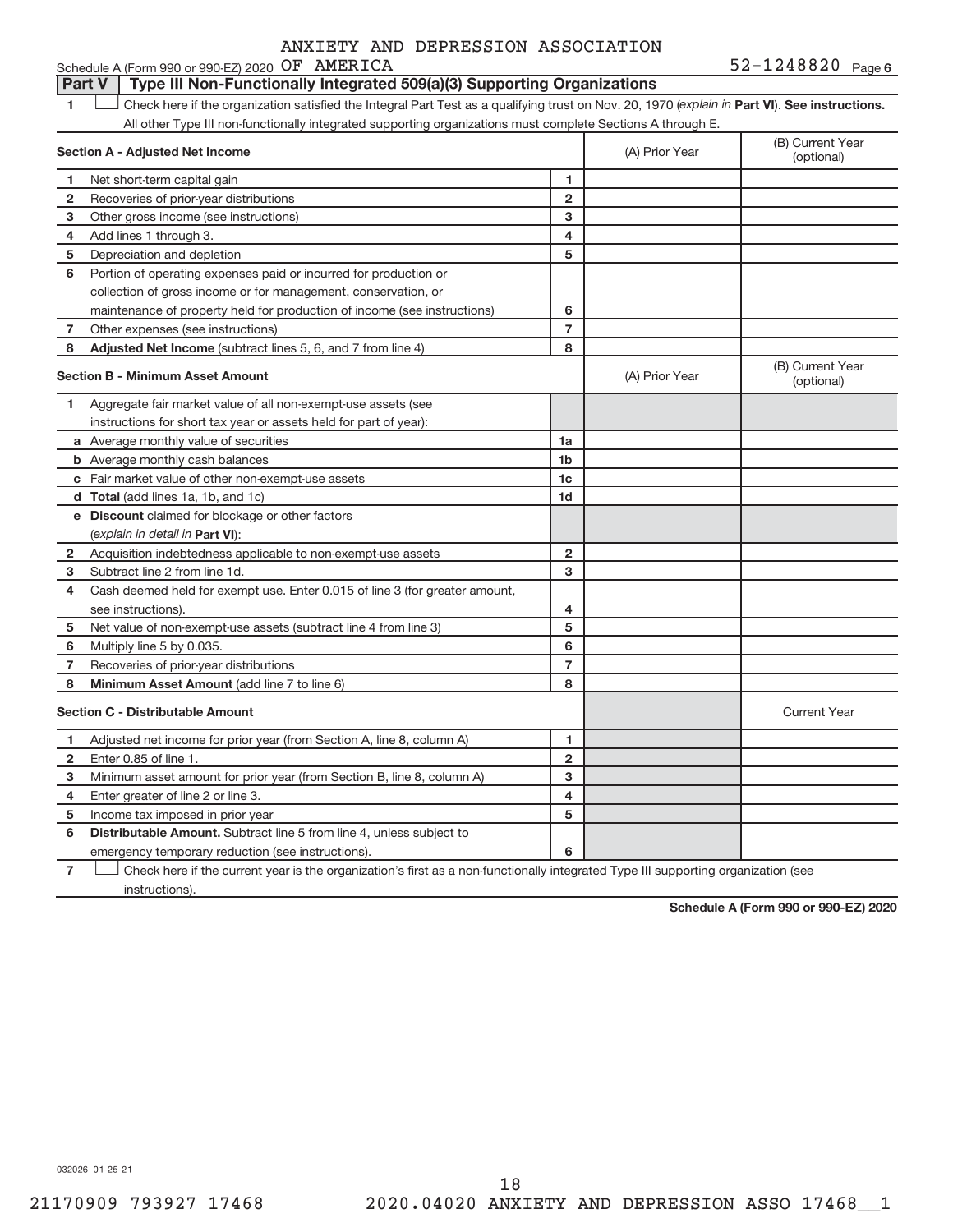|    | $52 - 1248820$ Page 7<br>Schedule A (Form 990 or 990-EZ) 2020 OF AMERICA                             |                                    |                                               |    |                                                         |  |  |  |  |
|----|------------------------------------------------------------------------------------------------------|------------------------------------|-----------------------------------------------|----|---------------------------------------------------------|--|--|--|--|
|    | Type III Non-Functionally Integrated 509(a)(3) Supporting Organizations (continued)<br><b>Part V</b> |                                    |                                               |    |                                                         |  |  |  |  |
|    | <b>Section D - Distributions</b>                                                                     |                                    |                                               |    | <b>Current Year</b>                                     |  |  |  |  |
| 1  | Amounts paid to supported organizations to accomplish exempt purposes                                |                                    |                                               | 1  |                                                         |  |  |  |  |
| 2  | Amounts paid to perform activity that directly furthers exempt purposes of supported                 |                                    |                                               |    |                                                         |  |  |  |  |
|    | organizations, in excess of income from activity                                                     |                                    | 2                                             |    |                                                         |  |  |  |  |
| 3  | Administrative expenses paid to accomplish exempt purposes of supported organizations                |                                    |                                               | 3  |                                                         |  |  |  |  |
| 4  | Amounts paid to acquire exempt-use assets                                                            |                                    |                                               | 4  |                                                         |  |  |  |  |
| 5  | Qualified set-aside amounts (prior IRS approval required - provide details in Part VI)               |                                    |                                               | 5  |                                                         |  |  |  |  |
| 6  | Other distributions ( <i>describe in Part VI</i> ). See instructions.                                |                                    |                                               | 6  |                                                         |  |  |  |  |
| 7  | Total annual distributions. Add lines 1 through 6.                                                   |                                    |                                               | 7  |                                                         |  |  |  |  |
| 8  | Distributions to attentive supported organizations to which the organization is responsive           |                                    |                                               |    |                                                         |  |  |  |  |
|    | (provide details in Part VI). See instructions.                                                      |                                    |                                               | 8  |                                                         |  |  |  |  |
| 9  | Distributable amount for 2020 from Section C, line 6                                                 |                                    |                                               | 9  |                                                         |  |  |  |  |
| 10 | Line 8 amount divided by line 9 amount                                                               |                                    |                                               | 10 |                                                         |  |  |  |  |
|    | <b>Section E - Distribution Allocations (see instructions)</b>                                       | (i)<br><b>Excess Distributions</b> | (ii)<br><b>Underdistributions</b><br>Pre-2020 |    | (iii)<br><b>Distributable</b><br><b>Amount for 2020</b> |  |  |  |  |
| 1  | Distributable amount for 2020 from Section C, line 6                                                 |                                    |                                               |    |                                                         |  |  |  |  |
| 2  | Underdistributions, if any, for years prior to 2020 (reason-                                         |                                    |                                               |    |                                                         |  |  |  |  |
|    | able cause required - explain in Part VI). See instructions.                                         |                                    |                                               |    |                                                         |  |  |  |  |
| 3  | Excess distributions carryover, if any, to 2020                                                      |                                    |                                               |    |                                                         |  |  |  |  |
|    | a From 2015                                                                                          |                                    |                                               |    |                                                         |  |  |  |  |
|    | <b>b</b> From 2016                                                                                   |                                    |                                               |    |                                                         |  |  |  |  |
|    | c From 2017                                                                                          |                                    |                                               |    |                                                         |  |  |  |  |
|    | d From 2018                                                                                          |                                    |                                               |    |                                                         |  |  |  |  |
|    | e From 2019                                                                                          |                                    |                                               |    |                                                         |  |  |  |  |
|    | f Total of lines 3a through 3e                                                                       |                                    |                                               |    |                                                         |  |  |  |  |
|    | g Applied to underdistributions of prior years                                                       |                                    |                                               |    |                                                         |  |  |  |  |
|    | <b>h</b> Applied to 2020 distributable amount                                                        |                                    |                                               |    |                                                         |  |  |  |  |
| Ť. | Carryover from 2015 not applied (see instructions)                                                   |                                    |                                               |    |                                                         |  |  |  |  |
|    | Remainder. Subtract lines 3g, 3h, and 3i from line 3f.                                               |                                    |                                               |    |                                                         |  |  |  |  |
| 4  | Distributions for 2020 from Section D,                                                               |                                    |                                               |    |                                                         |  |  |  |  |
|    | line $7:$                                                                                            |                                    |                                               |    |                                                         |  |  |  |  |
|    | a Applied to underdistributions of prior years                                                       |                                    |                                               |    |                                                         |  |  |  |  |
|    | <b>b</b> Applied to 2020 distributable amount                                                        |                                    |                                               |    |                                                         |  |  |  |  |
|    | <b>c</b> Remainder. Subtract lines 4a and 4b from line 4.                                            |                                    |                                               |    |                                                         |  |  |  |  |
|    | Remaining underdistributions for years prior to 2020, if                                             |                                    |                                               |    |                                                         |  |  |  |  |
|    | any. Subtract lines 3g and 4a from line 2. For result greater                                        |                                    |                                               |    |                                                         |  |  |  |  |
|    | than zero, explain in Part VI. See instructions.                                                     |                                    |                                               |    |                                                         |  |  |  |  |
| 6  | Remaining underdistributions for 2020. Subtract lines 3h                                             |                                    |                                               |    |                                                         |  |  |  |  |
|    | and 4b from line 1. For result greater than zero, explain in                                         |                                    |                                               |    |                                                         |  |  |  |  |
|    | <b>Part VI.</b> See instructions.                                                                    |                                    |                                               |    |                                                         |  |  |  |  |
| 7  | Excess distributions carryover to 2021. Add lines 3j                                                 |                                    |                                               |    |                                                         |  |  |  |  |
|    | and 4c.                                                                                              |                                    |                                               |    |                                                         |  |  |  |  |
| 8. | Breakdown of line 7:                                                                                 |                                    |                                               |    |                                                         |  |  |  |  |
|    | a Excess from 2016                                                                                   |                                    |                                               |    |                                                         |  |  |  |  |
|    | <b>b</b> Excess from 2017                                                                            |                                    |                                               |    |                                                         |  |  |  |  |
|    | c Excess from 2018                                                                                   |                                    |                                               |    |                                                         |  |  |  |  |
|    | d Excess from 2019                                                                                   |                                    |                                               |    |                                                         |  |  |  |  |
|    | e Excess from 2020                                                                                   |                                    |                                               |    |                                                         |  |  |  |  |
|    |                                                                                                      |                                    |                                               |    |                                                         |  |  |  |  |

**Schedule A (Form 990 or 990-EZ) 2020**

032027 01-25-21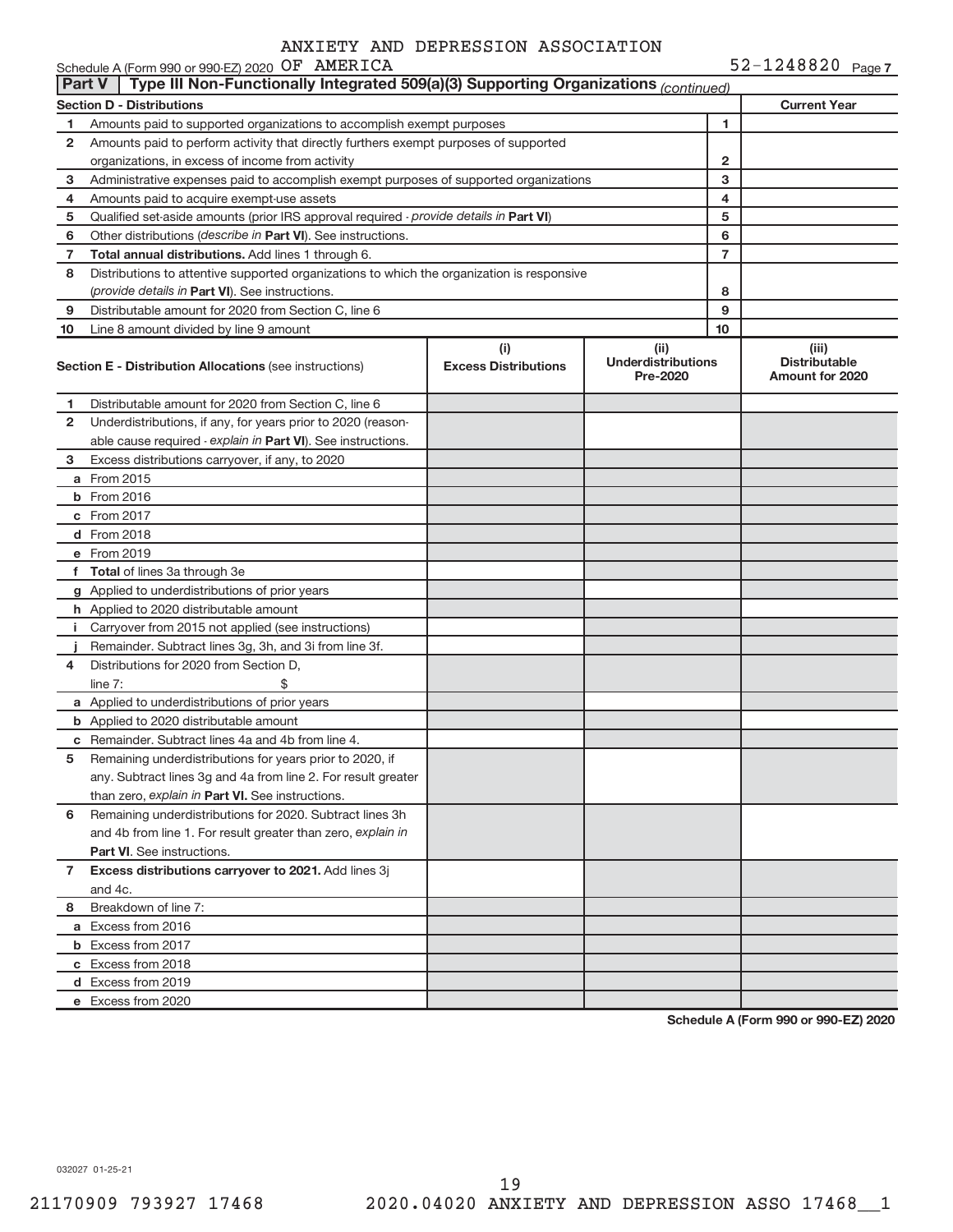| Schedule A (Form 990 or 990-EZ) 2020 OF AMERICA             |        | ANXIETY AND DEPRESSION ASSOCIATION                                                                                                                                                                                                                                                                                                                                                                                                                                                                                                                                   |    |  | 52-1248820 Page 8                    |
|-------------------------------------------------------------|--------|----------------------------------------------------------------------------------------------------------------------------------------------------------------------------------------------------------------------------------------------------------------------------------------------------------------------------------------------------------------------------------------------------------------------------------------------------------------------------------------------------------------------------------------------------------------------|----|--|--------------------------------------|
| Part VI<br>(See instructions.)                              |        | Supplemental Information. Provide the explanations required by Part II, line 10; Part II, line 17a or 17b; Part III, line 12;<br>Part IV, Section A, lines 1, 2, 3b, 3c, 4b, 4c, 5a, 6, 9a, 9b, 9c, 11a, 11b, and 11c; Part IV, Section B, lines 1 and 2; Part IV, Section C,<br>line 1; Part IV, Section D, lines 2 and 3; Part IV, Section E, lines 1c, 2a, 2b, 3a, and 3b; Part V, line 1; Part V, Section B, line 1e; Part V,<br>Section D, lines 5, 6, and 8; and Part V, Section E, lines 2, 5, and 6. Also complete this part for any additional information. |    |  |                                      |
| SCHEDULE A, PART II, LINE 10, EXPLANATION FOR OTHER INCOME: |        |                                                                                                                                                                                                                                                                                                                                                                                                                                                                                                                                                                      |    |  |                                      |
| OTHER REFUNDS AND REIMBURSEMENTS                            |        |                                                                                                                                                                                                                                                                                                                                                                                                                                                                                                                                                                      |    |  |                                      |
| 2016 AMOUNT:<br>\$                                          | 265.   |                                                                                                                                                                                                                                                                                                                                                                                                                                                                                                                                                                      |    |  |                                      |
| 2017 AMOUNT:<br>\$                                          | 15.    |                                                                                                                                                                                                                                                                                                                                                                                                                                                                                                                                                                      |    |  |                                      |
| 2019 AMOUNT:<br>\$                                          | 3,705. |                                                                                                                                                                                                                                                                                                                                                                                                                                                                                                                                                                      |    |  |                                      |
| 2020 AMOUNT:<br>\$                                          | 882.   |                                                                                                                                                                                                                                                                                                                                                                                                                                                                                                                                                                      |    |  |                                      |
|                                                             |        |                                                                                                                                                                                                                                                                                                                                                                                                                                                                                                                                                                      |    |  |                                      |
|                                                             |        |                                                                                                                                                                                                                                                                                                                                                                                                                                                                                                                                                                      |    |  |                                      |
|                                                             |        |                                                                                                                                                                                                                                                                                                                                                                                                                                                                                                                                                                      |    |  |                                      |
|                                                             |        |                                                                                                                                                                                                                                                                                                                                                                                                                                                                                                                                                                      |    |  |                                      |
|                                                             |        |                                                                                                                                                                                                                                                                                                                                                                                                                                                                                                                                                                      |    |  |                                      |
|                                                             |        |                                                                                                                                                                                                                                                                                                                                                                                                                                                                                                                                                                      |    |  |                                      |
|                                                             |        |                                                                                                                                                                                                                                                                                                                                                                                                                                                                                                                                                                      |    |  |                                      |
|                                                             |        |                                                                                                                                                                                                                                                                                                                                                                                                                                                                                                                                                                      |    |  |                                      |
|                                                             |        |                                                                                                                                                                                                                                                                                                                                                                                                                                                                                                                                                                      |    |  |                                      |
|                                                             |        |                                                                                                                                                                                                                                                                                                                                                                                                                                                                                                                                                                      |    |  |                                      |
|                                                             |        |                                                                                                                                                                                                                                                                                                                                                                                                                                                                                                                                                                      |    |  |                                      |
|                                                             |        |                                                                                                                                                                                                                                                                                                                                                                                                                                                                                                                                                                      |    |  |                                      |
|                                                             |        |                                                                                                                                                                                                                                                                                                                                                                                                                                                                                                                                                                      |    |  |                                      |
|                                                             |        |                                                                                                                                                                                                                                                                                                                                                                                                                                                                                                                                                                      |    |  |                                      |
|                                                             |        |                                                                                                                                                                                                                                                                                                                                                                                                                                                                                                                                                                      |    |  |                                      |
|                                                             |        |                                                                                                                                                                                                                                                                                                                                                                                                                                                                                                                                                                      |    |  |                                      |
|                                                             |        |                                                                                                                                                                                                                                                                                                                                                                                                                                                                                                                                                                      |    |  |                                      |
|                                                             |        |                                                                                                                                                                                                                                                                                                                                                                                                                                                                                                                                                                      |    |  |                                      |
|                                                             |        |                                                                                                                                                                                                                                                                                                                                                                                                                                                                                                                                                                      |    |  |                                      |
|                                                             |        |                                                                                                                                                                                                                                                                                                                                                                                                                                                                                                                                                                      |    |  |                                      |
|                                                             |        |                                                                                                                                                                                                                                                                                                                                                                                                                                                                                                                                                                      |    |  |                                      |
| 032028 01-25-21                                             |        |                                                                                                                                                                                                                                                                                                                                                                                                                                                                                                                                                                      | 20 |  | Schedule A (Form 990 or 990-EZ) 2020 |
| 21170909 793927 17468                                       |        | 2020.04020 ANXIETY AND DEPRESSION ASSO 17468_1                                                                                                                                                                                                                                                                                                                                                                                                                                                                                                                       |    |  |                                      |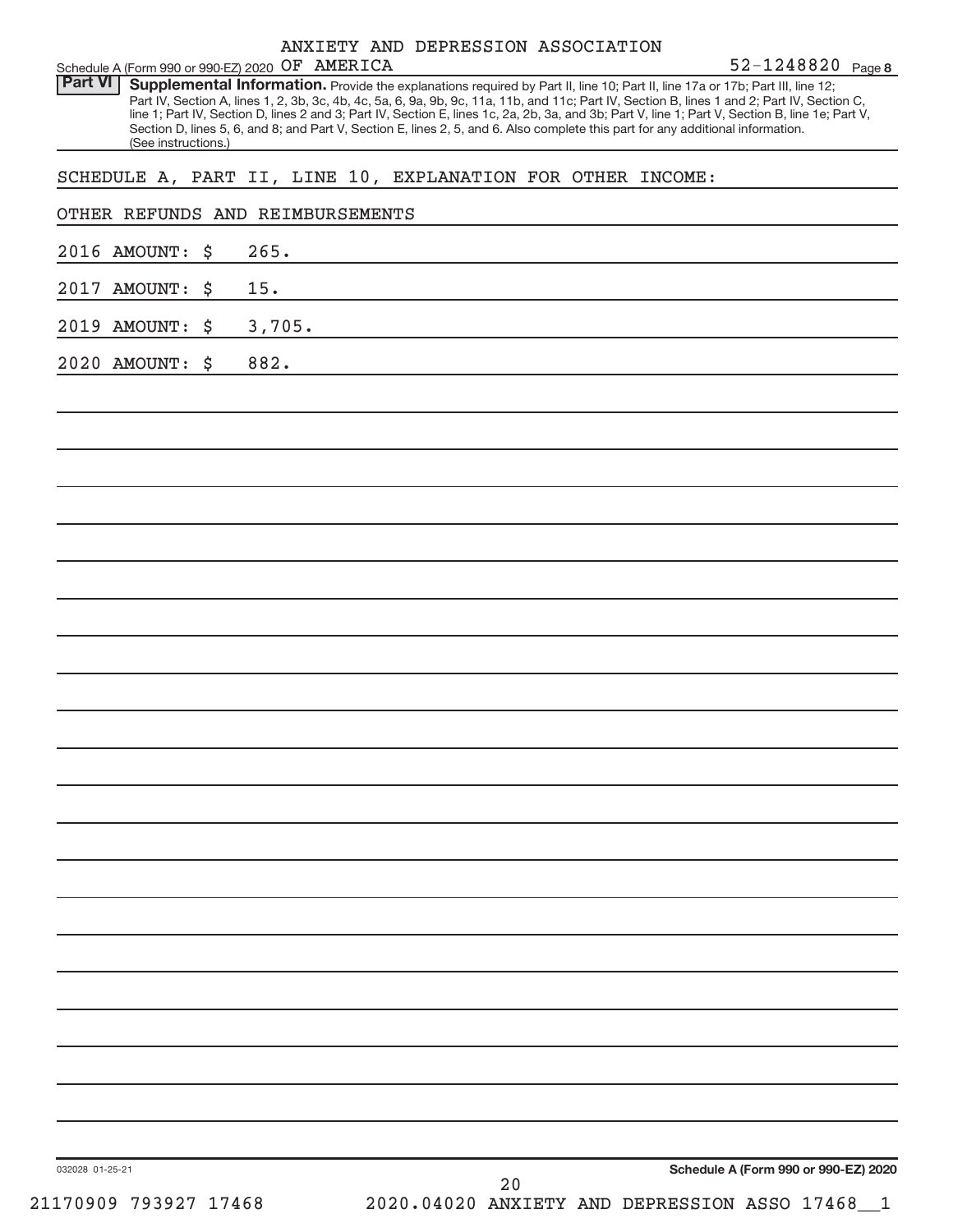Department of the Treasury Internal Revenue Service **(Form 990, 990-EZ,** \*\* PUBLIC DISCLOSURE COPY \*\*

# **Schedule B Schedule of Contributors**

**or 990-PF) | Attach to Form 990, Form 990-EZ, or Form 990-PF. | Go to www.irs.gov/Form990 for the latest information.** OMB No. 1545-0047

**2020**

**Employer identification number**

| Name of the organization |  |  |
|--------------------------|--|--|
|--------------------------|--|--|

ANXIETY AND DEPRESSION ASSOCIATION OF AMERICA

| 52-1248820 |  |  |  |  |
|------------|--|--|--|--|
|            |  |  |  |  |

| Organization type (check one): |  |  |
|--------------------------------|--|--|
|                                |  |  |

| Filers of:         | Section:                                                                           |
|--------------------|------------------------------------------------------------------------------------|
| Form 990 or 990-FZ | $\lfloor x \rfloor$ 501(c)( 3) (enter number) organization                         |
|                    | $4947(a)(1)$ nonexempt charitable trust <b>not</b> treated as a private foundation |
|                    | 527 political organization                                                         |
| Form 990-PF        | 501(c)(3) exempt private foundation                                                |
|                    | 4947(a)(1) nonexempt charitable trust treated as a private foundation              |
|                    | 501(c)(3) taxable private foundation                                               |

Check if your organization is covered by the General Rule or a Special Rule.

**Note:**  Only a section 501(c)(7), (8), or (10) organization can check boxes for both the General Rule and a Special Rule. See instructions.

#### **General Rule**

 $\begin{array}{c} \hline \end{array}$ 

 $\begin{array}{c} \hline \end{array}$ 

For an organization filing Form 990, 990-EZ, or 990-PF that received, during the year, contributions totaling \$5,000 or more (in money or property) from any one contributor. Complete Parts I and II. See instructions for determining a contributor's total contributions.

#### **Special Rules**

any one contributor, during the year, total contributions of the greater of (1) \$5,000; or (2) 2% of the amount on (i) Form 990, Part VIII, line 1h;  $\boxed{\text{X}}$  For an organization described in section 501(c)(3) filing Form 990 or 990-EZ that met the 33 1/3% support test of the regulations under sections 509(a)(1) and 170(b)(1)(A)(vi), that checked Schedule A (Form 990 or 990-EZ), Part II, line 13, 16a, or 16b, and that received from or (ii) Form 990-EZ, line 1. Complete Parts I and II.

For an organization described in section 501(c)(7), (8), or (10) filing Form 990 or 990-EZ that received from any one contributor, during the year, total contributions of more than \$1,000 exclusively for religious, charitable, scientific, literary, or educational purposes, or for the prevention of cruelty to children or animals. Complete Parts I (entering "N/A" in column (b) instead of the contributor name and address), II, and III.  $\begin{array}{c} \hline \end{array}$ 

purpose. Don't complete any of the parts unless the General Rule applies to this organization because it received nonexclusively year, contributions exclusively for religious, charitable, etc., purposes, but no such contributions totaled more than \$1,000. If this box is checked, enter here the total contributions that were received during the year for an exclusively religious, charitable, etc., For an organization described in section 501(c)(7), (8), or (10) filing Form 990 or 990-EZ that received from any one contributor, during the religious, charitable, etc., contributions totaling \$5,000 or more during the year  $\ldots$  $\ldots$  $\ldots$  $\ldots$  $\ldots$  $\ldots$ 

**Caution:**  An organization that isn't covered by the General Rule and/or the Special Rules doesn't file Schedule B (Form 990, 990-EZ, or 990-PF),  **must** but it answer "No" on Part IV, line 2, of its Form 990; or check the box on line H of its Form 990-EZ or on its Form 990-PF, Part I, line 2, to certify that it doesn't meet the filing requirements of Schedule B (Form 990, 990-EZ, or 990-PF).

LHA For Paperwork Reduction Act Notice, see the instructions for Form 990, 990-EZ, or 990-PF. Schedule B (Form 990, 990-EZ, or 990-PF) (2020)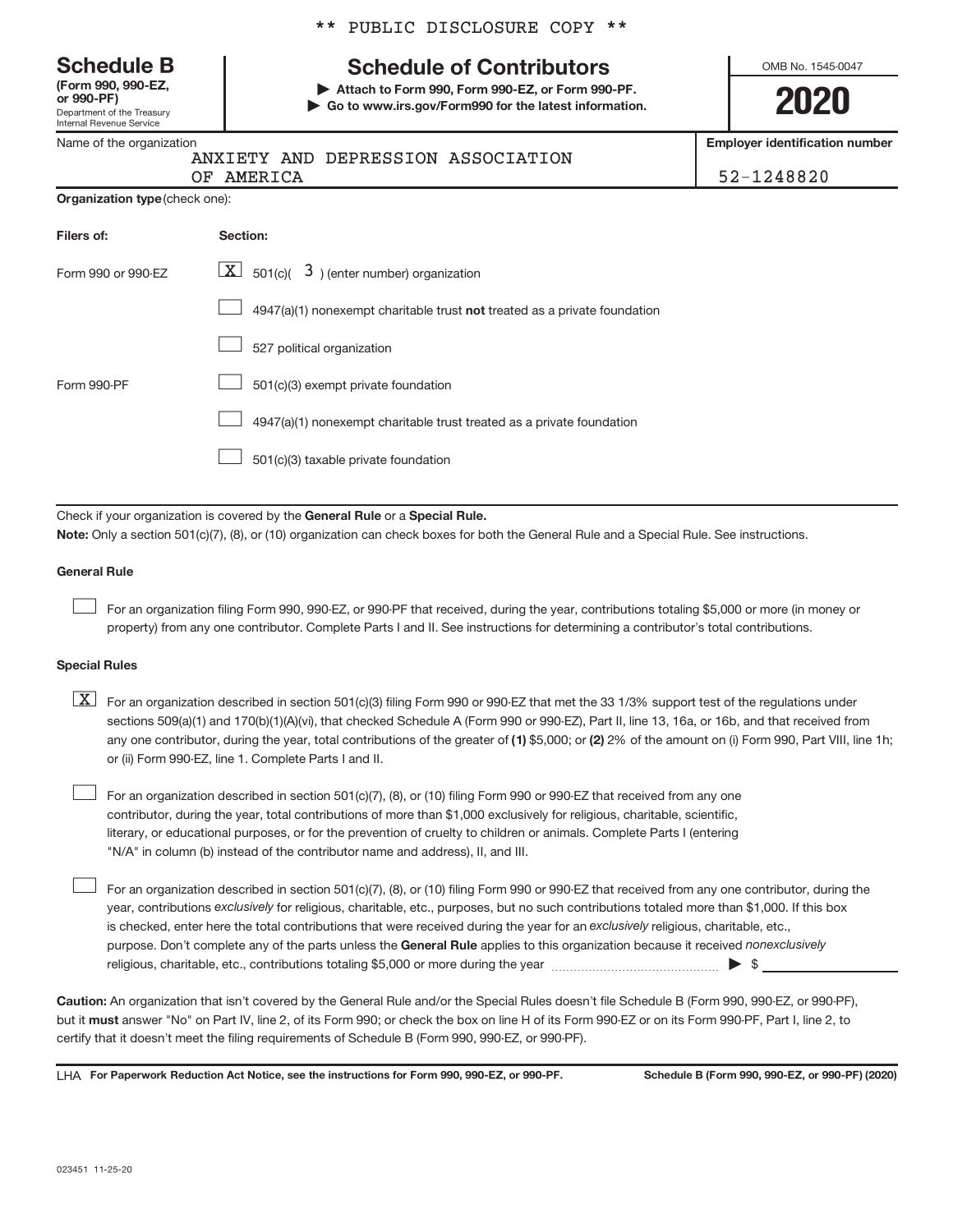#### Schedule B (Form 990, 990-EZ, or 990-PF) (2020)

Name of organization

ANXIETY AND DEPRESSION ASSOCIATION OF AMERICA 52-1248820

**Employer identification number**

**2**

| Part I          | <b>Contributors</b> (see instructions). Use duplicate copies of Part I if additional space is needed. |                                   |                                                                                                                                           |  |  |  |
|-----------------|-------------------------------------------------------------------------------------------------------|-----------------------------------|-------------------------------------------------------------------------------------------------------------------------------------------|--|--|--|
| (a)             | (b)                                                                                                   | (c)                               | (d)                                                                                                                                       |  |  |  |
| No.             | Name, address, and ZIP + 4                                                                            | <b>Total contributions</b>        | Type of contribution                                                                                                                      |  |  |  |
| 1               |                                                                                                       | 35,104.<br>\$                     | $\overline{\text{X}}$<br>Person<br>Payroll<br><b>Noncash</b><br>(Complete Part II for<br>noncash contributions.)                          |  |  |  |
| (a)             | (b)                                                                                                   | (c)                               | (d)                                                                                                                                       |  |  |  |
| No.             | Name, address, and ZIP + 4                                                                            | <b>Total contributions</b>        | Type of contribution                                                                                                                      |  |  |  |
| 2               |                                                                                                       | 100, 537.<br>\$                   | $\overline{\text{X}}$<br>Person<br>Payroll<br><b>Noncash</b><br>(Complete Part II for<br>noncash contributions.)                          |  |  |  |
| (a)             | (b)                                                                                                   | (c)<br><b>Total contributions</b> | (d)                                                                                                                                       |  |  |  |
| No.<br>3        | Name, address, and ZIP + 4                                                                            | 50,000.<br>\$                     | Type of contribution<br>$\overline{\text{X}}$<br>Person<br>Payroll<br><b>Noncash</b><br>(Complete Part II for<br>noncash contributions.)  |  |  |  |
| (a)<br>No.      | (b)<br>Name, address, and ZIP + 4                                                                     | (c)<br><b>Total contributions</b> | (d)<br>Type of contribution                                                                                                               |  |  |  |
| 4               |                                                                                                       | 51,000.<br>\$                     | $\overline{\mathbf{X}}$<br>Person<br>Payroll<br><b>Noncash</b><br>(Complete Part II for<br>noncash contributions.)                        |  |  |  |
| (a)<br>No.      | (b)<br>Name, address, and ZIP + 4                                                                     | (c)<br><b>Total contributions</b> | (d)<br>Type of contribution                                                                                                               |  |  |  |
|                 |                                                                                                       | \$                                | Person<br>Payroll<br><b>Noncash</b><br>(Complete Part II for<br>noncash contributions.)                                                   |  |  |  |
| (a)<br>No.      | (b)<br>Name, address, and ZIP + 4                                                                     | (c)<br><b>Total contributions</b> | (d)<br>Type of contribution                                                                                                               |  |  |  |
| 023452 11-25-20 |                                                                                                       | \$                                | Person<br>Payroll<br><b>Noncash</b><br>(Complete Part II for<br>noncash contributions.)<br>Schedule B (Form 990, 990-F7, or 990-PF) (2020 |  |  |  |

023452 11-25-20 **Schedule B (Form 990, 990-EZ, or 990-PF) (2020)**

22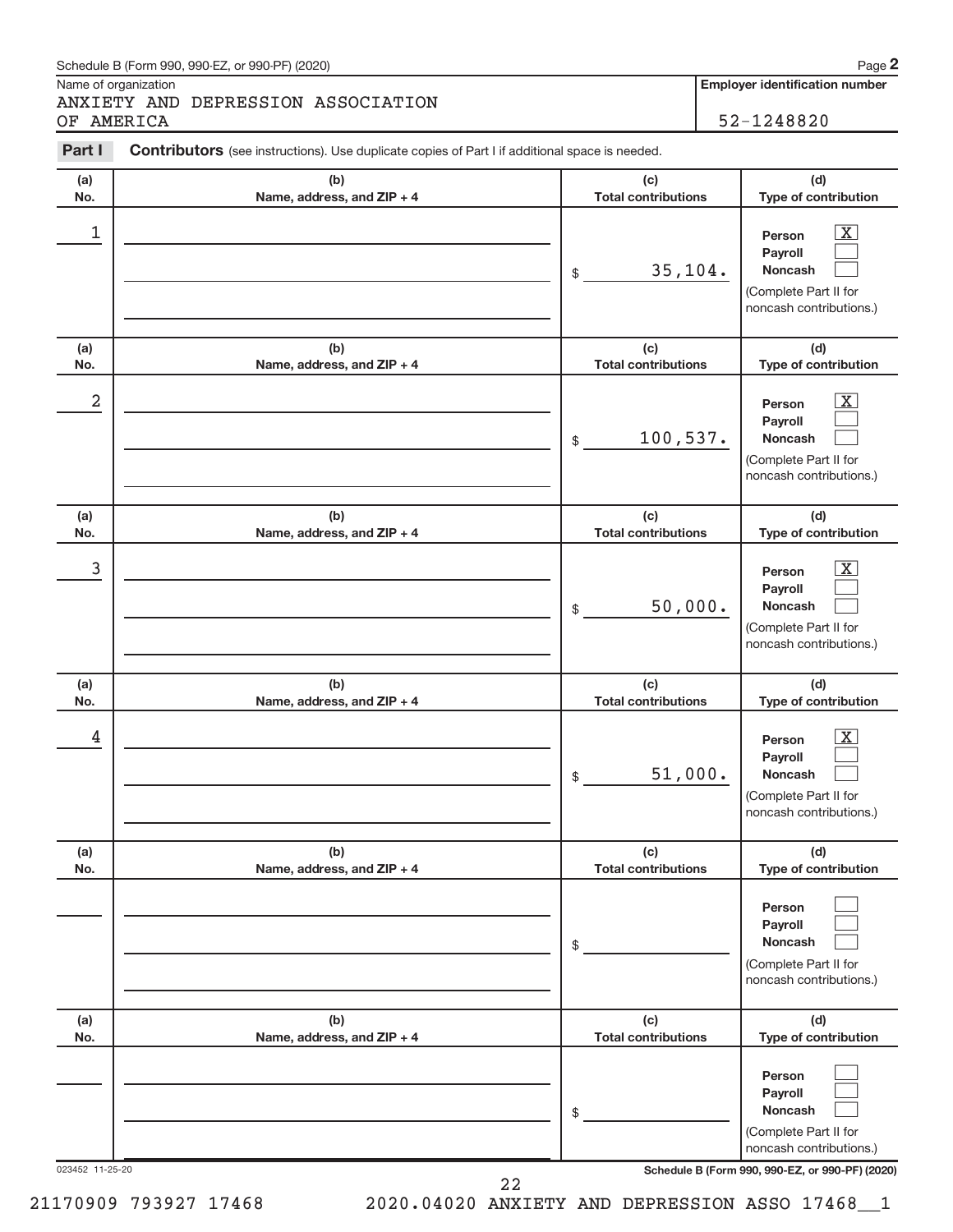| Part II                      | Noncash Property (see instructions). Use duplicate copies of Part II if additional space is needed. |                                                 |                      |
|------------------------------|-----------------------------------------------------------------------------------------------------|-------------------------------------------------|----------------------|
| (a)<br>No.<br>from<br>Part I | (b)<br>Description of noncash property given                                                        | (c)<br>FMV (or estimate)<br>(See instructions.) | (d)<br>Date received |
|                              |                                                                                                     | $$\mathbb{S}$$                                  |                      |
| (a)<br>No.<br>from<br>Part I | (b)<br>Description of noncash property given                                                        | (c)<br>FMV (or estimate)<br>(See instructions.) | (d)<br>Date received |
|                              |                                                                                                     | \$                                              |                      |
| (a)<br>No.<br>from<br>Part I | (b)<br>Description of noncash property given                                                        | (c)<br>FMV (or estimate)<br>(See instructions.) | (d)<br>Date received |
|                              |                                                                                                     | \$                                              |                      |
| (a)<br>No.<br>from<br>Part I | (b)<br>Description of noncash property given                                                        | (c)<br>FMV (or estimate)<br>(See instructions.) | (d)<br>Date received |
|                              |                                                                                                     | \$                                              |                      |
| (a)<br>No.<br>from<br>Part I | (b)<br>Description of noncash property given                                                        | (c)<br>FMV (or estimate)<br>(See instructions.) | (d)<br>Date received |
|                              |                                                                                                     | \$                                              |                      |
| (a)<br>No.<br>from<br>Part I | (b)<br>Description of noncash property given                                                        | (c)<br>FMV (or estimate)<br>(See instructions.) | (d)<br>Date received |
|                              |                                                                                                     | \$                                              |                      |

#### Schedule B (Form 990, 990-EZ, or 990-PF) (2020)

Name of organization<br> **ANIX LETTY** AND

**Employer identification number 3**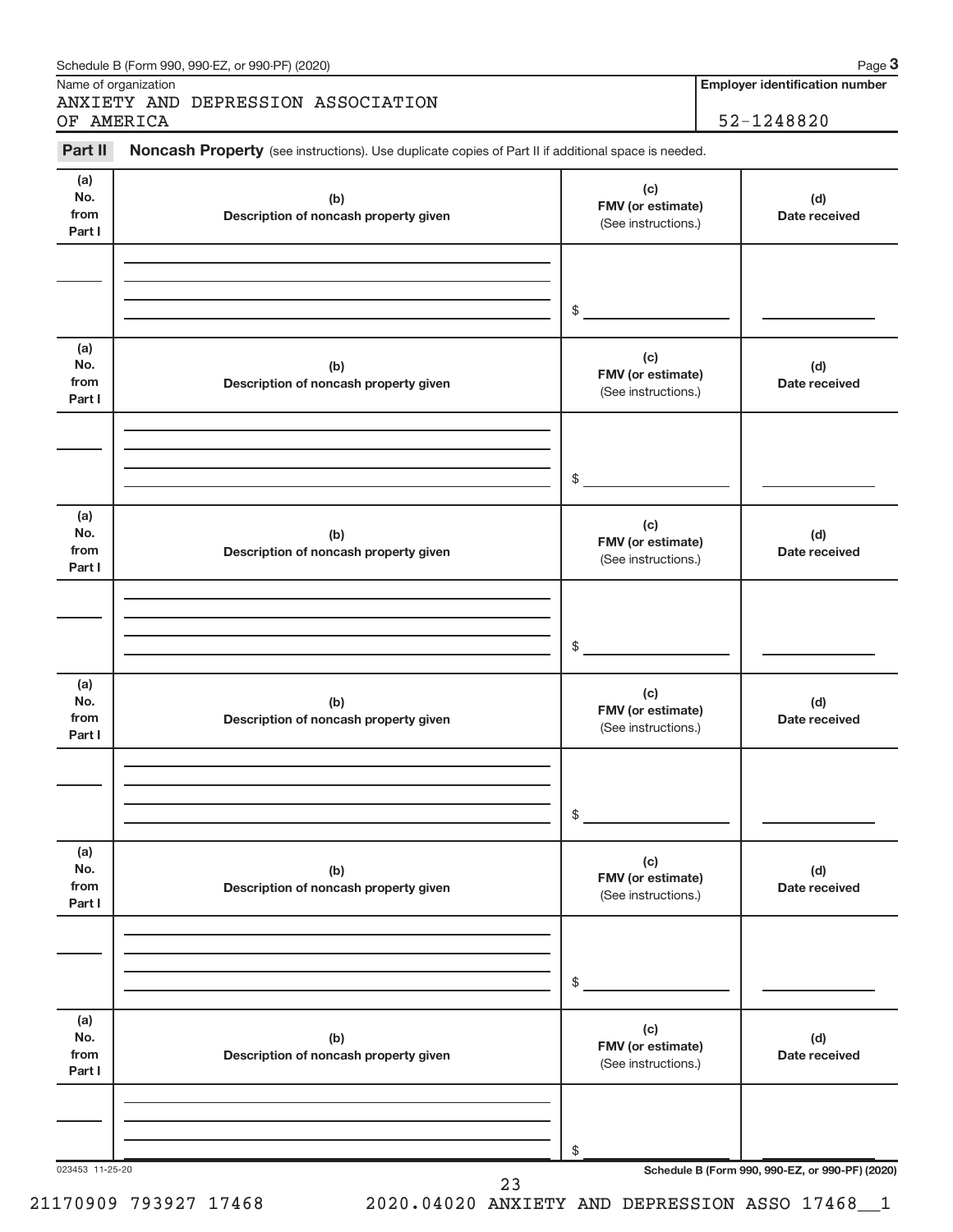| Name of organization      |                                                                                                                                                                                                                                                                                                                                           |                                                                                     |                                          | <b>Employer identification number</b>           |  |  |  |
|---------------------------|-------------------------------------------------------------------------------------------------------------------------------------------------------------------------------------------------------------------------------------------------------------------------------------------------------------------------------------------|-------------------------------------------------------------------------------------|------------------------------------------|-------------------------------------------------|--|--|--|
|                           | ANXIETY AND DEPRESSION ASSOCIATION                                                                                                                                                                                                                                                                                                        |                                                                                     |                                          |                                                 |  |  |  |
| OF AMERICA<br>Part III    | Exclusively religious, charitable, etc., contributions to organizations described in section 501(c)(7), (8), or (10) that total more than \$1,000 for the year                                                                                                                                                                            |                                                                                     |                                          | 52-1248820                                      |  |  |  |
|                           | from any one contributor. Complete columns (a) through (e) and the following line entry. For organizations<br>completing Part III, enter the total of exclusively religious, charitable, etc., contributions of \$1,000 or less for the year. [Enter this info. once.]<br>Use duplicate copies of Part III if additional space is needed. |                                                                                     |                                          |                                                 |  |  |  |
| (a) No.<br>from<br>Part I | (b) Purpose of gift                                                                                                                                                                                                                                                                                                                       | (c) Use of gift                                                                     |                                          | (d) Description of how gift is held             |  |  |  |
|                           |                                                                                                                                                                                                                                                                                                                                           |                                                                                     |                                          |                                                 |  |  |  |
|                           |                                                                                                                                                                                                                                                                                                                                           | (e) Transfer of gift                                                                |                                          |                                                 |  |  |  |
|                           | Transferee's name, address, and ZIP + 4                                                                                                                                                                                                                                                                                                   |                                                                                     |                                          | Relationship of transferor to transferee        |  |  |  |
|                           |                                                                                                                                                                                                                                                                                                                                           |                                                                                     |                                          |                                                 |  |  |  |
| (a) No.<br>from<br>Part I | (b) Purpose of gift                                                                                                                                                                                                                                                                                                                       | (c) Use of gift                                                                     |                                          | (d) Description of how gift is held             |  |  |  |
|                           |                                                                                                                                                                                                                                                                                                                                           |                                                                                     |                                          |                                                 |  |  |  |
|                           |                                                                                                                                                                                                                                                                                                                                           | (e) Transfer of gift                                                                |                                          |                                                 |  |  |  |
|                           | Transferee's name, address, and ZIP + 4                                                                                                                                                                                                                                                                                                   |                                                                                     | Relationship of transferor to transferee |                                                 |  |  |  |
|                           |                                                                                                                                                                                                                                                                                                                                           |                                                                                     |                                          |                                                 |  |  |  |
|                           |                                                                                                                                                                                                                                                                                                                                           |                                                                                     |                                          |                                                 |  |  |  |
| (a) No.<br>from<br>Part I | (b) Purpose of gift                                                                                                                                                                                                                                                                                                                       | (c) Use of gift                                                                     |                                          | (d) Description of how gift is held             |  |  |  |
|                           |                                                                                                                                                                                                                                                                                                                                           |                                                                                     |                                          |                                                 |  |  |  |
|                           |                                                                                                                                                                                                                                                                                                                                           | (e) Transfer of gift                                                                |                                          |                                                 |  |  |  |
|                           |                                                                                                                                                                                                                                                                                                                                           | Transferee's name, address, and ZIP + 4<br>Relationship of transferor to transferee |                                          |                                                 |  |  |  |
|                           |                                                                                                                                                                                                                                                                                                                                           |                                                                                     |                                          |                                                 |  |  |  |
| (a) No.<br>from<br>Part I | (b) Purpose of gift                                                                                                                                                                                                                                                                                                                       | (c) Use of gift                                                                     |                                          | (d) Description of how gift is held             |  |  |  |
|                           |                                                                                                                                                                                                                                                                                                                                           |                                                                                     |                                          |                                                 |  |  |  |
|                           | (e) Transfer of gift                                                                                                                                                                                                                                                                                                                      |                                                                                     |                                          |                                                 |  |  |  |
|                           | Transferee's name, address, and ZIP + 4                                                                                                                                                                                                                                                                                                   |                                                                                     |                                          | Relationship of transferor to transferee        |  |  |  |
|                           |                                                                                                                                                                                                                                                                                                                                           |                                                                                     |                                          |                                                 |  |  |  |
| 023454 11-25-20           |                                                                                                                                                                                                                                                                                                                                           | 24                                                                                  |                                          | Schedule B (Form 990, 990-EZ, or 990-PF) (2020) |  |  |  |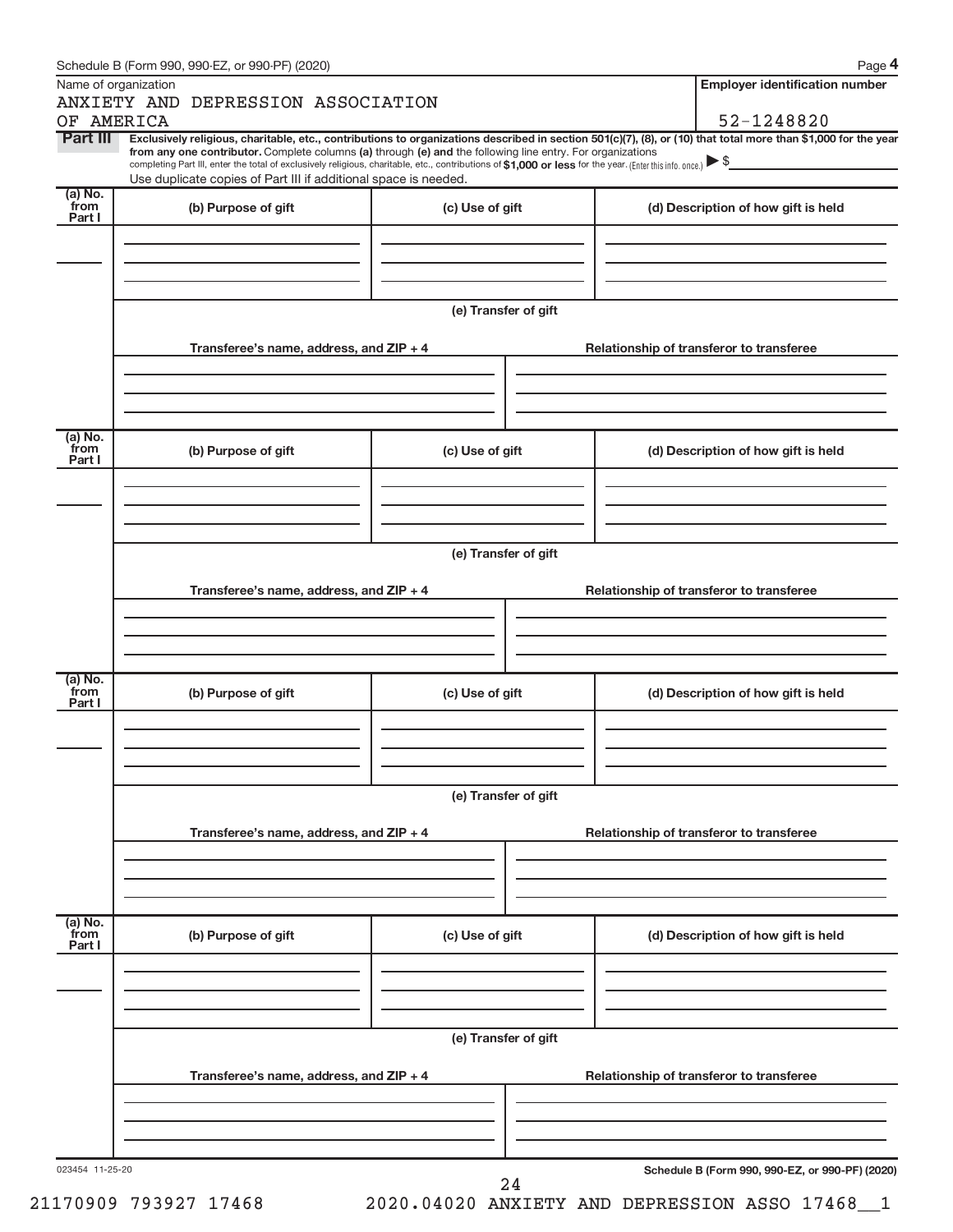|         | <b>SCHEDULE D</b>                                                                                                                                                                                                                                                                                                                                 |                                                                                                        | <b>Supplemental Financial Statements</b>                                                                                                       |                         | OMB No. 1545-0047               |  |
|---------|---------------------------------------------------------------------------------------------------------------------------------------------------------------------------------------------------------------------------------------------------------------------------------------------------------------------------------------------------|--------------------------------------------------------------------------------------------------------|------------------------------------------------------------------------------------------------------------------------------------------------|-------------------------|---------------------------------|--|
|         | (Form 990)                                                                                                                                                                                                                                                                                                                                        |                                                                                                        |                                                                                                                                                |                         |                                 |  |
|         | Department of the Treasury                                                                                                                                                                                                                                                                                                                        |                                                                                                        | Part IV, line 6, 7, 8, 9, 10, 11a, 11b, 11c, 11d, 11e, 11f, 12a, or 12b.<br>Attach to Form 990.                                                |                         | <b>Open to Public</b>           |  |
|         | Internal Revenue Service                                                                                                                                                                                                                                                                                                                          | ANXIETY AND DEPRESSION ASSOCIATION                                                                     | Go to www.irs.gov/Form990 for instructions and the latest information.                                                                         |                         | Inspection                      |  |
|         | Name of the organization                                                                                                                                                                                                                                                                                                                          |                                                                                                        | <b>Employer identification number</b>                                                                                                          |                         |                                 |  |
|         |                                                                                                                                                                                                                                                                                                                                                   | OF AMERICA                                                                                             |                                                                                                                                                |                         | 52-1248820                      |  |
| Part I  |                                                                                                                                                                                                                                                                                                                                                   |                                                                                                        | Organizations Maintaining Donor Advised Funds or Other Similar Funds or Accounts. Complete if the                                              |                         |                                 |  |
|         |                                                                                                                                                                                                                                                                                                                                                   | organization answered "Yes" on Form 990, Part IV, line 6.                                              |                                                                                                                                                |                         |                                 |  |
|         |                                                                                                                                                                                                                                                                                                                                                   |                                                                                                        | (a) Donor advised funds                                                                                                                        |                         | (b) Funds and other accounts    |  |
| 1       |                                                                                                                                                                                                                                                                                                                                                   |                                                                                                        |                                                                                                                                                |                         |                                 |  |
| 2       |                                                                                                                                                                                                                                                                                                                                                   | Aggregate value of contributions to (during year)                                                      |                                                                                                                                                |                         |                                 |  |
| з       |                                                                                                                                                                                                                                                                                                                                                   | Aggregate value of grants from (during year)                                                           |                                                                                                                                                |                         |                                 |  |
| 4       |                                                                                                                                                                                                                                                                                                                                                   |                                                                                                        |                                                                                                                                                |                         |                                 |  |
| 5       |                                                                                                                                                                                                                                                                                                                                                   |                                                                                                        | Did the organization inform all donors and donor advisors in writing that the assets held in donor advised funds                               |                         |                                 |  |
|         |                                                                                                                                                                                                                                                                                                                                                   |                                                                                                        |                                                                                                                                                |                         | Yes<br><b>No</b>                |  |
| 6       |                                                                                                                                                                                                                                                                                                                                                   |                                                                                                        | Did the organization inform all grantees, donors, and donor advisors in writing that grant funds can be used only                              |                         |                                 |  |
|         |                                                                                                                                                                                                                                                                                                                                                   |                                                                                                        | for charitable purposes and not for the benefit of the donor or donor advisor, or for any other purpose conferring                             |                         |                                 |  |
| Part II | impermissible private benefit?                                                                                                                                                                                                                                                                                                                    |                                                                                                        | Conservation Easements. Complete if the organization answered "Yes" on Form 990, Part IV, line 7.                                              |                         | Yes<br>No                       |  |
|         |                                                                                                                                                                                                                                                                                                                                                   |                                                                                                        |                                                                                                                                                |                         |                                 |  |
| 1.      |                                                                                                                                                                                                                                                                                                                                                   | Purpose(s) of conservation easements held by the organization (check all that apply).                  |                                                                                                                                                |                         |                                 |  |
|         |                                                                                                                                                                                                                                                                                                                                                   | Preservation of land for public use (for example, recreation or education)                             | Preservation of a historically important land area<br>Preservation of a certified historic structure                                           |                         |                                 |  |
|         |                                                                                                                                                                                                                                                                                                                                                   | Protection of natural habitat                                                                          |                                                                                                                                                |                         |                                 |  |
|         |                                                                                                                                                                                                                                                                                                                                                   | Preservation of open space                                                                             |                                                                                                                                                |                         |                                 |  |
| 2       |                                                                                                                                                                                                                                                                                                                                                   |                                                                                                        | Complete lines 2a through 2d if the organization held a qualified conservation contribution in the form of a conservation easement on the last |                         | Held at the End of the Tax Year |  |
|         | day of the tax year.                                                                                                                                                                                                                                                                                                                              |                                                                                                        |                                                                                                                                                |                         |                                 |  |
|         |                                                                                                                                                                                                                                                                                                                                                   | Total acreage restricted by conservation easements                                                     |                                                                                                                                                | 2a<br>2 <sub>b</sub>    |                                 |  |
|         |                                                                                                                                                                                                                                                                                                                                                   |                                                                                                        |                                                                                                                                                | 2c                      |                                 |  |
|         |                                                                                                                                                                                                                                                                                                                                                   |                                                                                                        |                                                                                                                                                |                         |                                 |  |
|         | d Number of conservation easements included in (c) acquired after 7/25/06, and not on a historic structure<br>2d<br>listed in the National Register [11, 1200] and the National Register [11, 1200] and the Mational Register [11, 1200] and the Mational Register [11, 1200] and the Mational Register [11, 1200] and the Mational Register [11, |                                                                                                        |                                                                                                                                                |                         |                                 |  |
| з       |                                                                                                                                                                                                                                                                                                                                                   |                                                                                                        | Number of conservation easements modified, transferred, released, extinguished, or terminated by the organization during the tax               |                         |                                 |  |
|         | $\mathsf{year}$                                                                                                                                                                                                                                                                                                                                   |                                                                                                        |                                                                                                                                                |                         |                                 |  |
| 4       |                                                                                                                                                                                                                                                                                                                                                   | Number of states where property subject to conservation easement is located >                          |                                                                                                                                                |                         |                                 |  |
| 5       |                                                                                                                                                                                                                                                                                                                                                   | Does the organization have a written policy regarding the periodic monitoring, inspection, handling of |                                                                                                                                                |                         |                                 |  |
|         |                                                                                                                                                                                                                                                                                                                                                   | violations, and enforcement of the conservation easements it holds?                                    |                                                                                                                                                |                         | <b>No</b><br>Yes                |  |
| 6       |                                                                                                                                                                                                                                                                                                                                                   |                                                                                                        | Staff and volunteer hours devoted to monitoring, inspecting, handling of violations, and enforcing conservation easements during the year      |                         |                                 |  |
|         |                                                                                                                                                                                                                                                                                                                                                   |                                                                                                        |                                                                                                                                                |                         |                                 |  |
| 7       |                                                                                                                                                                                                                                                                                                                                                   |                                                                                                        | Amount of expenses incurred in monitoring, inspecting, handling of violations, and enforcing conservation easements during the year            |                         |                                 |  |
|         | $\blacktriangleright$ \$                                                                                                                                                                                                                                                                                                                          |                                                                                                        |                                                                                                                                                |                         |                                 |  |
| 8       |                                                                                                                                                                                                                                                                                                                                                   |                                                                                                        | Does each conservation easement reported on line 2(d) above satisfy the requirements of section 170(h)(4)(B)(i)                                |                         |                                 |  |
|         |                                                                                                                                                                                                                                                                                                                                                   |                                                                                                        |                                                                                                                                                |                         | Yes<br><b>No</b>                |  |
| 9       |                                                                                                                                                                                                                                                                                                                                                   |                                                                                                        | In Part XIII, describe how the organization reports conservation easements in its revenue and expense statement and                            |                         |                                 |  |
|         |                                                                                                                                                                                                                                                                                                                                                   |                                                                                                        | balance sheet, and include, if applicable, the text of the footnote to the organization's financial statements that describes the              |                         |                                 |  |
|         |                                                                                                                                                                                                                                                                                                                                                   | organization's accounting for conservation easements.                                                  |                                                                                                                                                |                         |                                 |  |
|         | Part III                                                                                                                                                                                                                                                                                                                                          |                                                                                                        | Organizations Maintaining Collections of Art, Historical Treasures, or Other Similar Assets.                                                   |                         |                                 |  |
|         |                                                                                                                                                                                                                                                                                                                                                   | Complete if the organization answered "Yes" on Form 990, Part IV, line 8.                              |                                                                                                                                                |                         |                                 |  |
|         |                                                                                                                                                                                                                                                                                                                                                   |                                                                                                        | 1a If the organization elected, as permitted under FASB ASC 958, not to report in its revenue statement and balance sheet works                |                         |                                 |  |
|         |                                                                                                                                                                                                                                                                                                                                                   |                                                                                                        | of art, historical treasures, or other similar assets held for public exhibition, education, or research in furtherance of public              |                         |                                 |  |
|         |                                                                                                                                                                                                                                                                                                                                                   |                                                                                                        | service, provide in Part XIII the text of the footnote to its financial statements that describes these items.                                 |                         |                                 |  |
|         |                                                                                                                                                                                                                                                                                                                                                   |                                                                                                        | b If the organization elected, as permitted under FASB ASC 958, to report in its revenue statement and balance sheet works of                  |                         |                                 |  |
|         |                                                                                                                                                                                                                                                                                                                                                   |                                                                                                        | art, historical treasures, or other similar assets held for public exhibition, education, or research in furtherance of public service,        |                         |                                 |  |
|         |                                                                                                                                                                                                                                                                                                                                                   | provide the following amounts relating to these items:                                                 |                                                                                                                                                |                         |                                 |  |
|         |                                                                                                                                                                                                                                                                                                                                                   |                                                                                                        |                                                                                                                                                |                         |                                 |  |
|         |                                                                                                                                                                                                                                                                                                                                                   |                                                                                                        | (ii) Assets included in Form 990, Part X [11] Marson Marson Marson Marson Marson Marson Marson Marson Marson M                                 | $\blacktriangleright$ s |                                 |  |
| 2       |                                                                                                                                                                                                                                                                                                                                                   |                                                                                                        | If the organization received or held works of art, historical treasures, or other similar assets for financial gain, provide                   |                         |                                 |  |
|         |                                                                                                                                                                                                                                                                                                                                                   | the following amounts required to be reported under FASB ASC 958 relating to these items:              |                                                                                                                                                |                         |                                 |  |
|         |                                                                                                                                                                                                                                                                                                                                                   |                                                                                                        |                                                                                                                                                |                         | \$                              |  |
|         |                                                                                                                                                                                                                                                                                                                                                   |                                                                                                        |                                                                                                                                                | $\blacktriangleright$ s |                                 |  |
|         |                                                                                                                                                                                                                                                                                                                                                   | LHA For Paperwork Reduction Act Notice, see the Instructions for Form 990.                             |                                                                                                                                                |                         | Schedule D (Form 990) 2020      |  |
|         | 032051 12-01-20                                                                                                                                                                                                                                                                                                                                   |                                                                                                        |                                                                                                                                                |                         |                                 |  |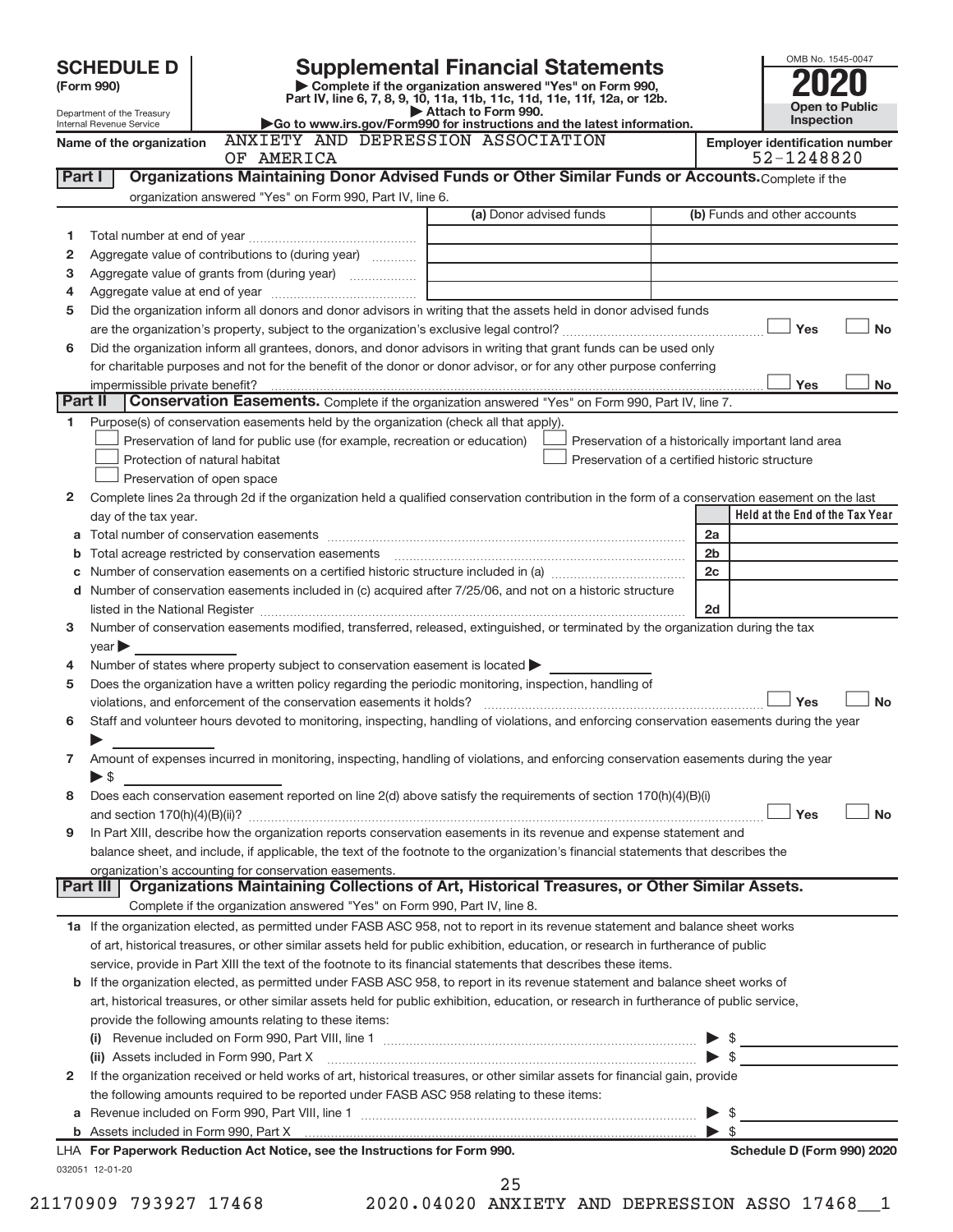|               |                                                                                                                                                                                                                               | ANXIETY AND DEPRESSION ASSOCIATION      |   |                |                                                                                                                                                                                                                               |                                 |                                                          |                   |           |
|---------------|-------------------------------------------------------------------------------------------------------------------------------------------------------------------------------------------------------------------------------|-----------------------------------------|---|----------------|-------------------------------------------------------------------------------------------------------------------------------------------------------------------------------------------------------------------------------|---------------------------------|----------------------------------------------------------|-------------------|-----------|
|               | OF AMERICA<br>Schedule D (Form 990) 2020                                                                                                                                                                                      |                                         |   |                |                                                                                                                                                                                                                               |                                 |                                                          | 52-1248820 Page 2 |           |
|               | Part III<br>Organizations Maintaining Collections of Art, Historical Treasures, or Other Similar Assets (continued)                                                                                                           |                                         |   |                |                                                                                                                                                                                                                               |                                 |                                                          |                   |           |
| з             | Using the organization's acquisition, accession, and other records, check any of the following that make significant use of its                                                                                               |                                         |   |                |                                                                                                                                                                                                                               |                                 |                                                          |                   |           |
|               | collection items (check all that apply):                                                                                                                                                                                      |                                         |   |                |                                                                                                                                                                                                                               |                                 |                                                          |                   |           |
| a             | Public exhibition                                                                                                                                                                                                             | d                                       |   |                | Loan or exchange program                                                                                                                                                                                                      |                                 |                                                          |                   |           |
| b             | Scholarly research                                                                                                                                                                                                            | е                                       |   |                | Other and the contract of the contract of the contract of the contract of the contract of the contract of the contract of the contract of the contract of the contract of the contract of the contract of the contract of the |                                 |                                                          |                   |           |
| c             | Preservation for future generations                                                                                                                                                                                           |                                         |   |                |                                                                                                                                                                                                                               |                                 |                                                          |                   |           |
| 4             | Provide a description of the organization's collections and explain how they further the organization's exempt purpose in Part XIII.                                                                                          |                                         |   |                |                                                                                                                                                                                                                               |                                 |                                                          |                   |           |
| 5             | During the year, did the organization solicit or receive donations of art, historical treasures, or other similar assets                                                                                                      |                                         |   |                |                                                                                                                                                                                                                               |                                 |                                                          |                   |           |
|               |                                                                                                                                                                                                                               |                                         |   |                |                                                                                                                                                                                                                               |                                 |                                                          | Yes               | No        |
|               | Part IV<br><b>Escrow and Custodial Arrangements.</b> Complete if the organization answered "Yes" on Form 990, Part IV, line 9, or                                                                                             |                                         |   |                |                                                                                                                                                                                                                               |                                 |                                                          |                   |           |
|               | reported an amount on Form 990, Part X, line 21.                                                                                                                                                                              |                                         |   |                |                                                                                                                                                                                                                               |                                 |                                                          |                   |           |
|               | 1a Is the organization an agent, trustee, custodian or other intermediary for contributions or other assets not included                                                                                                      |                                         |   |                |                                                                                                                                                                                                                               |                                 |                                                          |                   |           |
|               |                                                                                                                                                                                                                               |                                         |   |                |                                                                                                                                                                                                                               |                                 |                                                          | Yes               | <b>No</b> |
|               | b If "Yes," explain the arrangement in Part XIII and complete the following table:                                                                                                                                            |                                         |   |                |                                                                                                                                                                                                                               |                                 |                                                          |                   |           |
|               |                                                                                                                                                                                                                               |                                         |   |                |                                                                                                                                                                                                                               |                                 |                                                          | Amount            |           |
|               |                                                                                                                                                                                                                               |                                         |   |                |                                                                                                                                                                                                                               |                                 | 1c                                                       |                   |           |
|               |                                                                                                                                                                                                                               |                                         |   |                |                                                                                                                                                                                                                               |                                 | 1d                                                       |                   |           |
|               | e Distributions during the year manufactured and continuum control of the control of the control of the state of the control of the control of the control of the control of the control of the control of the control of the |                                         |   |                |                                                                                                                                                                                                                               |                                 | 1e                                                       |                   |           |
| f.            |                                                                                                                                                                                                                               |                                         |   |                |                                                                                                                                                                                                                               |                                 | 1f                                                       |                   |           |
|               | 2a Did the organization include an amount on Form 990, Part X, line 21, for escrow or custodial account liability?                                                                                                            |                                         |   |                |                                                                                                                                                                                                                               |                                 |                                                          | Yes               | No        |
|               | <b>b</b> If "Yes," explain the arrangement in Part XIII. Check here if the explanation has been provided on Part XIII                                                                                                         |                                         |   |                |                                                                                                                                                                                                                               |                                 |                                                          |                   |           |
| <b>Part V</b> | Endowment Funds. Complete if the organization answered "Yes" on Form 990, Part IV, line 10.                                                                                                                                   |                                         |   |                |                                                                                                                                                                                                                               |                                 |                                                          |                   |           |
|               |                                                                                                                                                                                                                               | (a) Current year                        |   | (b) Prior year | (c) Two years back                                                                                                                                                                                                            |                                 | $\vert$ (d) Three years back $\vert$ (e) Four years back |                   |           |
|               | 1a Beginning of year balance                                                                                                                                                                                                  |                                         |   |                |                                                                                                                                                                                                                               |                                 |                                                          |                   |           |
|               |                                                                                                                                                                                                                               |                                         |   |                |                                                                                                                                                                                                                               |                                 |                                                          |                   |           |
| c             | Net investment earnings, gains, and losses                                                                                                                                                                                    |                                         |   |                |                                                                                                                                                                                                                               |                                 |                                                          |                   |           |
|               |                                                                                                                                                                                                                               |                                         |   |                |                                                                                                                                                                                                                               |                                 |                                                          |                   |           |
|               | e Other expenditures for facilities                                                                                                                                                                                           |                                         |   |                |                                                                                                                                                                                                                               |                                 |                                                          |                   |           |
|               |                                                                                                                                                                                                                               |                                         |   |                |                                                                                                                                                                                                                               |                                 |                                                          |                   |           |
|               | f Administrative expenses                                                                                                                                                                                                     |                                         |   |                |                                                                                                                                                                                                                               |                                 |                                                          |                   |           |
| g             | End of year balance <i>manually contained</i>                                                                                                                                                                                 |                                         |   |                |                                                                                                                                                                                                                               |                                 |                                                          |                   |           |
| 2             | Provide the estimated percentage of the current year end balance (line 1g, column (a)) held as:                                                                                                                               |                                         |   |                |                                                                                                                                                                                                                               |                                 |                                                          |                   |           |
|               | a Board designated or quasi-endowment                                                                                                                                                                                         |                                         | % |                |                                                                                                                                                                                                                               |                                 |                                                          |                   |           |
|               | Permanent endowment                                                                                                                                                                                                           | %                                       |   |                |                                                                                                                                                                                                                               |                                 |                                                          |                   |           |
|               | $\%$<br>$\mathbf c$ Term endowment $\blacktriangleright$                                                                                                                                                                      |                                         |   |                |                                                                                                                                                                                                                               |                                 |                                                          |                   |           |
|               | The percentages on lines 2a, 2b, and 2c should equal 100%.                                                                                                                                                                    |                                         |   |                |                                                                                                                                                                                                                               |                                 |                                                          |                   |           |
|               | 3a Are there endowment funds not in the possession of the organization that are held and administered for the organization                                                                                                    |                                         |   |                |                                                                                                                                                                                                                               |                                 |                                                          |                   |           |
|               | by:                                                                                                                                                                                                                           |                                         |   |                |                                                                                                                                                                                                                               |                                 |                                                          |                   | Yes<br>No |
|               | (i)                                                                                                                                                                                                                           |                                         |   |                |                                                                                                                                                                                                                               |                                 |                                                          | 3a(i)             |           |
|               |                                                                                                                                                                                                                               |                                         |   |                |                                                                                                                                                                                                                               |                                 |                                                          | 3a(ii)            |           |
|               |                                                                                                                                                                                                                               |                                         |   |                |                                                                                                                                                                                                                               |                                 |                                                          | 3 <sub>b</sub>    |           |
| 4             | Describe in Part XIII the intended uses of the organization's endowment funds.                                                                                                                                                |                                         |   |                |                                                                                                                                                                                                                               |                                 |                                                          |                   |           |
|               | Land, Buildings, and Equipment.<br><b>Part VI</b>                                                                                                                                                                             |                                         |   |                |                                                                                                                                                                                                                               |                                 |                                                          |                   |           |
|               | Complete if the organization answered "Yes" on Form 990, Part IV, line 11a. See Form 990, Part X, line 10.                                                                                                                    |                                         |   |                |                                                                                                                                                                                                                               |                                 |                                                          |                   |           |
|               | Description of property                                                                                                                                                                                                       | (a) Cost or other<br>basis (investment) |   |                | (b) Cost or other<br>basis (other)                                                                                                                                                                                            | (c) Accumulated<br>depreciation |                                                          | (d) Book value    |           |
|               |                                                                                                                                                                                                                               |                                         |   |                |                                                                                                                                                                                                                               |                                 |                                                          |                   |           |
|               |                                                                                                                                                                                                                               |                                         |   |                |                                                                                                                                                                                                                               |                                 |                                                          |                   |           |
|               |                                                                                                                                                                                                                               |                                         |   |                | 5,479.                                                                                                                                                                                                                        |                                 | 5,479.                                                   |                   | $0 \cdot$ |
|               |                                                                                                                                                                                                                               |                                         |   |                | 56,611.                                                                                                                                                                                                                       |                                 | 32,795.                                                  |                   | 23,816.   |
|               |                                                                                                                                                                                                                               |                                         |   |                | 144,209.                                                                                                                                                                                                                      |                                 | 90, 225.                                                 |                   | 53,984.   |
|               | Total. Add lines 1a through 1e. (Column (d) must equal Form 990, Part X, column (B), line 10c.)                                                                                                                               |                                         |   |                |                                                                                                                                                                                                                               |                                 |                                                          |                   | 77,800.   |
|               |                                                                                                                                                                                                                               |                                         |   |                |                                                                                                                                                                                                                               |                                 |                                                          |                   |           |

**Schedule D (Form 990) 2020**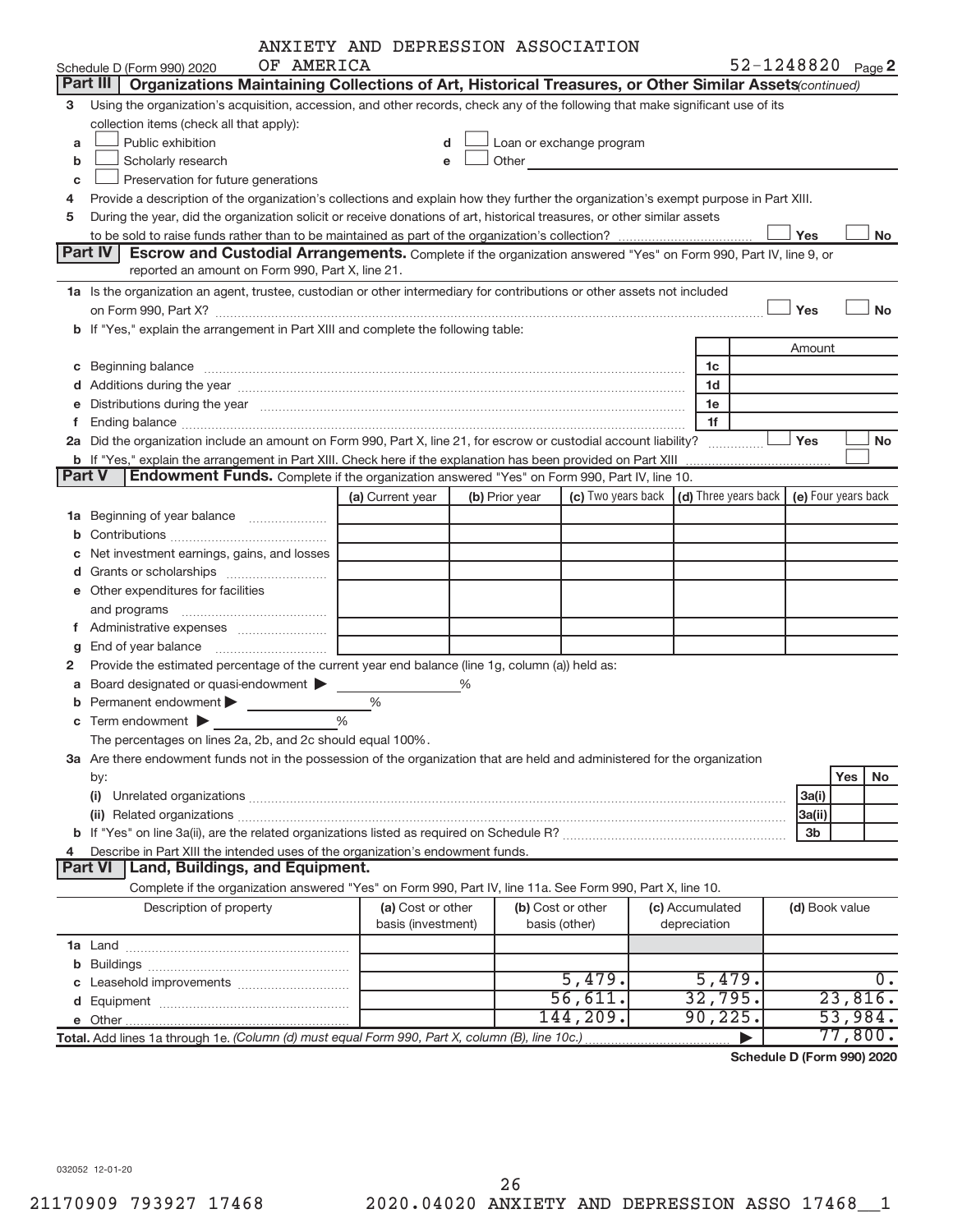|  | ANXIETY AND DEPRESSION ASSOCIATION |
|--|------------------------------------|
|  |                                    |

| OF AMERICA<br>Schedule D (Form 990) 2020                                                                                                             |                 |                                                           | $52 - 1248820$ Page 3 |
|------------------------------------------------------------------------------------------------------------------------------------------------------|-----------------|-----------------------------------------------------------|-----------------------|
| Part VII Investments - Other Securities.                                                                                                             |                 |                                                           |                       |
| Complete if the organization answered "Yes" on Form 990, Part IV, line 11b. See Form 990, Part X, line 12.                                           |                 |                                                           |                       |
| (a) Description of security or category (including name of security)                                                                                 | (b) Book value  | (c) Method of valuation: Cost or end-of-year market value |                       |
|                                                                                                                                                      |                 |                                                           |                       |
|                                                                                                                                                      |                 |                                                           |                       |
|                                                                                                                                                      |                 |                                                           |                       |
| (3) Other                                                                                                                                            |                 |                                                           |                       |
| (A)                                                                                                                                                  |                 |                                                           |                       |
| (B)                                                                                                                                                  |                 |                                                           |                       |
| (C)                                                                                                                                                  |                 |                                                           |                       |
| (D)                                                                                                                                                  |                 |                                                           |                       |
| (E)                                                                                                                                                  |                 |                                                           |                       |
| (F)                                                                                                                                                  |                 |                                                           |                       |
| (G)                                                                                                                                                  |                 |                                                           |                       |
| (H)                                                                                                                                                  |                 |                                                           |                       |
| Total. (Col. (b) must equal Form 990, Part X, col. (B) line 12.)                                                                                     |                 |                                                           |                       |
| Part VIII Investments - Program Related.                                                                                                             |                 |                                                           |                       |
|                                                                                                                                                      |                 |                                                           |                       |
| Complete if the organization answered "Yes" on Form 990, Part IV, line 11c. See Form 990, Part X, line 13.<br>(a) Description of investment          | (b) Book value  | (c) Method of valuation: Cost or end-of-year market value |                       |
|                                                                                                                                                      |                 |                                                           |                       |
| (1)                                                                                                                                                  |                 |                                                           |                       |
| (2)                                                                                                                                                  |                 |                                                           |                       |
| (3)                                                                                                                                                  |                 |                                                           |                       |
| (4)                                                                                                                                                  |                 |                                                           |                       |
| (5)                                                                                                                                                  |                 |                                                           |                       |
| (6)                                                                                                                                                  |                 |                                                           |                       |
| (7)                                                                                                                                                  |                 |                                                           |                       |
| (8)                                                                                                                                                  |                 |                                                           |                       |
| (9)                                                                                                                                                  |                 |                                                           |                       |
| Total. (Col. (b) must equal Form 990, Part X, col. (B) line 13.)                                                                                     |                 |                                                           |                       |
| Part IX<br><b>Other Assets.</b>                                                                                                                      |                 |                                                           |                       |
|                                                                                                                                                      |                 |                                                           |                       |
| Complete if the organization answered "Yes" on Form 990, Part IV, line 11d. See Form 990, Part X, line 15.                                           |                 |                                                           |                       |
|                                                                                                                                                      | (a) Description |                                                           | (b) Book value        |
| (1)                                                                                                                                                  |                 |                                                           |                       |
| (2)                                                                                                                                                  |                 |                                                           |                       |
| (3)                                                                                                                                                  |                 |                                                           |                       |
| (4)                                                                                                                                                  |                 |                                                           |                       |
| (5)                                                                                                                                                  |                 |                                                           |                       |
| (6)                                                                                                                                                  |                 |                                                           |                       |
| (7)                                                                                                                                                  |                 |                                                           |                       |
| (8)                                                                                                                                                  |                 |                                                           |                       |
|                                                                                                                                                      |                 |                                                           |                       |
| (9)                                                                                                                                                  |                 |                                                           |                       |
|                                                                                                                                                      |                 |                                                           |                       |
| <b>Other Liabilities.</b><br>Part X                                                                                                                  |                 |                                                           |                       |
| Complete if the organization answered "Yes" on Form 990, Part IV, line 11e or 11f. See Form 990, Part X, line 25.                                    |                 |                                                           |                       |
| (a) Description of liability<br>1.                                                                                                                   |                 |                                                           | (b) Book value        |
| Federal income taxes<br>(1)                                                                                                                          |                 |                                                           |                       |
| (2)                                                                                                                                                  |                 |                                                           |                       |
| (3)                                                                                                                                                  |                 |                                                           |                       |
| (4)                                                                                                                                                  |                 |                                                           |                       |
| (5)                                                                                                                                                  |                 |                                                           |                       |
|                                                                                                                                                      |                 |                                                           |                       |
| (6)                                                                                                                                                  |                 |                                                           |                       |
| (7)                                                                                                                                                  |                 |                                                           |                       |
| (8)                                                                                                                                                  |                 |                                                           |                       |
| (9)                                                                                                                                                  |                 |                                                           |                       |
|                                                                                                                                                      |                 |                                                           |                       |
| 2. Liability for uncertain tax positions. In Part XIII, provide the text of the footnote to the organization's financial statements that reports the |                 |                                                           |                       |

organization's liability for uncertain tax positions under FASB ASC 740. Check here if the text of the footnote has been provided in Part XIII ...  $\boxed{\mathrm{X}}$ 

**Schedule D (Form 990) 2020**

032053 12-01-20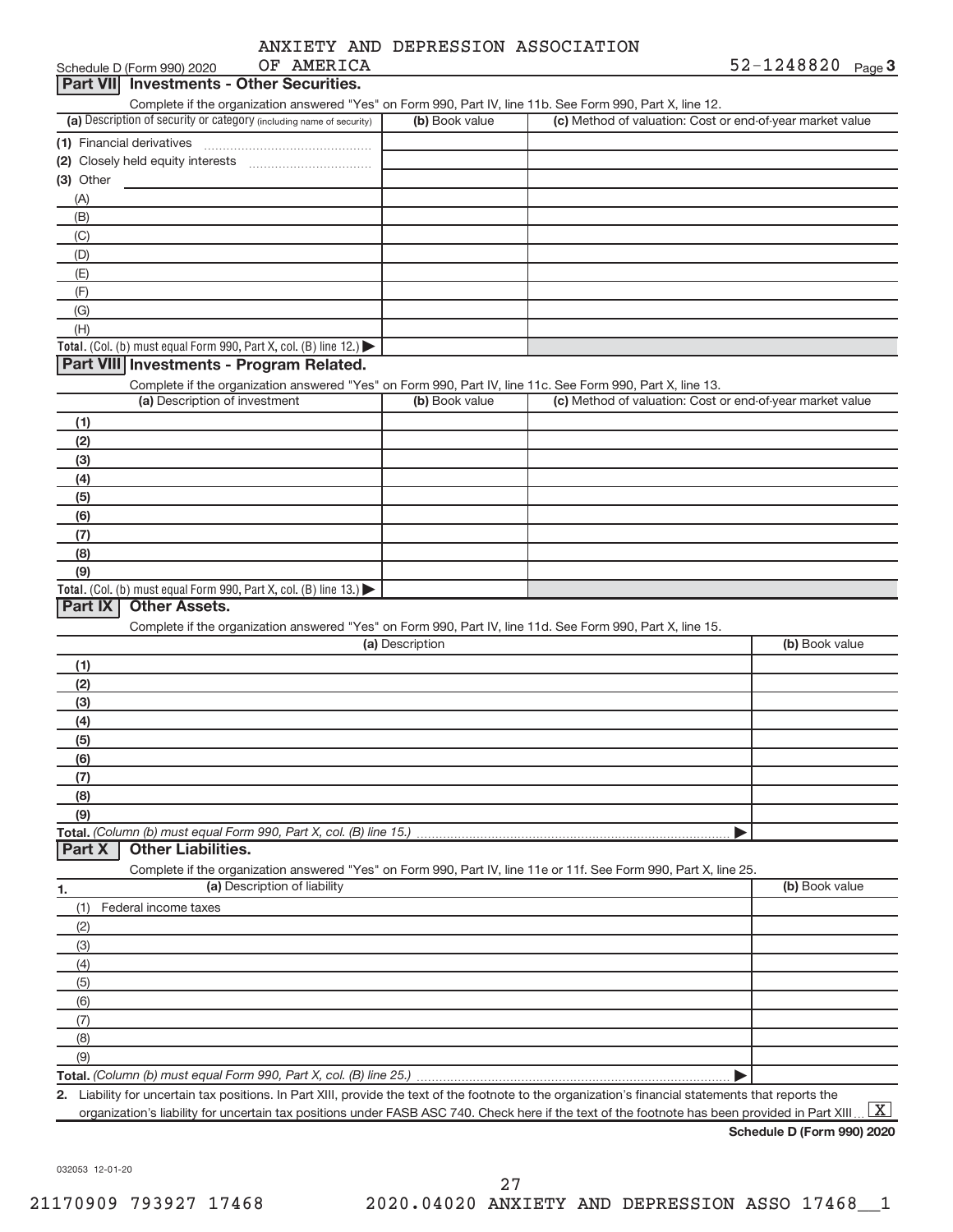|            |  | ANXIETY AND DEPRESSION ASSOCIATION |
|------------|--|------------------------------------|
| OF AMERICA |  |                                    |

|  | 52-1248820 |  |  |  |  |  |  | Page 4 |
|--|------------|--|--|--|--|--|--|--------|
|--|------------|--|--|--|--|--|--|--------|

|              | Schedule D (Form 990) 2020<br>OF AMERICA                                                                                 |                |          |                | $52 - 1248820$ Page 4 |
|--------------|--------------------------------------------------------------------------------------------------------------------------|----------------|----------|----------------|-----------------------|
|              | <b>Part XI</b><br>Reconciliation of Revenue per Audited Financial Statements With Revenue per Return.                    |                |          |                |                       |
|              | Complete if the organization answered "Yes" on Form 990, Part IV, line 12a.                                              |                |          |                |                       |
| 1.           | Total revenue, gains, and other support per audited financial statements                                                 |                |          | $\blacksquare$ | 1,909,012.            |
| 2            | Amounts included on line 1 but not on Form 990, Part VIII, line 12:                                                      |                |          |                |                       |
| a            | Net unrealized gains (losses) on investments [111] Net unrealized mains (losses) on investments [11] Metamana            | 2a             | 245,293. |                |                       |
| b            |                                                                                                                          | 2 <sub>b</sub> |          |                |                       |
| c            |                                                                                                                          | 2 <sub>c</sub> |          |                |                       |
| d            |                                                                                                                          | 2d             |          |                |                       |
| $\mathbf{e}$ | Add lines 2a through 2d                                                                                                  |                |          | 2e             | 245,293.              |
| 3            |                                                                                                                          |                |          | 3              | 1,663,719.            |
| 4            | Amounts included on Form 990, Part VIII, line 12, but not on line 1:                                                     |                |          |                |                       |
| a            |                                                                                                                          | 4a l           | 11,484.  |                |                       |
| b            |                                                                                                                          | 4 <sub>h</sub> |          |                |                       |
|              | c Add lines 4a and 4b                                                                                                    |                |          | 4 <sub>c</sub> | 11,484.               |
|              |                                                                                                                          |                |          |                |                       |
| 5            |                                                                                                                          |                |          | 5              | 1,675,203.            |
|              | Part XII Reconciliation of Expenses per Audited Financial Statements With Expenses per Return.                           |                |          |                |                       |
|              | Complete if the organization answered "Yes" on Form 990, Part IV, line 12a.                                              |                |          |                |                       |
| 1            |                                                                                                                          |                |          | 1              | 1,121,194.            |
| 2            | Amounts included on line 1 but not on Form 990, Part IX, line 25:                                                        |                |          |                |                       |
| a            |                                                                                                                          | 2a             |          |                |                       |
| b            | Prior year adjustments [ www.communications of the contract of the contract of the contract of the contract of           | 2 <sub>b</sub> |          |                |                       |
| С            |                                                                                                                          | 2 <sub>c</sub> |          |                |                       |
|              |                                                                                                                          | 2d             |          |                |                       |
| e            |                                                                                                                          |                |          | 2e             | 0.                    |
| 3            | Add lines 2a through 2d <b>must be a constructed as the constant of the constant of the constant of the construction</b> |                |          | 3              | 1,121,194.            |
| 4            | Amounts included on Form 990, Part IX, line 25, but not on line 1:                                                       |                |          |                |                       |
| a            | Investment expenses not included on Form 990, Part VIII, line 7b [11, 111, 120]                                          | 4a l           | 11,484.  |                |                       |
| b            |                                                                                                                          | 4 <sub>h</sub> |          |                |                       |
| c.           | Add lines 4a and 4b                                                                                                      |                |          | 4c             | 11,484.               |
| 5            | <b>Part XIII Supplemental Information.</b>                                                                               |                |          | 5              | 1,132,678.            |

Provide the descriptions required for Part II, lines 3, 5, and 9; Part III, lines 1a and 4; Part IV, lines 1b and 2b; Part V, line 4; Part X, line 2; Part XI, lines 2d and 4b; and Part XII, lines 2d and 4b. Also complete this part to provide any additional information.

PART X, LINE 2:

|  | ADAA BELIEVES THAT IT HAS APPROPRIATE SUPPORT FOR ANY TAX POSITIONS TAKEN, |  |  |  |  |  |  |  |
|--|----------------------------------------------------------------------------|--|--|--|--|--|--|--|
|  | AND AS SUCH, DOES NOT HAVE ANY UNCERTAIN TAX POSITIONS THAT ARE MATERIAL   |  |  |  |  |  |  |  |
|  | TO THE FINANCIAL STATEMENTS OR THAT WOULD HAVE AN EFFECT ON ITS TAX-EXEMPT |  |  |  |  |  |  |  |
|  | STATUS. THERE ARE NO UNRECOGNIZED TAX BENEFITS OR LIABILITIES THAT NEED TO |  |  |  |  |  |  |  |
|  | BE RECORDED.                                                               |  |  |  |  |  |  |  |

032054 12-01-20

**Schedule D (Form 990) 2020**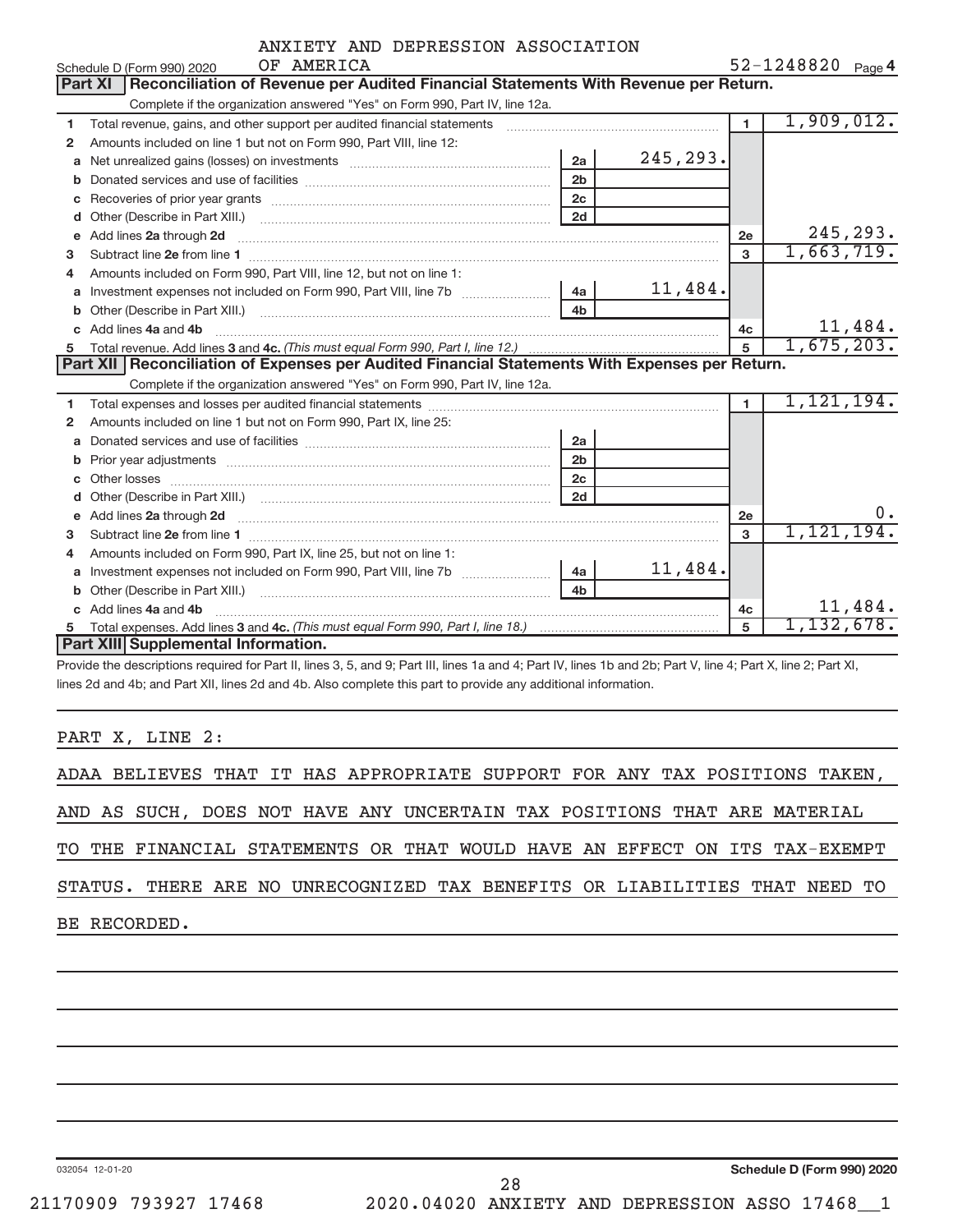| <b>SCHEDULE J</b>                                                                                                                                        | <b>Compensation Information</b>                                                                                        |                                       | OMB No. 1545-0047 |  |                         |  |  |
|----------------------------------------------------------------------------------------------------------------------------------------------------------|------------------------------------------------------------------------------------------------------------------------|---------------------------------------|-------------------|--|-------------------------|--|--|
| (Form 990)                                                                                                                                               | For certain Officers, Directors, Trustees, Key Employees, and Highest                                                  |                                       | 2020              |  |                         |  |  |
|                                                                                                                                                          | <b>Compensated Employees</b>                                                                                           |                                       |                   |  |                         |  |  |
| Complete if the organization answered "Yes" on Form 990, Part IV, line 23.<br><b>Open to Public</b><br>Attach to Form 990.<br>Department of the Treasury |                                                                                                                        |                                       |                   |  |                         |  |  |
| Inspection<br>Go to www.irs.gov/Form990 for instructions and the latest information.<br>Internal Revenue Service                                         |                                                                                                                        |                                       |                   |  |                         |  |  |
| Name of the organization                                                                                                                                 | ANXIETY AND DEPRESSION ASSOCIATION                                                                                     | <b>Employer identification number</b> |                   |  |                         |  |  |
|                                                                                                                                                          | OF AMERICA                                                                                                             | 52-1248820                            |                   |  |                         |  |  |
| Part I<br><b>Questions Regarding Compensation</b>                                                                                                        |                                                                                                                        |                                       |                   |  |                         |  |  |
|                                                                                                                                                          |                                                                                                                        |                                       |                   |  |                         |  |  |
| Check the appropriate box(es) if the organization provided any of the following to or for a person listed on Form 990,<br>1a                             |                                                                                                                        |                                       |                   |  |                         |  |  |
|                                                                                                                                                          | Part VII, Section A, line 1a. Complete Part III to provide any relevant information regarding these items.             |                                       |                   |  |                         |  |  |
| First-class or charter travel                                                                                                                            | Housing allowance or residence for personal use                                                                        |                                       |                   |  |                         |  |  |
| Travel for companions                                                                                                                                    | Payments for business use of personal residence                                                                        |                                       |                   |  |                         |  |  |
|                                                                                                                                                          | Health or social club dues or initiation fees<br>Tax indemnification and gross-up payments                             |                                       |                   |  |                         |  |  |
|                                                                                                                                                          | Discretionary spending account<br>Personal services (such as maid, chauffeur, chef)                                    |                                       |                   |  |                         |  |  |
|                                                                                                                                                          |                                                                                                                        |                                       |                   |  |                         |  |  |
|                                                                                                                                                          | <b>b</b> If any of the boxes on line 1a are checked, did the organization follow a written policy regarding payment or |                                       |                   |  |                         |  |  |
|                                                                                                                                                          |                                                                                                                        |                                       | 1b                |  |                         |  |  |
| 2                                                                                                                                                        | Did the organization require substantiation prior to reimbursing or allowing expenses incurred by all directors,       |                                       |                   |  |                         |  |  |
|                                                                                                                                                          |                                                                                                                        |                                       | $\overline{2}$    |  |                         |  |  |
|                                                                                                                                                          |                                                                                                                        |                                       |                   |  |                         |  |  |
| з                                                                                                                                                        | Indicate which, if any, of the following the organization used to establish the compensation of the organization's     |                                       |                   |  |                         |  |  |
|                                                                                                                                                          | CEO/Executive Director. Check all that apply. Do not check any boxes for methods used by a related organization to     |                                       |                   |  |                         |  |  |
|                                                                                                                                                          | establish compensation of the CEO/Executive Director, but explain in Part III.                                         |                                       |                   |  |                         |  |  |
| Written employment contract<br>Compensation committee                                                                                                    |                                                                                                                        |                                       |                   |  |                         |  |  |
| $ \mathbf{X} $ Compensation survey or study<br>Independent compensation consultant                                                                       |                                                                                                                        |                                       |                   |  |                         |  |  |
|                                                                                                                                                          | $ \mathbf{X} $ Approval by the board or compensation committee<br>Form 990 of other organizations                      |                                       |                   |  |                         |  |  |
|                                                                                                                                                          |                                                                                                                        |                                       |                   |  |                         |  |  |
| 4                                                                                                                                                        | During the year, did any person listed on Form 990, Part VII, Section A, line 1a, with respect to the filing           |                                       |                   |  |                         |  |  |
| organization or a related organization:                                                                                                                  |                                                                                                                        |                                       |                   |  |                         |  |  |
| Receive a severance payment or change-of-control payment?<br>4a<br>а                                                                                     |                                                                                                                        |                                       |                   |  |                         |  |  |
| b                                                                                                                                                        |                                                                                                                        |                                       | 4b                |  | $\overline{\textbf{x}}$ |  |  |
| c                                                                                                                                                        |                                                                                                                        |                                       | 4c                |  | X                       |  |  |
| If "Yes" to any of lines 4a-c, list the persons and provide the applicable amounts for each item in Part III.                                            |                                                                                                                        |                                       |                   |  |                         |  |  |
|                                                                                                                                                          |                                                                                                                        |                                       |                   |  |                         |  |  |
|                                                                                                                                                          | Only section 501(c)(3), 501(c)(4), and 501(c)(29) organizations must complete lines 5-9.                               |                                       |                   |  |                         |  |  |
|                                                                                                                                                          | For persons listed on Form 990, Part VII, Section A, line 1a, did the organization pay or accrue any compensation      |                                       |                   |  |                         |  |  |
| contingent on the revenues of:                                                                                                                           |                                                                                                                        |                                       |                   |  |                         |  |  |
|                                                                                                                                                          |                                                                                                                        |                                       | 5a                |  | х<br>X                  |  |  |
|                                                                                                                                                          |                                                                                                                        |                                       | 5b                |  |                         |  |  |
|                                                                                                                                                          | If "Yes" on line 5a or 5b, describe in Part III.                                                                       |                                       |                   |  |                         |  |  |
|                                                                                                                                                          | 6 For persons listed on Form 990, Part VII, Section A, line 1a, did the organization pay or accrue any compensation    |                                       |                   |  |                         |  |  |
| contingent on the net earnings of:                                                                                                                       |                                                                                                                        |                                       |                   |  |                         |  |  |
|                                                                                                                                                          |                                                                                                                        |                                       | 6a                |  | х                       |  |  |
|                                                                                                                                                          |                                                                                                                        |                                       | 6b                |  | х                       |  |  |
|                                                                                                                                                          | If "Yes" on line 6a or 6b, describe in Part III.                                                                       |                                       |                   |  |                         |  |  |
|                                                                                                                                                          | 7 For persons listed on Form 990, Part VII, Section A, line 1a, did the organization provide any nonfixed payments     |                                       |                   |  |                         |  |  |
|                                                                                                                                                          |                                                                                                                        |                                       | 7                 |  | х                       |  |  |
| 8.                                                                                                                                                       | Were any amounts reported on Form 990, Part VII, paid or accrued pursuant to a contract that was subject to the        |                                       |                   |  |                         |  |  |
|                                                                                                                                                          |                                                                                                                        |                                       | 8                 |  | х                       |  |  |
| 9                                                                                                                                                        | If "Yes" on line 8, did the organization also follow the rebuttable presumption procedure described in                 |                                       |                   |  |                         |  |  |
|                                                                                                                                                          |                                                                                                                        |                                       | 9                 |  |                         |  |  |
|                                                                                                                                                          | LHA For Paperwork Reduction Act Notice, see the Instructions for Form 990.                                             | Schedule J (Form 990) 2020            |                   |  |                         |  |  |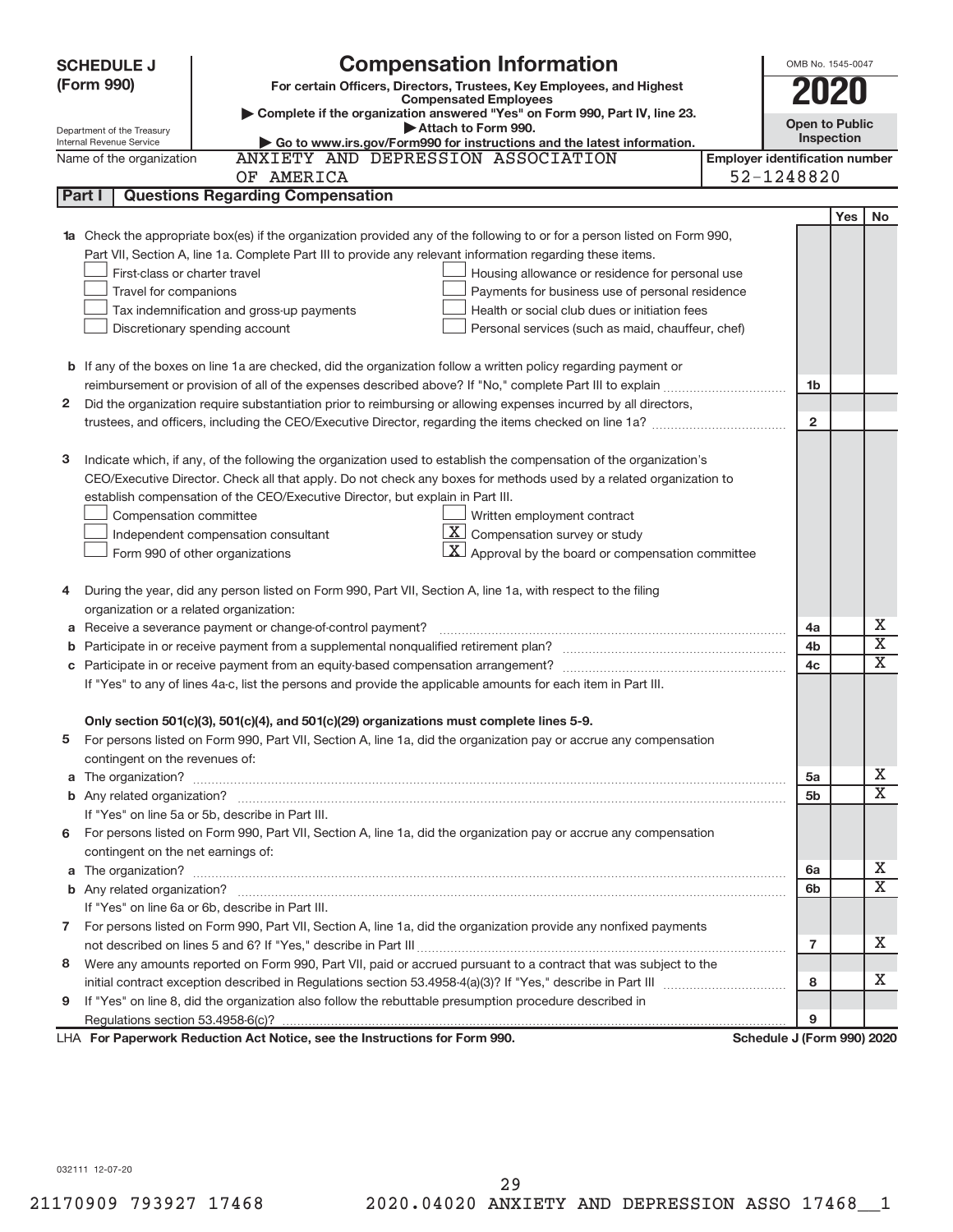| OF AMERICA<br>Schedule J (Form 990) 2020                                                                                                                                                                                                                                         |                          |                          |                                           |                                           | 52-1248820                     |                                   |                                            | Page 2                                                     |
|----------------------------------------------------------------------------------------------------------------------------------------------------------------------------------------------------------------------------------------------------------------------------------|--------------------------|--------------------------|-------------------------------------------|-------------------------------------------|--------------------------------|-----------------------------------|--------------------------------------------|------------------------------------------------------------|
| Part II   Officers, Directors, Trustees, Key Employees, and Highest Compensated Employees. Use duplicate copies if additional space is needed                                                                                                                                    |                          |                          |                                           |                                           |                                |                                   |                                            |                                                            |
| For each individual whose compensation must be reported on Schedule J, report compensation from the organization on row (i) and from related organizations, described in the instructions, on row (ii).<br>Do not list any individuals that aren't listed on Form 990, Part VII. |                          |                          |                                           |                                           |                                |                                   |                                            |                                                            |
| Note: The sum of columns (B)(i)-(iii) for each listed individual must equal the total amount of Form 990, Part VII, Section A, line 1a, applicable column (D) and (E) amounts for that individual                                                                                |                          |                          |                                           |                                           |                                |                                   |                                            |                                                            |
|                                                                                                                                                                                                                                                                                  |                          | (B) Breakdown of W-2     |                                           | and/or 1099-MISC compensation             | (C) Retirement and             | Nontaxable<br>ê                   | Total of columns<br>$\widehat{\mathbb{E}}$ | (F) Compensation                                           |
| (A) Name and Title                                                                                                                                                                                                                                                               |                          | compensation<br>(i) Base | compensation<br>(ii) Bonus &<br>incentive | compensation<br>reportable<br>(iii) Other | other deferred<br>compensation | benefits                          | $(B)(i)$ <sup>-</sup> $(D)$                | reported as deferred<br>on prior Form 990<br>in column (B) |
| SUSAN GURLEY<br>(1)                                                                                                                                                                                                                                                              | $\widehat{=}$            | $\bullet$<br>615<br>192, |                                           |                                           | $\bullet$<br>761<br>ഥ          | $\bullet$<br>776<br>$\frac{1}{1}$ | $\bullet$<br>152<br>214                    | $\dot{\circ}$                                              |
| EXECUTIVE DIRECTOR                                                                                                                                                                                                                                                               | $\widehat{\equiv}$       | ြ                        | $\dot{\circ} \dot{\circ} $                | $\frac{1}{5}$                             | 0                              | ٠<br>10                           | $\bullet$<br>$\circ$                       | $\bar{\mathbf{b}}$                                         |
| $(2)$ LISE BRAM                                                                                                                                                                                                                                                                  | $\widehat{=}$            | 308.<br>135              | $\mathsf{S}$                              | ြ                                         | 059.<br>4                      | $\sqrt{242}$ .<br>$\frac{1}{2}$   | $\bullet$<br>$\frac{60}{3}$<br>151         | $\dot{\overline{\circ}}$                                   |
| DEPUTY EXECUTIVE DIRECTOR                                                                                                                                                                                                                                                        | $\widehat{\equiv}$       | $\bullet$<br>$\circ$     | $\bullet$<br>$\circ$                      | $\bullet$<br>$\circ$                      | $\bullet$<br>$\circ$           | ٠<br>$\circ$                      | $\bullet$<br>$\overline{\bullet}$          | $\dot{\circ}$                                              |
|                                                                                                                                                                                                                                                                                  | $\widehat{=}$            |                          |                                           |                                           |                                |                                   |                                            |                                                            |
|                                                                                                                                                                                                                                                                                  | $\widehat{\equiv}$       |                          |                                           |                                           |                                |                                   |                                            |                                                            |
|                                                                                                                                                                                                                                                                                  | $\widehat{=}$            |                          |                                           |                                           |                                |                                   |                                            |                                                            |
|                                                                                                                                                                                                                                                                                  | $\widehat{\equiv}$       |                          |                                           |                                           |                                |                                   |                                            |                                                            |
|                                                                                                                                                                                                                                                                                  | $\widehat{=}$            |                          |                                           |                                           |                                |                                   |                                            |                                                            |
|                                                                                                                                                                                                                                                                                  | $\widehat{(\mathbb{H})}$ |                          |                                           |                                           |                                |                                   |                                            |                                                            |
|                                                                                                                                                                                                                                                                                  | $\widehat{=}$            |                          |                                           |                                           |                                |                                   |                                            |                                                            |
|                                                                                                                                                                                                                                                                                  | $\widehat{\equiv}$       |                          |                                           |                                           |                                |                                   |                                            |                                                            |
|                                                                                                                                                                                                                                                                                  |                          |                          |                                           |                                           |                                |                                   |                                            |                                                            |
|                                                                                                                                                                                                                                                                                  | ⊕ ⊜                      |                          |                                           |                                           |                                |                                   |                                            |                                                            |
|                                                                                                                                                                                                                                                                                  | $\widehat{=}$            |                          |                                           |                                           |                                |                                   |                                            |                                                            |
|                                                                                                                                                                                                                                                                                  | $\widehat{\mathbf{u}}$   |                          |                                           |                                           |                                |                                   |                                            |                                                            |
|                                                                                                                                                                                                                                                                                  | $\widehat{=}$            |                          |                                           |                                           |                                |                                   |                                            |                                                            |
|                                                                                                                                                                                                                                                                                  | $\widehat{\equiv}$       |                          |                                           |                                           |                                |                                   |                                            |                                                            |
|                                                                                                                                                                                                                                                                                  |                          |                          |                                           |                                           |                                |                                   |                                            |                                                            |
|                                                                                                                                                                                                                                                                                  | ΞÊ                       |                          |                                           |                                           |                                |                                   |                                            |                                                            |
|                                                                                                                                                                                                                                                                                  | $\widehat{=}$            |                          |                                           |                                           |                                |                                   |                                            |                                                            |
|                                                                                                                                                                                                                                                                                  | $\widehat{=}$            |                          |                                           |                                           |                                |                                   |                                            |                                                            |
|                                                                                                                                                                                                                                                                                  | $\widehat{\equiv}$       |                          |                                           |                                           |                                |                                   |                                            |                                                            |
|                                                                                                                                                                                                                                                                                  |                          |                          |                                           |                                           |                                |                                   |                                            |                                                            |
|                                                                                                                                                                                                                                                                                  |                          |                          |                                           |                                           |                                |                                   |                                            |                                                            |
|                                                                                                                                                                                                                                                                                  | ΞÊ                       |                          |                                           |                                           |                                |                                   |                                            |                                                            |
|                                                                                                                                                                                                                                                                                  | $\widehat{=}$            |                          |                                           |                                           |                                |                                   |                                            |                                                            |
|                                                                                                                                                                                                                                                                                  | $\widehat{\equiv}$       |                          |                                           |                                           |                                |                                   |                                            |                                                            |
|                                                                                                                                                                                                                                                                                  | $\widehat{=}$            |                          |                                           |                                           |                                |                                   |                                            |                                                            |
|                                                                                                                                                                                                                                                                                  | $\widehat{\equiv}$       |                          |                                           |                                           |                                |                                   |                                            |                                                            |
|                                                                                                                                                                                                                                                                                  |                          |                          |                                           |                                           |                                |                                   |                                            |                                                            |
|                                                                                                                                                                                                                                                                                  | ΞÊ                       |                          |                                           |                                           |                                |                                   |                                            |                                                            |
|                                                                                                                                                                                                                                                                                  |                          |                          |                                           |                                           |                                |                                   |                                            | Schedule J (Form 990) 2020                                 |
| 032112 12-07-20                                                                                                                                                                                                                                                                  |                          |                          |                                           | $\overline{3}0$                           |                                |                                   |                                            |                                                            |

032112 12-07-20 032112 12-07-20

ANXIETY AND DEPRESSION ASSOCIATION

 $\begin{tabular}{cc} AMX I ETY & AND & DEPRES S I ON & ASSOC I ATTON \\ OF & AMER I CA & \end{tabular}$ 

52-1248820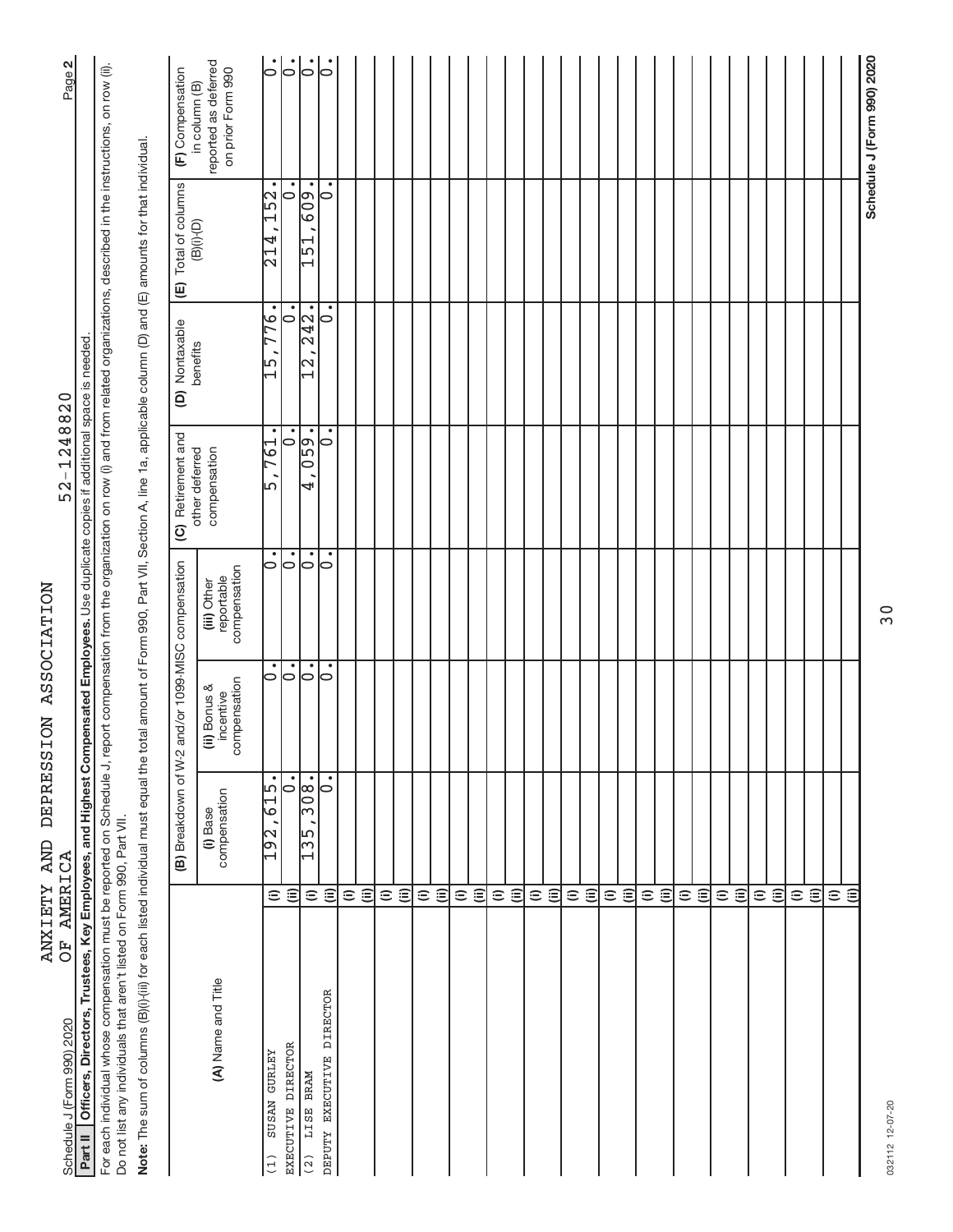| Provide the information, explanation, or descriptions required for Part I, lines 1a, 1b, 3, 4a, 4b, 4c, 5a, 5b, 6a, 6b, 7, and 8, and 16 reart 1. Also complete this part for any additional information.<br>ANXIETY AND DEPRESSION ASSOCIATION | 52-1248820                 | Page 3 |
|-------------------------------------------------------------------------------------------------------------------------------------------------------------------------------------------------------------------------------------------------|----------------------------|--------|
|                                                                                                                                                                                                                                                 |                            |        |
|                                                                                                                                                                                                                                                 |                            |        |
|                                                                                                                                                                                                                                                 |                            |        |
|                                                                                                                                                                                                                                                 |                            |        |
|                                                                                                                                                                                                                                                 |                            |        |
|                                                                                                                                                                                                                                                 |                            |        |
|                                                                                                                                                                                                                                                 |                            |        |
|                                                                                                                                                                                                                                                 |                            |        |
|                                                                                                                                                                                                                                                 |                            |        |
|                                                                                                                                                                                                                                                 |                            |        |
|                                                                                                                                                                                                                                                 |                            |        |
|                                                                                                                                                                                                                                                 |                            |        |
|                                                                                                                                                                                                                                                 |                            |        |
|                                                                                                                                                                                                                                                 |                            |        |
|                                                                                                                                                                                                                                                 |                            |        |
|                                                                                                                                                                                                                                                 |                            |        |
|                                                                                                                                                                                                                                                 | Schedule J (Form 990) 2020 |        |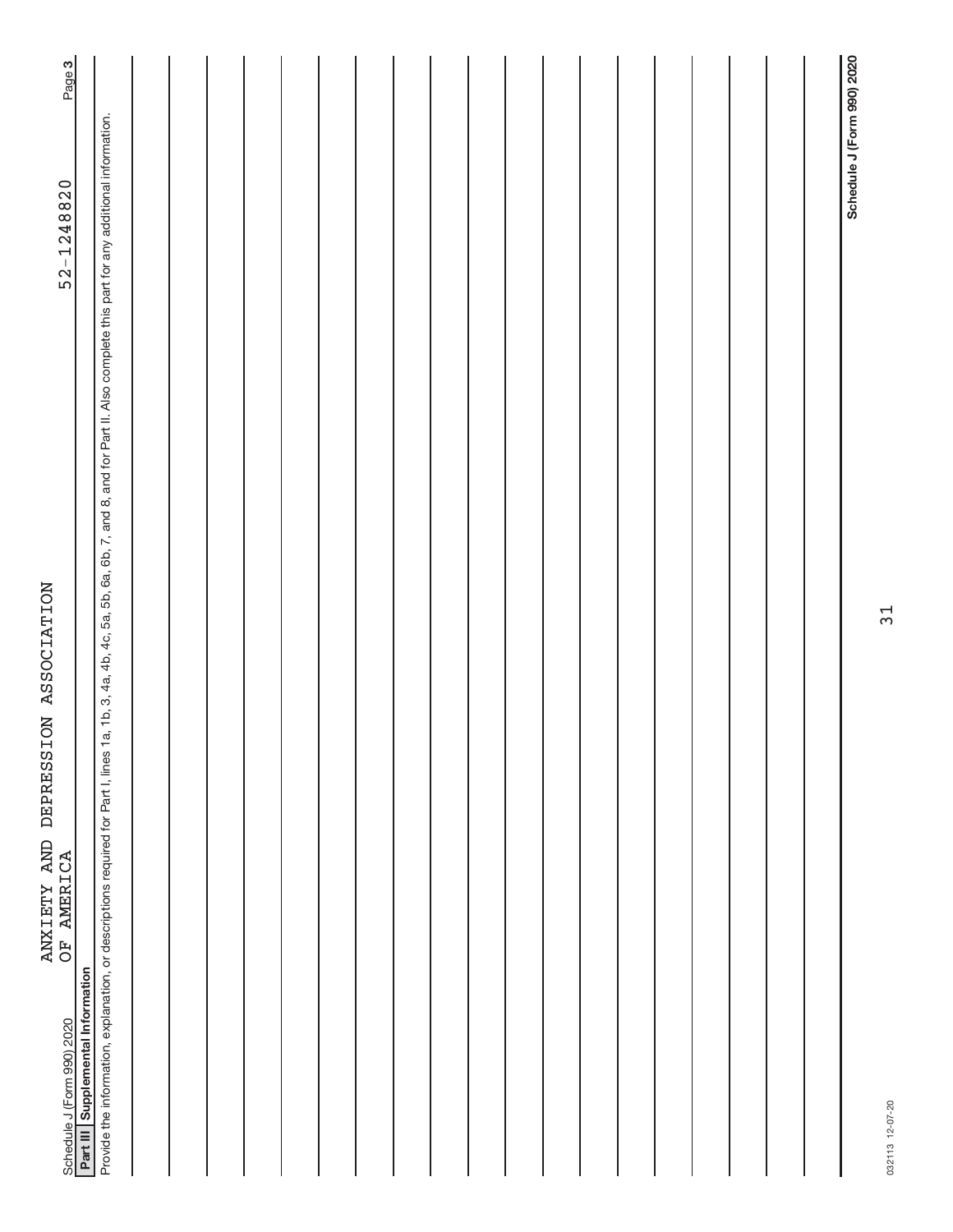Internal Revenue Service

Department of the Treasury **(Form 990 or 990-EZ)**

Name of the organization

**Complete to provide information for responses to specific questions on Form 990 or 990-EZ or to provide any additional information. | Attach to Form 990 or 990-EZ. | Go to www.irs.gov/Form990 for the latest information. SCHEDULE O Supplemental Information to Form 990 or 990-EZ 2020** 



OF AMERICA 52-1248820

FORM 990, PART I, LINE 1, DESCRIPTION OF ORGANIZATION MISSION:

ANXIETY AND DEPRESSION ASSOCIATION

DISORDERS AND TO IMPROVING THE LIVES OF ALL PEOPLE WHO SUFFER FROM THEM

THROUGH EDUCATION, PRACTICE, AND RESEARCH.

FORM 990, PART III, LINE 4A, PROGRAM SERVICE ACCOMPLISHMENTS:

GIVEN OUT OVER ONE MILLION DOLLARS IN GRANT AND AWARD SUPPORT. ADAA

PROVIDES A PROFESSIONAL WEBINAR SERIES FOR TREATMENT PROVIDERS AND

RESEARCHERS TO STAY UP TO DATE WITH THE LATEST RESEARCH AND TO TAKE A

CLOSER LOOK AT CHALLENGING ISSUES SO THAT THEY CAN PROVIDE BETTER

TREATMENT. IN 2020, ADAA DOUBLED ITS PROFESSIONAL WEBINAR OFFERINGS,

INCLUDING OFFERING WEBINARS THAT PROVIDE DIVERSITY CONTINUING EDUCATION

(CE) CREDITS. MOST OF THE PROFESSIONAL WEBINARS PROVIDE CE/CME

(CONTINUING MEDICAL EDUCATION) CREDIT. IN 2020, ADAA OFFERED ITS SECOND

FALL FORUM TO ENHANCE ADAA'S PROFESSIONAL WEBINAR OFFERINGS. UNLIKE A

WEBINAR, THE FALL FORUM SERIES OFFERS AN IN-DEPTH DISCUSSION ON A

SPECIFIC MENTAL HEALTH ISSUE AND LASTS 2-3.5 HOURS. THE FORUMS PROVIDE

CE/CME. THE 2020 FALL FORUM FOCUSED ON ANXIETY AND WORRY IN YOUTH. ADAA

ALSO DEVELOPED TWO NEW INITIATIVES, FOCUSED ON COVID AND DIVERSITY AND

INCLUSION. ADAA WORKED WITH ITS MEMBERS AND PARTNERS TO DEVELOP NEW

RESOURCES AND NEW WEBSITE CONTENT. ADAA ALSO OFFERED A NEW SERIES OF

WEBINARS AND BLOGS FOR BOTH THE PROFESSIONAL AND PUBLIC COMMUNITIES TO

PROVIDE TIMELY AND EVIDENCE-BASED EDUCATION ON COVID AND DIVERSITY AND

INCLUSION.

FORM 990, PART III, LINE 4B, PROGRAM SERVICE ACCOMPLISHMENTS:

#### GREW.

032211 11-20-20 **For Paperwork Reduction Act Notice, see the Instructions for Form 990 or 990-EZ. Schedule O (Form 990 or 990-EZ) 2020** LHA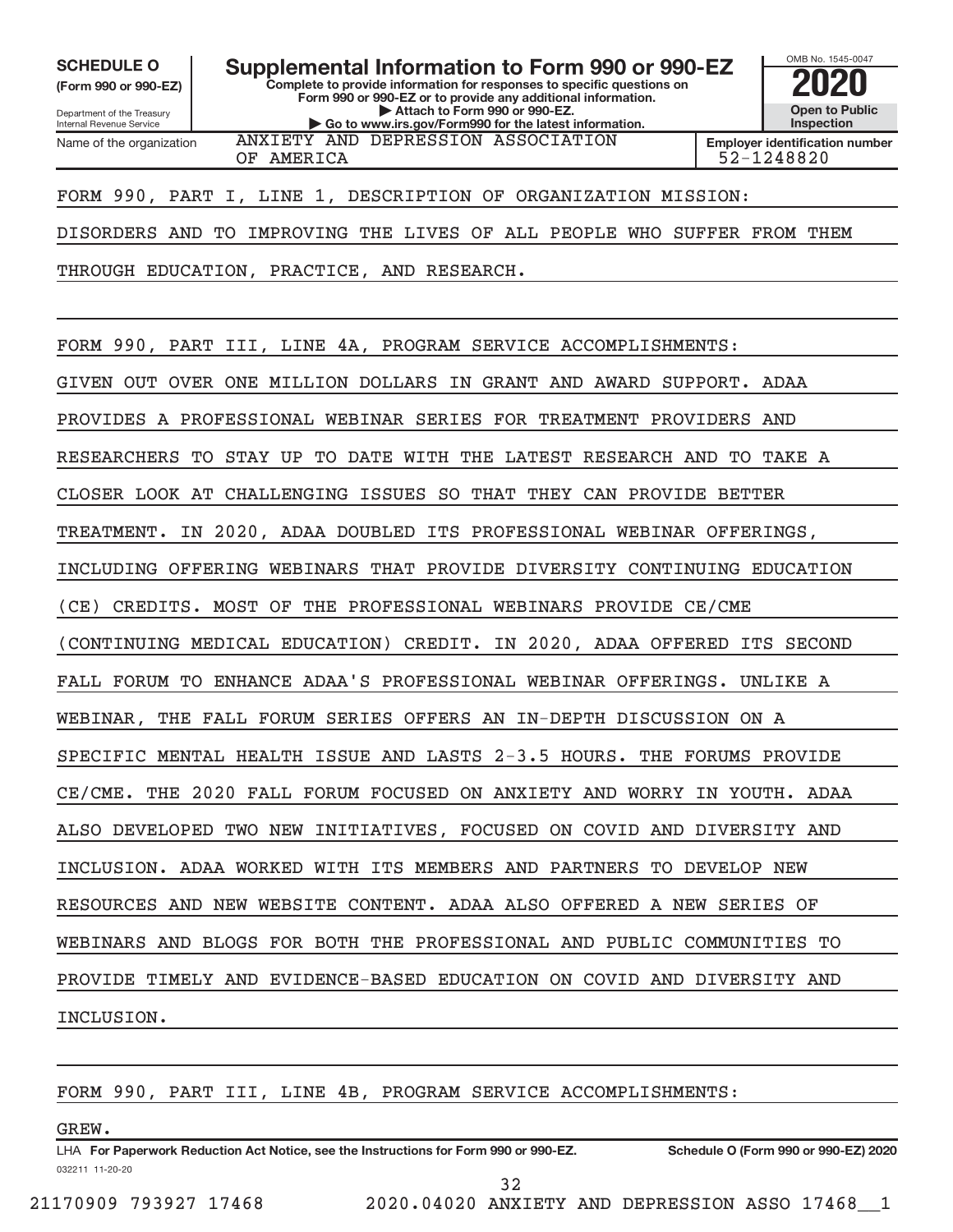|                          | Schedule O (Form 990 or 990-EZ) 2020<br>Page 2 |  |  |                                    |  |                                       |  |  |  |
|--------------------------|------------------------------------------------|--|--|------------------------------------|--|---------------------------------------|--|--|--|
| Name of the organization |                                                |  |  | ANXIETY AND DEPRESSION ASSOCIATION |  | <b>Employer identification number</b> |  |  |  |
|                          | AMERICA<br>OF                                  |  |  |                                    |  | 52-1248820                            |  |  |  |

FORM 990, PART VI, SECTION A, LINE 1:

BY A VOTE OF THE MAJORITY OF ALL THE VOTING DIRECTORS IN OFFICE, THE BOARD OF DIRECTORS MAY DESIGNATE AN EXECUTIVE COMMITTEE CONSISTING OF THE PRESIDENT, PRESIDENT-ELECT, SECRETARY, TREASURER, AND ONE OR MORE ADDITIONAL VOTING DIRECTORS APPOINTED BY THE VOTE OF A MAJORITY OF THE VOTING DIRECTORS IN OFFICE. EXCEPT AS OTHERWISE REQUIRED BY LAW OR THESE BYLAWS, THE EXECUTIVE COMMITTEE SHALL HAVE THE POWER TO AUTHORIZE THE SEAL OF THE ASSOCIATION TO BE AFFIXED TO ALL PAPERS WHICH MAY REQUIRE IT AND SHALL EXERCISE THE AUTHORITY OF THE BOARD OF DIRECTORS IN THE MANAGEMENT AND SUPERVISION OF THE ASSOCIATION; PROVIDED, HOWEVER, THAT THE EXECUTIVE COMMITTEE SHALL NOT HAVE THE AUTHORITY OF THE BOARD OF DIRECTORS IN REFERENCE TO AMENDING, ALTERING OR REPEALING THE BYLAWS; ADOPTING A PLAN OF MERGER OR ADOPTING A PLAN OF CONSOLIDATION WITH ANOTHER CORPORATION; AUTHORIZING THE SALE, LEASE, EXCHANGE OR MORTGAGE OF ALL OR SUBSTANTIALLY ALL OF THE PROPERTY AND ASSETS OF THE ASSOCIATION; OR AMENDING, ALTERING OR REPEALING ANY RESOLUTION OF THE BOARD OF DIRECTORS WHICH BY ITS TERMS PROVIDES THAT IT SHALL NOT BE AMENDED, ALTERED OR REPEALED BY SUCH COMMITTEE.

FORM 990, PART VI, SECTION B, LINE 11B: THE FORM 990 WAS PREPARED BY OUTSIDE ACCOUNTANTS AND A DRAFT 990 WAS REVIEWED BY THE TREASURER, PRESIDENT AND EXECUTIVE DIRECTOR BEFORE FILING WITH THE IRS. A COPY OF THE 990 WAS ALSO PROVIDED TO EACH BOARD MEMBER PRIOR TO FILING WITH THE IRS.

FORM 990, PART VI, SECTION B, LINE 12C:

032212 11-20-20 **Schedule O (Form 990 or 990-EZ) 2020** THE CHAIR OF EACH COMMITTEE OR BOARD POSSESSES COPIES OF PARTICIPATING 21170909 793927 17468 2020.04020 ANXIETY AND DEPRESSION ASSO 17468\_\_1 33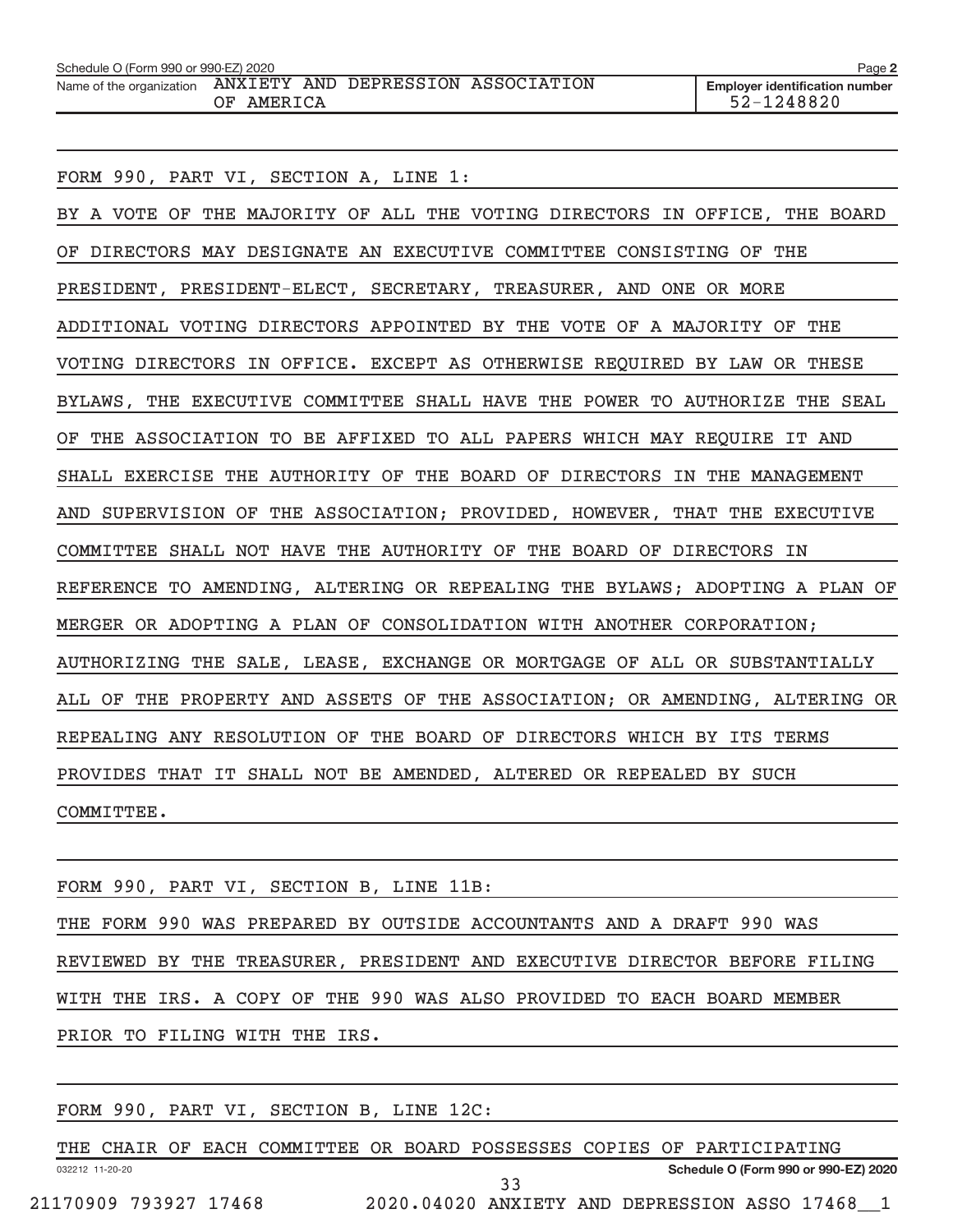| Schedule O (Form 990 or 990-EZ) 2020                                      | Page 2                                                                   |
|---------------------------------------------------------------------------|--------------------------------------------------------------------------|
| Name of the organization ANXIETY AND DEPRESSION ASSOCIATION<br>OF AMERICA | <b>Employer identification number</b><br>52-1248820                      |
|                                                                           | MEMBERS CONFLICT OF INTEREST STATEMENTS. THE CHAIR IS RESPONSIBLE FOR    |
|                                                                           | ENSURING THAT DURING ANY MEETING, DISCUSSION OR VOTES HAVE BEEN PRECEDED |
| WITH RECUSALS OF MEMBERS WITH POTENTIAL CONFLICTS.                        |                                                                          |

FORM 990, PART VI, SECTION B, LINE 15:

THE EXECUTIVE DIRECTOR IS A FULL TIME PAID POSITION WITH RESPONSIBILITY FOR THE DAY TO DAY OPERATIONS OF ADAA. THE EXECUTIVE DIRECTOR REPORTS TO THE BOARD. THE EXECUTIVE DIRECTOR'S SALARY IS REVIEWED AND APPROVED ANNUALLY BY THE BOARD. THE DEPUTY EXECUTIVE DIRECTOR IS A FULL TIME PAID POSITION AND ASSISTS IN THE DAILY OPERATIONS OF ADAA AND THE SALARY FOR THIS POSITION IS REVIEWED BY THE EXECUTIVE DIRECTOR. THE CURRENT SALARIES FOR THESE INDIVIDUALS ARE BASED ON COMPARING NATIONAL AND GEOGRAPHICAL AREA SALARY SURVEYS PRODUCED BY ASAE AND ASSOCIATION OF FUNDRAISING PROFESSIONALS FOR NONPROFITS WITH SIMILAR REVENUE, FOCUSING ON HEALTH. THIS PROCESS WAS DOCUMENTED. THE MOST RECENT COMPENSATION REVIEW WAS PERFORMED JUNE 2021.

FORM 990, PART VI, LINE 17, LIST OF STATES RECEIVING COPY OF FORM 990: AZ,CA,GA,IL,MD,MI,NJ,NY,NC,OH,PA,RI,TX,UT,VA,WA,WI

| FORM 990, PART VI, SECTION C, LINE 19:                                  |  |
|-------------------------------------------------------------------------|--|
| THE GOVERNING DOCUMENTS, CONFLICT OF INTEREST POLICY AND FINANCIAL      |  |
| STATEMENTS ARE AVAILABLE AT ADAA'S OFFICES MONDAY-FRIDAY DURING REGULAR |  |
| BUSINESS HOURS IN SILVER SPRING, MD.                                    |  |
|                                                                         |  |

FORM 990, PART IX, LINE 11G, OTHER FEES:

CONSULTANTS:

PROGRAM SERVICE EXPENSES 3,000.

MANAGEMENT AND GENERAL EXPENSES **8,400.** 

032212 11-20-20

**Schedule O (Form 990 or 990-EZ) 2020**

21170909 793927 17468 2020.04020 ANXIETY AND DEPRESSION ASSO 17468\_\_1

34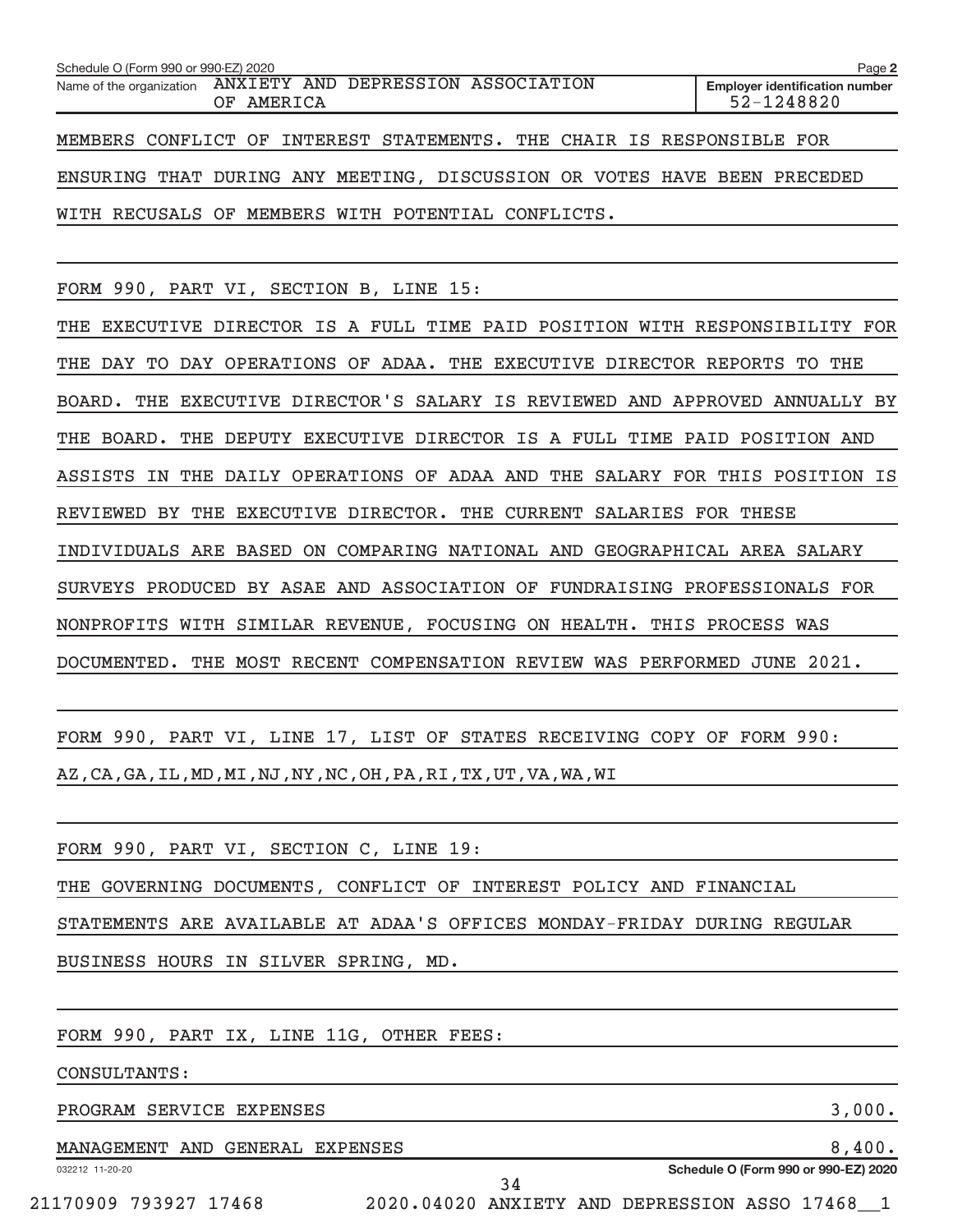| Schedule O (Form 990 or 990-EZ) 2020<br>Name of the organization ANXIETY AND DEPRESSION ASSOCIATION |            |  | Page 2                                              |
|-----------------------------------------------------------------------------------------------------|------------|--|-----------------------------------------------------|
|                                                                                                     | OF AMERICA |  | <b>Employer identification number</b><br>52-1248820 |
| FUNDRAISING EXPENSES                                                                                |            |  | 0.                                                  |
| TOTAL EXPENSES                                                                                      |            |  | 11,400.                                             |
| PROFESSIONAL FEES:                                                                                  |            |  |                                                     |
| PROGRAM SERVICE EXPENSES                                                                            |            |  | 112,242.                                            |
| MANAGEMENT AND GENERAL EXPENSES                                                                     |            |  | 19,010.                                             |
| FUNDRAISING EXPENSES                                                                                |            |  | 29,551.                                             |
| TOTAL EXPENSES                                                                                      |            |  | 160,803.                                            |
| TOTAL OTHER FEES ON FORM 990, PART IX, LINE 11G, COL A                                              |            |  | 172,203.                                            |
| FORM 990, PART XII, LINE 2C:                                                                        |            |  |                                                     |
| THE ORGANIZATION DID NOT CHANGE EITHER ITS OVERSIGHT OR SELECTION                                   |            |  |                                                     |
| PROCESS DURING THE TAX YEAR.                                                                        |            |  |                                                     |
|                                                                                                     |            |  |                                                     |
|                                                                                                     |            |  |                                                     |
|                                                                                                     |            |  |                                                     |
|                                                                                                     |            |  |                                                     |
|                                                                                                     |            |  |                                                     |
|                                                                                                     |            |  |                                                     |
|                                                                                                     |            |  |                                                     |
|                                                                                                     |            |  |                                                     |
|                                                                                                     |            |  |                                                     |
|                                                                                                     |            |  |                                                     |
|                                                                                                     |            |  |                                                     |
|                                                                                                     |            |  |                                                     |
|                                                                                                     |            |  |                                                     |
|                                                                                                     |            |  |                                                     |
| 032212 11-20-20                                                                                     |            |  | Schedule O (Form 990 or 990-EZ) 2020                |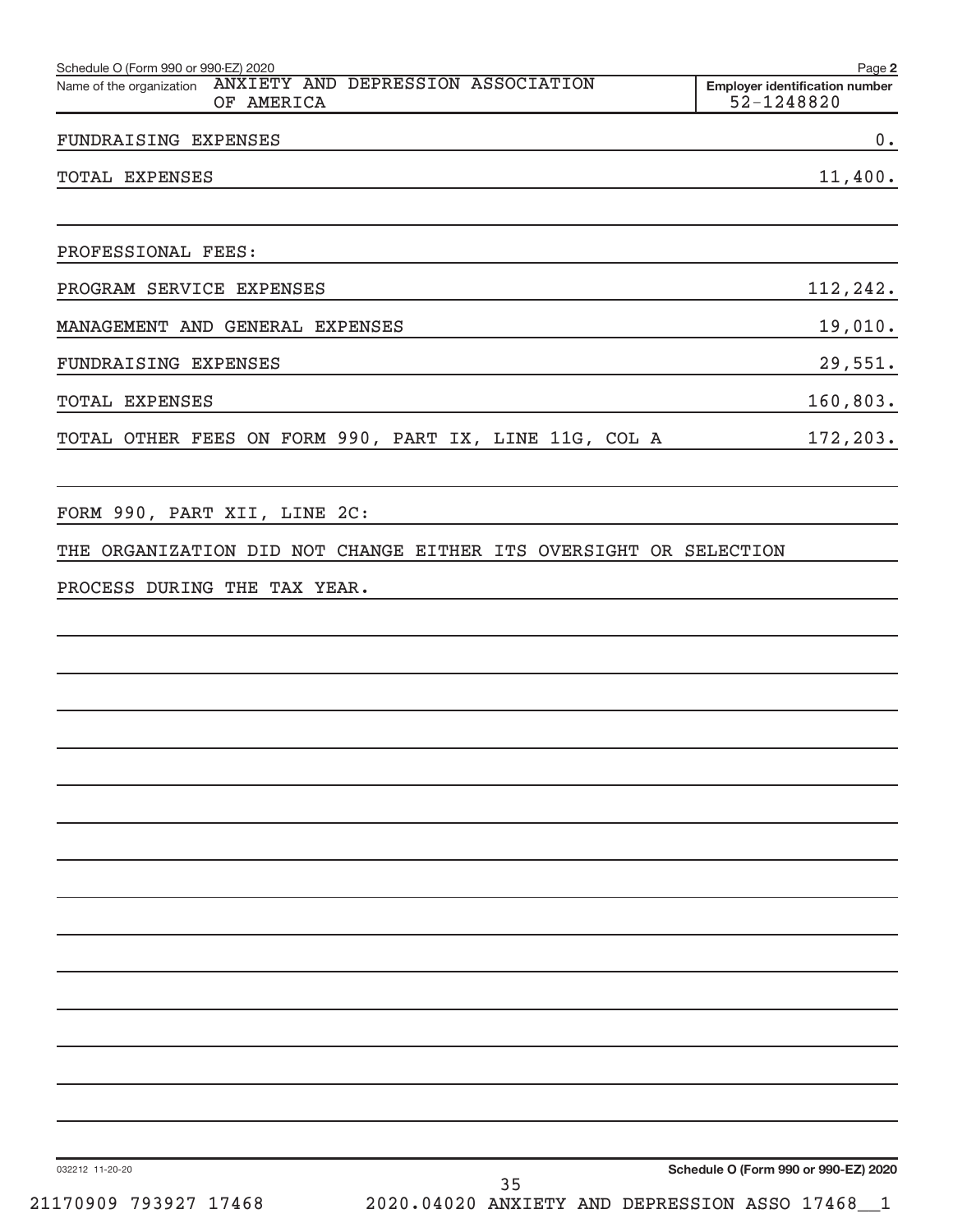|                                                     |                                            | EXTENDED TO NOVEMBER 15, 2021                                                                                                                                                                                                 |                         |                                                               |  |  |
|-----------------------------------------------------|--------------------------------------------|-------------------------------------------------------------------------------------------------------------------------------------------------------------------------------------------------------------------------------|-------------------------|---------------------------------------------------------------|--|--|
| Form 990-T                                          |                                            | OMB No. 1545-0047                                                                                                                                                                                                             |                         |                                                               |  |  |
|                                                     |                                            | <b>Exempt Organization Business Income Tax Return</b><br>(and proxy tax under section 6033(e))                                                                                                                                |                         |                                                               |  |  |
|                                                     |                                            | For calendar year 2020 or other tax year beginning<br>and ending and ending                                                                                                                                                   |                         | 2020                                                          |  |  |
| Department of the Treasury                          |                                            | Go to www.irs.gov/Form990T for instructions and the latest information.                                                                                                                                                       |                         |                                                               |  |  |
| Internal Revenue Service                            |                                            | Do not enter SSN numbers on this form as it may be made public if your organization is a $501(c)(3)$ .                                                                                                                        |                         | Open to Public Inspection for<br>501(c)(3) Organizations Only |  |  |
| Check box if<br>address changed.                    |                                            | Name of organization ( $\Box$ Check box if name changed and see instructions.)                                                                                                                                                |                         | DEmployer identification number                               |  |  |
|                                                     |                                            | ANXIETY AND DEPRESSION ASSOCIATION                                                                                                                                                                                            |                         |                                                               |  |  |
| <b>B</b> Exempt under section                       | Print                                      | OF AMERICA                                                                                                                                                                                                                    |                         | 52-1248820                                                    |  |  |
| $X$ 501(c)(3)                                       | 0r<br>Type                                 | Number, street, and room or suite no. If a P.O. box, see instructions.                                                                                                                                                        |                         | E Group exemption number<br>(see instructions)                |  |  |
| 7220(e)<br>408(e)                                   |                                            | 8701 GEORGIA AVENUE, NO. 412                                                                                                                                                                                                  |                         |                                                               |  |  |
| 30(a)<br>408A                                       |                                            | City or town, state or province, country, and ZIP or foreign postal code                                                                                                                                                      |                         |                                                               |  |  |
| 529(a)<br>1529S                                     |                                            | SILVER SPRING, MD 20910<br>$\overline{4,162,012}$ .                                                                                                                                                                           |                         | Check box if                                                  |  |  |
|                                                     |                                            | C Book value of all assets at end of year                                                                                                                                                                                     |                         | an amended return.                                            |  |  |
| G<br>н.                                             |                                            | Check organization type $\blacktriangleright$ $\boxed{X}$ 501(c) corporation<br>$501(c)$ trust $\lfloor$<br>Other trust<br>401(a) trust<br>$\perp$ Claim credit from Form 8941 $\quad \Box$ Claim a refund shown on Form 2439 |                         | Applicable reinsurance entity                                 |  |  |
| Check if filing only to $\blacktriangleright$<br>J. |                                            |                                                                                                                                                                                                                               |                         |                                                               |  |  |
| J                                                   |                                            |                                                                                                                                                                                                                               |                         |                                                               |  |  |
| K                                                   |                                            | During the tax year, was the corporation a subsidiary in an affiliated group or a parent-subsidiary controlled group?                                                                                                         | $\blacktriangleright$ 1 | $X_{N0}$<br>Yes                                               |  |  |
|                                                     |                                            | If "Yes," enter the name and identifying number of the parent corporation.                                                                                                                                                    |                         |                                                               |  |  |
| L                                                   |                                            | Telephone number $\triangleright$ 240-485-1001<br>The books are in care of SUSAN GURLEY                                                                                                                                       |                         |                                                               |  |  |
| Part I I                                            |                                            | <b>Total Unrelated Business Taxable Income</b>                                                                                                                                                                                |                         |                                                               |  |  |
| 1                                                   |                                            | Total of unrelated business taxable income computed from all unrelated trades or businesses (see                                                                                                                              |                         |                                                               |  |  |
| instructions)                                       |                                            |                                                                                                                                                                                                                               | 1                       | 21,077.                                                       |  |  |
| Reserved<br>$\overline{2}$                          |                                            |                                                                                                                                                                                                                               | $\mathbf{2}$            |                                                               |  |  |
| Add lines 1 and 2<br>з                              |                                            |                                                                                                                                                                                                                               | 3                       | 21,077.                                                       |  |  |
| 4                                                   |                                            |                                                                                                                                                                                                                               | $\overline{\mathbf{4}}$ |                                                               |  |  |
| 5                                                   |                                            |                                                                                                                                                                                                                               | 5                       | 21,077.                                                       |  |  |
| 6                                                   |                                            | Deduction for net operating loss. See instructions                                                                                                                                                                            | 6                       |                                                               |  |  |
| $\overline{7}$                                      |                                            | Total of unrelated business taxable income before specific deduction and section 199A deduction.                                                                                                                              |                         |                                                               |  |  |
| Subtract line 6 from line 5                         |                                            |                                                                                                                                                                                                                               | $\overline{7}$          | 21,077.                                                       |  |  |
| 8                                                   |                                            |                                                                                                                                                                                                                               | 8                       | 1,000.                                                        |  |  |
| 9                                                   |                                            |                                                                                                                                                                                                                               | 9                       | 1,000.                                                        |  |  |
| 10                                                  | <b>Total deductions.</b> Add lines 8 and 9 |                                                                                                                                                                                                                               |                         |                                                               |  |  |
| 11                                                  |                                            | Unrelated business taxable income. Subtract line 10 from line 7. If line 10 is greater than line 7,                                                                                                                           |                         |                                                               |  |  |
| enter zero                                          |                                            |                                                                                                                                                                                                                               | 11                      | 20,077.                                                       |  |  |
| <b>Part II</b><br><b>Tax Computation</b>            |                                            |                                                                                                                                                                                                                               |                         |                                                               |  |  |
| 1                                                   |                                            |                                                                                                                                                                                                                               | 1                       | 4,216.                                                        |  |  |
| $\overline{2}$                                      |                                            | Trusts taxable at trust rates. See instructions for tax computation. Income tax on the amount on                                                                                                                              |                         |                                                               |  |  |
| Part I, line 11 from:                               |                                            | Tax rate schedule or                                                                                                                                                                                                          | 2                       |                                                               |  |  |
| Proxy tax. See instructions<br>3                    |                                            |                                                                                                                                                                                                                               | $\mathbf 3$<br>▶        |                                                               |  |  |
| 4                                                   | 4<br>Other tax amounts. See instructions   |                                                                                                                                                                                                                               |                         |                                                               |  |  |
| Alternative minimum tax (trusts only)<br>5          |                                            |                                                                                                                                                                                                                               | 5                       |                                                               |  |  |
| 6                                                   |                                            | Tax on noncompliant facility income. See instructions                                                                                                                                                                         | 6                       |                                                               |  |  |
| 7                                                   |                                            | Total. Add lines 3 through 6 to line 1 or 2, whichever applies                                                                                                                                                                | $\overline{7}$          | 4,216.                                                        |  |  |
| LHA                                                 |                                            | For Paperwork Reduction Act Notice, see instructions.                                                                                                                                                                         |                         | Form 990-T (2020)                                             |  |  |

023701 02-02-21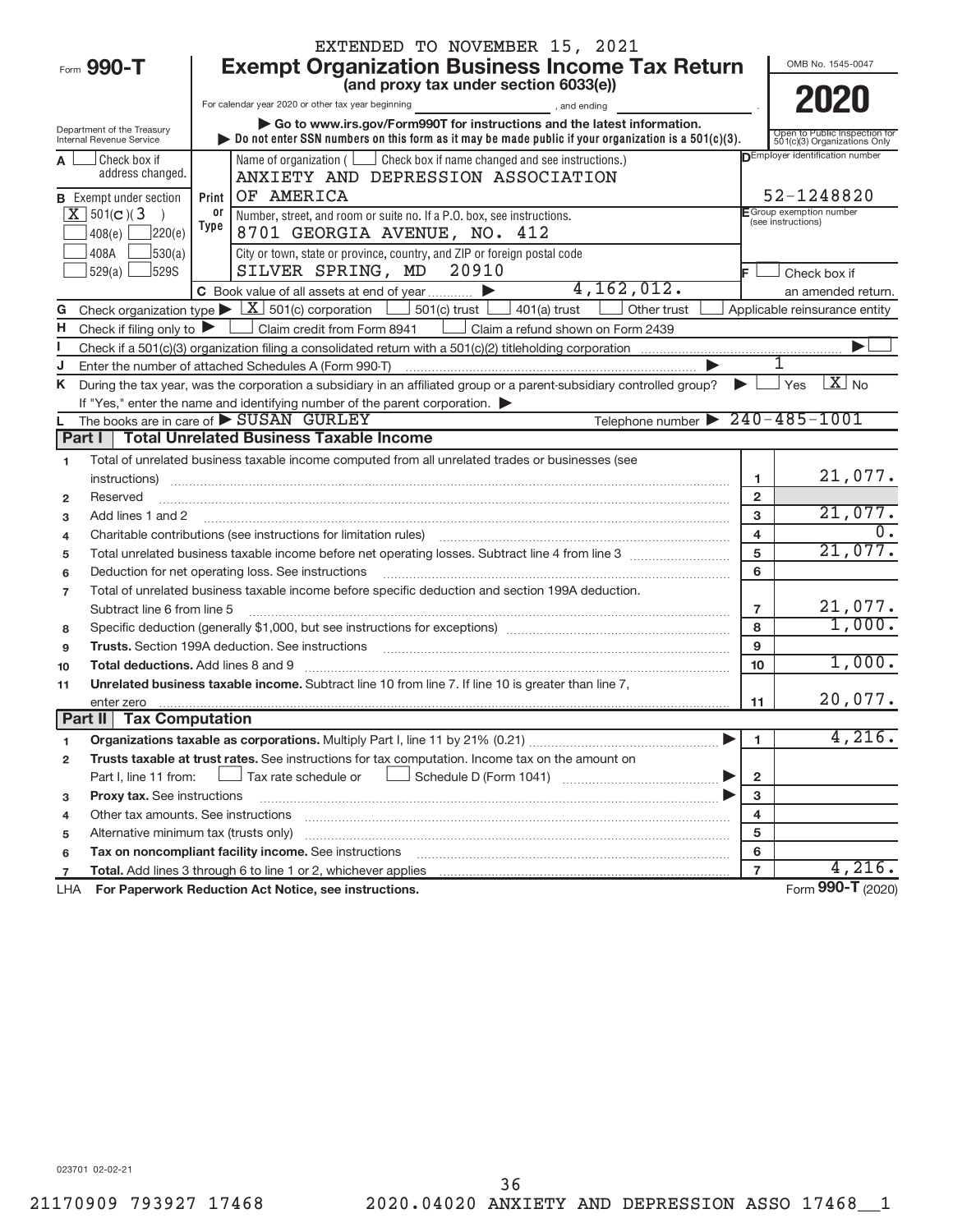|                | Form 990-T (2020)                                                                                                       |                |  |         | Page 2            |
|----------------|-------------------------------------------------------------------------------------------------------------------------|----------------|--|---------|-------------------|
| Part III       | <b>Tax and Payments</b>                                                                                                 |                |  |         |                   |
| 1a             | Foreign tax credit (corporations attach Form 1118; trusts attach Form 1116)<br>1a                                       |                |  |         |                   |
| b              | Other credits (see instructions)<br>1b                                                                                  |                |  |         |                   |
| c              | 1c                                                                                                                      |                |  |         |                   |
| d              | 1 <sub>d</sub>                                                                                                          |                |  |         |                   |
| e              |                                                                                                                         | 1e             |  |         |                   |
| 2              | Subtract line 1e from Part II, line 7                                                                                   | $\overline{2}$ |  | 4,216.  |                   |
| 3              | $\Box$ Form 8611 $\Box$ Form 8697<br>Form 8866<br>Form 4255<br>Other taxes. Check if from:<br>Other (attach statement)  | 3              |  |         |                   |
| 4              | Total tax. Add lines 2 and 3 (see instructions). Later Check if includes tax previously deferred under                  |                |  |         |                   |
|                | section 1294. Enter tax amount here<br>$\blacksquare$                                                                   | 4              |  | 4,216.  |                   |
| 5              | 2020 net 965 tax liability paid from Form 965-A or Form 965-B, Part II, column (k), line 4                              | 5              |  |         |                   |
| 6a             | 6a                                                                                                                      |                |  |         |                   |
| b              | 6, 240.<br>2020 estimated tax payments. Check if section 643(g) election applies<br>6b                                  |                |  |         |                   |
| c              | 6c                                                                                                                      |                |  |         |                   |
| d              | Foreign organizations: Tax paid or withheld at source (see instructions) [<br>6d                                        |                |  |         |                   |
| е              | 6e                                                                                                                      |                |  |         |                   |
| f              | Credit for small employer health insurance premiums (attach Form 8941)<br>6f                                            |                |  |         |                   |
| g              | Other credits, adjustments, and payments: $\Box$ Form 2439                                                              |                |  |         |                   |
|                | $\Box$ Other Total $\Box$ Other Total $\Box$ Gg                                                                         |                |  |         |                   |
| 7              |                                                                                                                         | $\overline{7}$ |  | 6, 240. |                   |
| 8              |                                                                                                                         | 8              |  |         | $\overline{28}$ . |
| 9              |                                                                                                                         | 9              |  |         |                   |
| 10             |                                                                                                                         | 10             |  | 1,996.  |                   |
| 11             | $1,996$ · Refunded<br>Enter the amount of line 10 you want: Credited to 2021 estimated tax $\blacktriangleright$        | 11             |  |         | 0.                |
| <b>Part IV</b> | <b>Statements Regarding Certain Activities and Other Information (see instructions)</b>                                 |                |  |         |                   |
| 1              | At any time during the 2020 calendar year, did the organization have an interest in or a signature or other authority   |                |  | Yes     | No                |
|                | over a financial account (bank, securities, or other) in a foreign country? If "Yes," the organization may have to file |                |  |         |                   |
|                | FinCEN Form 114, Report of Foreign Bank and Financial Accounts. If "Yes," enter the name of the foreign country         |                |  |         |                   |
|                | here $\blacktriangleright$                                                                                              |                |  |         | Х                 |
| $\mathbf{2}$   | During the tax year, did the organization receive a distribution from, or was it the grantor of, or transferor to, a    |                |  |         |                   |
|                |                                                                                                                         |                |  |         | Χ                 |
|                | If "Yes," see instructions for other forms the organization may have to file.                                           |                |  |         |                   |
| 3              | Enter the amount of tax-exempt interest received or accrued during the tax year $\frac{1}{12}$                          |                |  |         |                   |
| 4a             | Х                                                                                                                       |                |  |         |                   |
| b              | If 4a is "Yes," has the organization described the change on Form 990, 990-EZ, 990-PF, or Form 1128? If "No,"           |                |  |         |                   |
|                | explain in Part V                                                                                                       |                |  |         |                   |
| <b>Part V</b>  | <b>Supplemental Information</b>                                                                                         |                |  |         |                   |

Provide the explanation required by Part IV, line 4b. Also, provide any other additional information. See instructions.

| Sign            | Under penalties of perjury, I declare that I have examined this return, including accompanying schedules and statements, and to the best of my knowledge and belief, it is true,<br>correct, and complete. Declaration of preparer (other than taxpayer) is based on all information of which preparer has any knowledge. |                                                      |      |               |    |                                                                                                                      |  |  |
|-----------------|---------------------------------------------------------------------------------------------------------------------------------------------------------------------------------------------------------------------------------------------------------------------------------------------------------------------------|------------------------------------------------------|------|---------------|----|----------------------------------------------------------------------------------------------------------------------|--|--|
| Here            | Signature of officer                                                                                                                                                                                                                                                                                                      | EXECUTIVE DIRECTOR<br>Title<br>Date                  |      |               |    | May the IRS discuss this return with<br>the preparer shown below (see<br>$\mathbf{X}$<br>Yes<br>No<br>instructions)? |  |  |
|                 | Print/Type preparer's name                                                                                                                                                                                                                                                                                                | Preparer's signature                                 | Date | Check         | if | PTIN                                                                                                                 |  |  |
| Paid            |                                                                                                                                                                                                                                                                                                                           |                                                      |      | self-employed |    |                                                                                                                      |  |  |
| Preparer        | MCELWANEY<br>ISEAN                                                                                                                                                                                                                                                                                                        |                                                      |      |               |    | P01608821                                                                                                            |  |  |
| <b>Use Only</b> | MARESCA<br>Firm's name JONES                                                                                                                                                                                                                                                                                              | Firm's $EIN$                                         |      | 52-1853933    |    |                                                                                                                      |  |  |
|                 | 10500                                                                                                                                                                                                                                                                                                                     | LITTLE<br><b>PATUXENT</b><br>PARKWAY<br><b>SUITE</b> |      |               |    |                                                                                                                      |  |  |
|                 | COLUMBIA,<br>Firm's address $\blacktriangleright$                                                                                                                                                                                                                                                                         | MD 21044                                             |      |               |    |                                                                                                                      |  |  |
|                 |                                                                                                                                                                                                                                                                                                                           |                                                      |      |               |    | Form 990-T (2020)                                                                                                    |  |  |

023711 02-02-21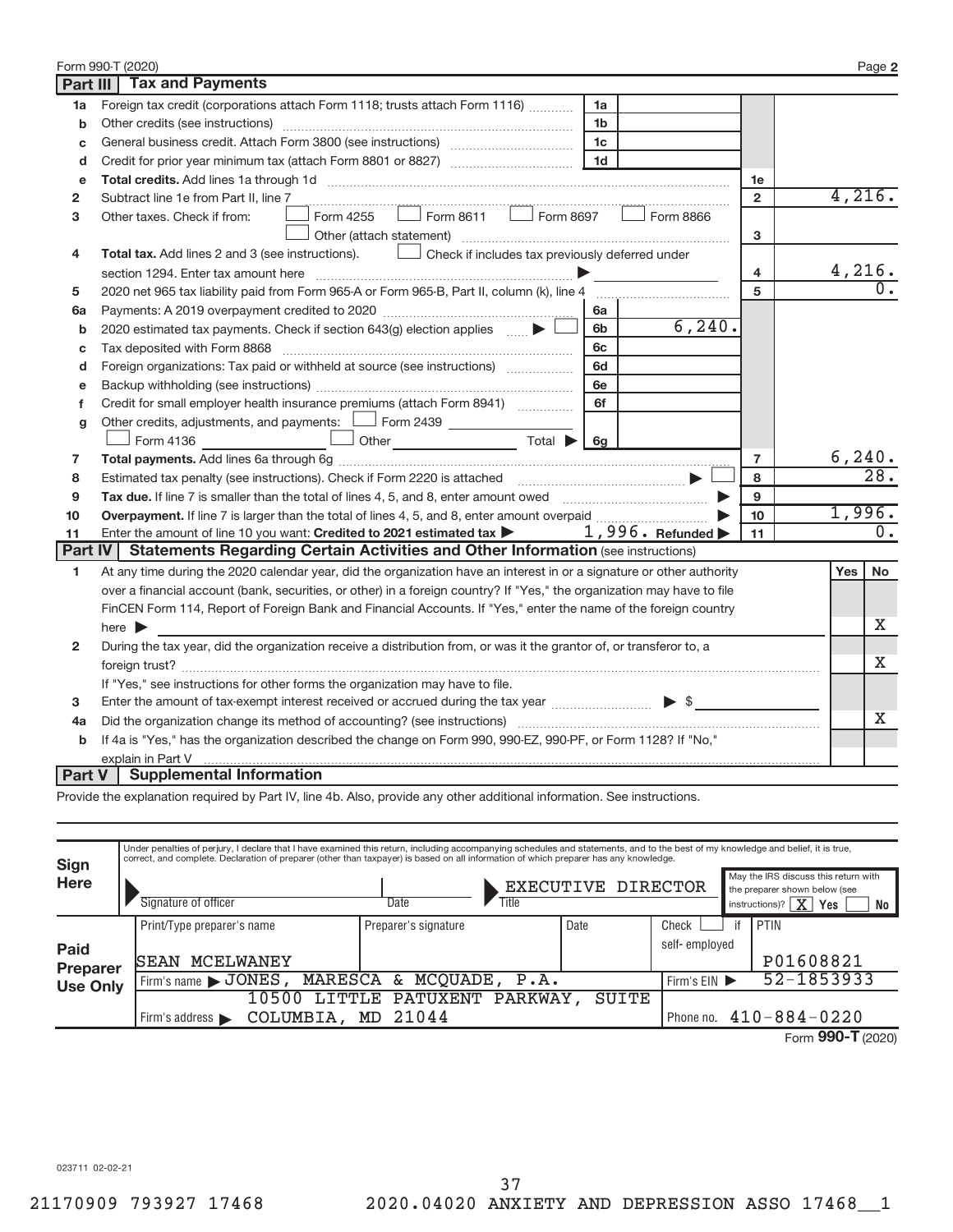|              | <b>SCHEDULE A</b><br><b>Unrelated Business Taxable Income</b>                                                                           |                                                                                                                                                                                                                                |                |            |      | OMB No. 1545-0047 |                |                               |
|--------------|-----------------------------------------------------------------------------------------------------------------------------------------|--------------------------------------------------------------------------------------------------------------------------------------------------------------------------------------------------------------------------------|----------------|------------|------|-------------------|----------------|-------------------------------|
|              | (Form 990-T)<br><b>From an Unrelated Trade or Business</b>                                                                              |                                                                                                                                                                                                                                |                |            |      |                   |                |                               |
|              |                                                                                                                                         |                                                                                                                                                                                                                                |                |            |      |                   |                | 2020                          |
|              | Department of the Treasury                                                                                                              | Go to www.irs.gov/Form990T for instructions and the latest information.                                                                                                                                                        |                |            |      |                   |                | Open to Public Inspection for |
|              | Internal Revenue Service                                                                                                                | Do not enter SSN numbers on this form as it may be made public if your organization is a 501(c)(3).                                                                                                                            |                |            |      |                   |                | 501(c)(3) Organizations Only  |
|              | ANXIETY AND DEPRESSION ASSOCIATION<br>A Name of the organization<br><b>B</b> Employer identification number<br>52-1248820<br>OF AMERICA |                                                                                                                                                                                                                                |                |            |      |                   |                |                               |
|              |                                                                                                                                         |                                                                                                                                                                                                                                |                |            |      |                   |                |                               |
|              |                                                                                                                                         | 541800<br>C Unrelated business activity code (see instructions) $\blacktriangleright$                                                                                                                                          |                |            |      | D Sequence:       |                | 1<br>1<br>of                  |
|              |                                                                                                                                         | E Describe the unrelated trade or business ADVERTISING IN THE JOURNAL                                                                                                                                                          |                |            |      |                   |                |                               |
| Part I       |                                                                                                                                         | <b>Unrelated Trade or Business Income</b>                                                                                                                                                                                      |                | (A) Income |      | (B) Expenses      |                | (C) Net                       |
|              | <b>1a</b> Gross receipts or sales                                                                                                       |                                                                                                                                                                                                                                |                |            |      |                   |                |                               |
| b            | Less returns and allowances                                                                                                             | c Balance                                                                                                                                                                                                                      | 1c             |            |      |                   |                |                               |
| $\mathbf{2}$ |                                                                                                                                         |                                                                                                                                                                                                                                | $\overline{2}$ |            |      |                   |                |                               |
| 3            |                                                                                                                                         |                                                                                                                                                                                                                                | 3              |            |      |                   |                |                               |
|              |                                                                                                                                         | 4a Capital gain net income (attach Sch D (Form 1041 or Form                                                                                                                                                                    |                |            |      |                   |                |                               |
|              | 1120)) (see instructions)                                                                                                               |                                                                                                                                                                                                                                | 4a             |            |      |                   |                |                               |
| b            |                                                                                                                                         | Net gain (loss) (Form 4797) (attach Form 4797) (see instructions)                                                                                                                                                              | 4 <sub>b</sub> |            |      |                   |                |                               |
| с            |                                                                                                                                         |                                                                                                                                                                                                                                | 4 <sub>c</sub> |            |      |                   |                |                               |
| 5            |                                                                                                                                         | Income (loss) from a partnership or an S corporation (attach                                                                                                                                                                   |                |            |      |                   |                |                               |
| 6            |                                                                                                                                         |                                                                                                                                                                                                                                | 5<br>6         |            |      |                   |                |                               |
| 7            |                                                                                                                                         |                                                                                                                                                                                                                                | $\overline{7}$ |            |      |                   |                |                               |
| 8            |                                                                                                                                         | Interest, annuities, royalties, and rents from a controlled                                                                                                                                                                    |                |            |      |                   |                |                               |
|              |                                                                                                                                         |                                                                                                                                                                                                                                | 8              |            |      |                   |                |                               |
| 9            |                                                                                                                                         | Investment income of section 501(c)(7), (9), or (17)                                                                                                                                                                           |                |            |      |                   |                |                               |
|              |                                                                                                                                         |                                                                                                                                                                                                                                | 9              |            |      |                   |                |                               |
| 10           |                                                                                                                                         |                                                                                                                                                                                                                                | 10             |            | 875. |                   |                | 875.                          |
| 11           |                                                                                                                                         |                                                                                                                                                                                                                                | 11             | 32,607.    |      |                   | 10,884.        | 21, 723.                      |
| 12           |                                                                                                                                         | Other income (see instructions; attach statement)                                                                                                                                                                              | 12             |            |      |                   |                |                               |
| 13           |                                                                                                                                         |                                                                                                                                                                                                                                | 13             | 33,482.    |      |                   | 10,884.        | 22,598.                       |
|              |                                                                                                                                         | Part II Deductions Not Taken Elsewhere (See instructions for limitations on deductions) Deductions must be<br>directly connected with the unrelated business income                                                            |                |            |      |                   |                |                               |
| 1            |                                                                                                                                         | Compensation of officers, directors, and trustees (Part X) [11] [2010] [2010] [2010] [2010] [2010] [2010] [2010] [3010] [2010] [2010] [3010] [2010] [2010] [3010] [3010] [3010] [3010] [3010] [3010] [3010] [3010] [3010] [301 |                |            |      |                   | 1.             |                               |
| $\mathbf{2}$ |                                                                                                                                         |                                                                                                                                                                                                                                |                |            |      |                   | $\overline{2}$ |                               |
| 3            |                                                                                                                                         |                                                                                                                                                                                                                                |                |            |      |                   | 3              |                               |
| 4            | Bad debts                                                                                                                               |                                                                                                                                                                                                                                |                |            |      |                   | $\overline{4}$ |                               |
| 5            |                                                                                                                                         | Interest (attach statement) (see instructions) material content in the content of the content of the content of the content of the content of the content of the content of the content of the content of the content of the c |                |            |      |                   | 5              |                               |
| 6            |                                                                                                                                         |                                                                                                                                                                                                                                |                |            |      |                   | 6              |                               |
| 7            |                                                                                                                                         |                                                                                                                                                                                                                                |                |            |      |                   |                |                               |
| 8            |                                                                                                                                         | Less depreciation claimed in Part III and elsewhere on return [11] [12] Less depreciation claimed in Part III and elsewhere on return                                                                                          |                | 8a         |      |                   | 8b             |                               |
| 9            |                                                                                                                                         |                                                                                                                                                                                                                                |                |            |      |                   | 9              |                               |
| 10           |                                                                                                                                         | Contributions to deferred compensation plans [11] matter contracts and the contributions to deferred compensation plans [11] matter contracts and the contracts of the contracts of the contracts of the contracts of the cont |                |            |      |                   | 10             |                               |
| 11           |                                                                                                                                         |                                                                                                                                                                                                                                |                |            |      |                   | 11             |                               |
| 12           |                                                                                                                                         |                                                                                                                                                                                                                                |                |            |      |                   | 12             | 1,021.                        |
| 13           |                                                                                                                                         | Excess readership costs (Part IX) [11] [2000] [2000] [2010] [3000] [3000] [3000] [3000] [3000] [3000] [3000] [                                                                                                                 |                |            |      |                   | 13             | 500.                          |
| 14           |                                                                                                                                         | Other deductions (attach statement) Material Material SEE STATEMENT 1                                                                                                                                                          |                |            |      |                   | 14             | 1,521.                        |
| 15           |                                                                                                                                         |                                                                                                                                                                                                                                |                |            |      |                   | 15             |                               |
| 16           |                                                                                                                                         | Unrelated business income before net operating loss deduction. Subtract line 15 from Part I, line 13,                                                                                                                          |                |            |      |                   | 16             | 21,077.                       |
| 17           |                                                                                                                                         |                                                                                                                                                                                                                                |                |            |      |                   | 17             | 0.                            |
| 18           |                                                                                                                                         | Unrelated business taxable income. Subtract line 17 from line 16 [19] [19] [19] Unrelated business taxable income. Subtract line 17 from line 16                                                                               |                |            |      |                   | 18             | 21,077.                       |
| LHA          |                                                                                                                                         | For Paperwork Reduction Act Notice, see instructions.                                                                                                                                                                          |                |            |      |                   |                | Schedule A (Form 990-T) 2020  |
|              |                                                                                                                                         |                                                                                                                                                                                                                                |                |            |      |                   |                |                               |

ENTITY 1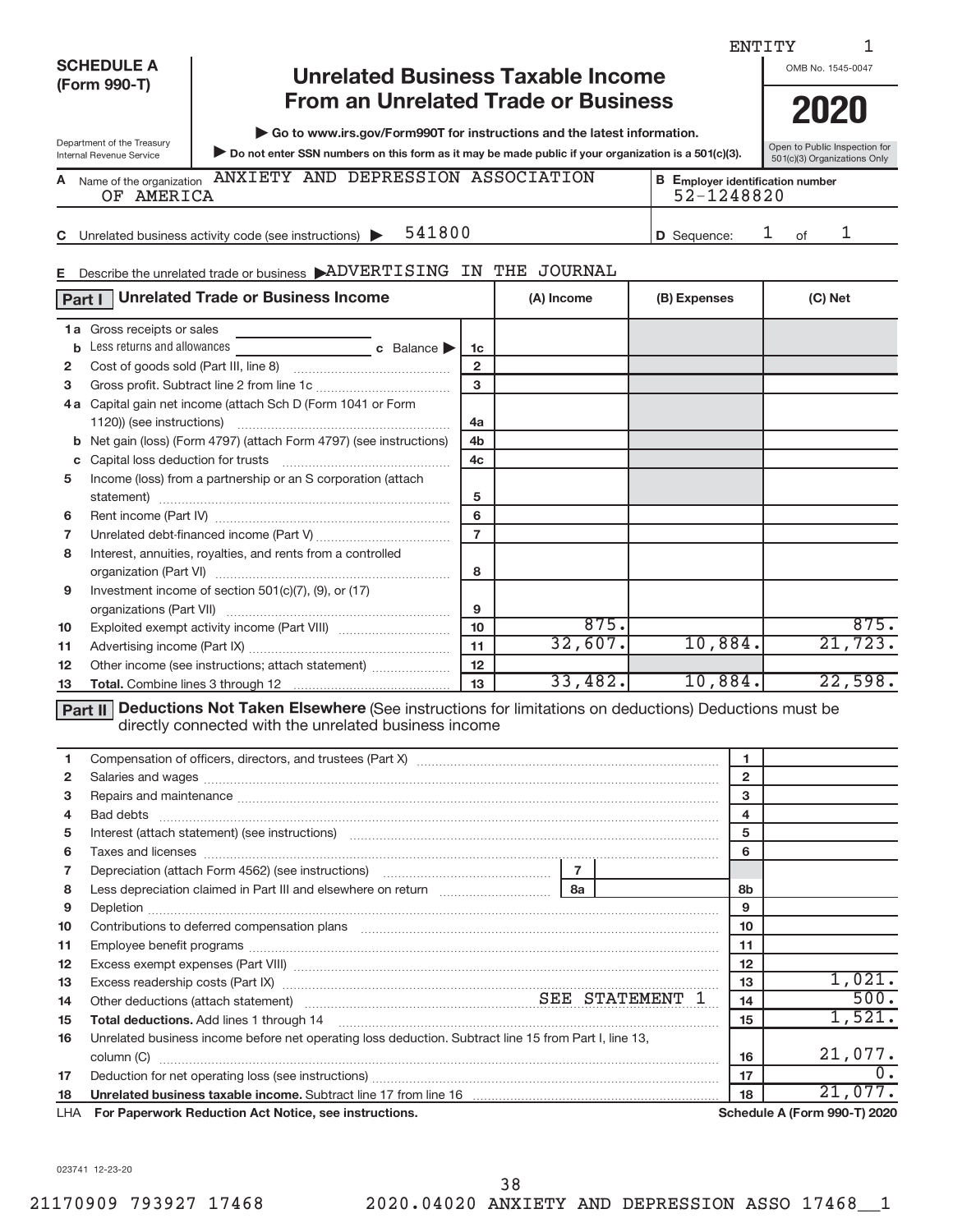| ᇄᅲᅮᆏ |  |
|------|--|
|------|--|

|                              |                                                                                                                                                                                            |                                     |   |                | ENTITY                       |
|------------------------------|--------------------------------------------------------------------------------------------------------------------------------------------------------------------------------------------|-------------------------------------|---|----------------|------------------------------|
| Part III                     | Schedule A (Form 990-T) 2020<br><b>Cost of Goods Sold</b>                                                                                                                                  | Enter method of inventory valuation | ▶ |                | Page 2                       |
| 1                            |                                                                                                                                                                                            |                                     |   | 1              |                              |
| $\mathbf{2}$                 |                                                                                                                                                                                            |                                     |   | $\overline{2}$ |                              |
| 3                            |                                                                                                                                                                                            |                                     |   | 3              |                              |
| 4                            | Additional section 263A costs (attach statement) material content content and a section 263A costs (attach statement) material content content and a section 263A costs (attach statement) |                                     |   | 4              |                              |
| 5                            |                                                                                                                                                                                            |                                     |   | 5              |                              |
| 6                            |                                                                                                                                                                                            |                                     |   | 6              |                              |
| 7                            | Inventory at end of year                                                                                                                                                                   |                                     |   | $\overline{7}$ |                              |
| 8                            | Cost of goods sold. Subtract line 7 from line 6. Enter here and in Part I, line 2                                                                                                          |                                     |   | 8              |                              |
| 9                            | Do the rules of section 263A (with respect to property produced or acquired for resale) apply to the organization?                                                                         |                                     |   |                | Yes<br>No                    |
| <b>Part IV</b>               | Rent Income (From Real Property and Personal Property Leased with Real Property)                                                                                                           |                                     |   |                |                              |
| 1                            | Description of property (property street address, city, state, ZIP code). Check if a dual-use (see instructions)                                                                           |                                     |   |                |                              |
|                              | А                                                                                                                                                                                          |                                     |   |                |                              |
|                              | В                                                                                                                                                                                          |                                     |   |                |                              |
|                              | С                                                                                                                                                                                          |                                     |   |                |                              |
|                              | D                                                                                                                                                                                          |                                     |   |                |                              |
|                              |                                                                                                                                                                                            | Α                                   | В | C              | D                            |
| $\mathbf{2}$                 | Rent received or accrued                                                                                                                                                                   |                                     |   |                |                              |
| а                            | From personal property (if the percentage of<br>rent for personal property is more than 10%                                                                                                |                                     |   |                |                              |
|                              |                                                                                                                                                                                            |                                     |   |                |                              |
| b                            | From real and personal property (if the                                                                                                                                                    |                                     |   |                |                              |
|                              | percentage of rent for personal property exceeds                                                                                                                                           |                                     |   |                |                              |
|                              | 50% or if the rent is based on profit or income)                                                                                                                                           |                                     |   |                |                              |
| с                            | Total rents received or accrued by property.                                                                                                                                               |                                     |   |                |                              |
|                              | Add lines 2a and 2b, columns A through D                                                                                                                                                   |                                     |   |                |                              |
| 4<br>5<br><b>Part V</b><br>1 | <b>Unrelated Debt-Financed Income</b> (see instructions)<br>Description of debt-financed property (street address, city, state, ZIP code). Check if a dual-use (see instructions)          |                                     |   |                | 0.                           |
|                              | А<br>в                                                                                                                                                                                     |                                     |   |                |                              |
|                              | С                                                                                                                                                                                          |                                     |   |                |                              |
|                              | D                                                                                                                                                                                          |                                     |   |                |                              |
|                              |                                                                                                                                                                                            | Α                                   | в | C              | D                            |
| $\mathbf{2}$                 | Gross income from or allocable to debt-financed                                                                                                                                            |                                     |   |                |                              |
|                              |                                                                                                                                                                                            |                                     |   |                |                              |
| 3                            | Deductions directly connected with or allocable                                                                                                                                            |                                     |   |                |                              |
|                              | to debt-financed property                                                                                                                                                                  |                                     |   |                |                              |
| а                            | Straight line depreciation (attach statement)                                                                                                                                              |                                     |   |                |                              |
| b                            | Other deductions (attach statement)                                                                                                                                                        |                                     |   |                |                              |
| c                            | Total deductions (add lines 3a and 3b,                                                                                                                                                     |                                     |   |                |                              |
|                              |                                                                                                                                                                                            |                                     |   |                |                              |
| 4                            | Amount of average acquisition debt on or allocable                                                                                                                                         |                                     |   |                |                              |
|                              | to debt-financed property (attach statement)                                                                                                                                               |                                     |   |                |                              |
| 5                            | Average adjusted basis of or allocable to debt-                                                                                                                                            |                                     |   |                |                              |
|                              | financed property (attach statement)                                                                                                                                                       |                                     |   |                |                              |
| 6                            |                                                                                                                                                                                            | %                                   | % | %              | $\frac{0}{0}$                |
| 7                            | Gross income reportable. Multiply line 2 by line 6                                                                                                                                         |                                     |   |                | $\overline{0}$ .             |
| 8                            |                                                                                                                                                                                            |                                     |   |                |                              |
| 9                            |                                                                                                                                                                                            |                                     |   |                |                              |
| 10                           | Allocable deductions. Multiply line 3c by line 6<br>Total allocable deductions. Add line 9, columns A through D. Enter here and on Part I, line 7, column (B)                              |                                     |   |                | 0.                           |
| 11                           |                                                                                                                                                                                            |                                     |   |                | $\overline{0}$ .             |
|                              | 023721 12-23-20                                                                                                                                                                            |                                     |   |                | Schedule A (Form 990-T) 2020 |

21170909 793927 17468 2020.04020 ANXIETY AND DEPRESSION ASSO 17468\_\_1

39

**Schedule A (Form 990**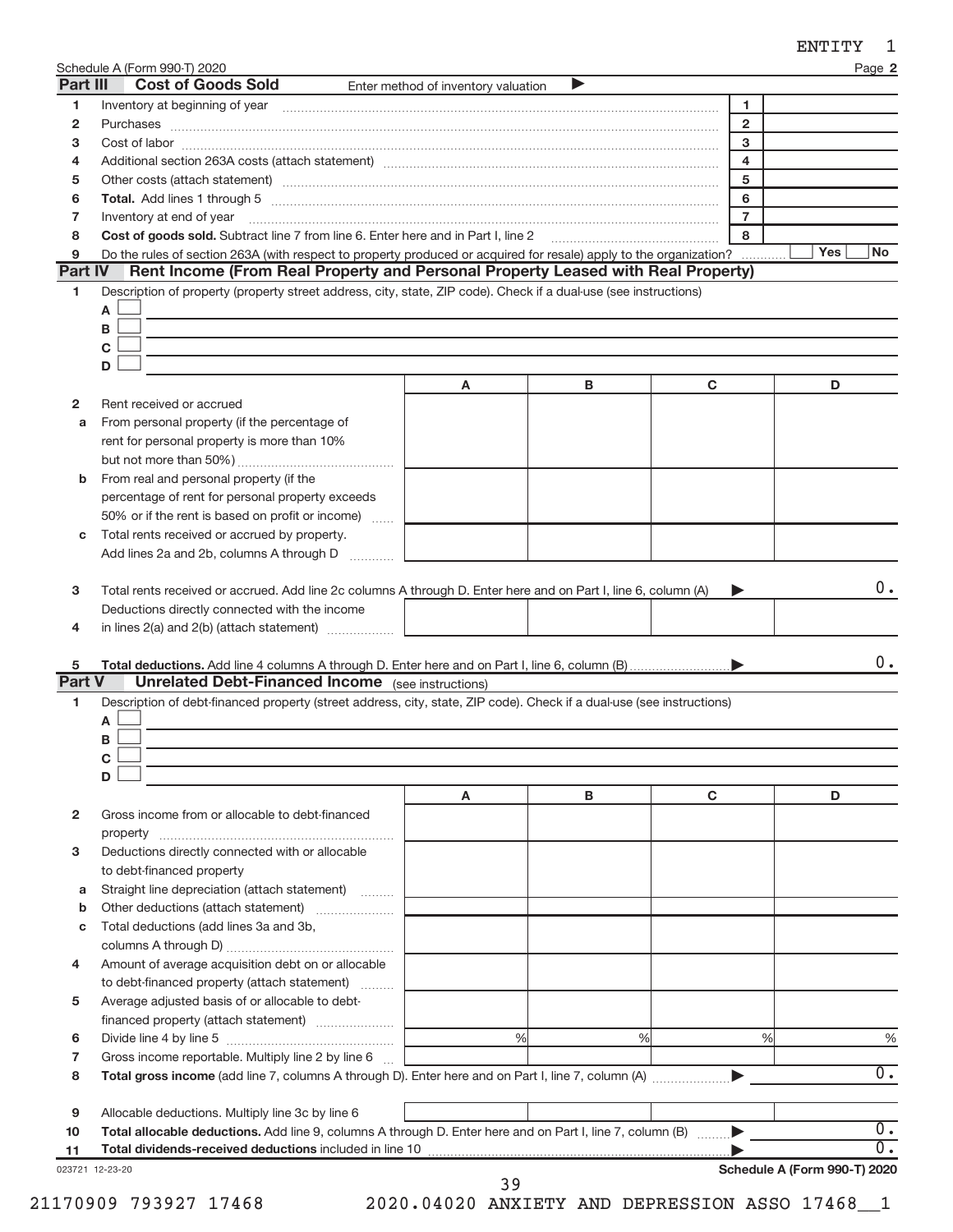|                                                                                                              | Schedule A (Form 990-T) 2020                                                                          |                          |                                                                                        |  |                                                                                |    |                                                           |                                                                                                                                          |                | Page 3                                                                               |
|--------------------------------------------------------------------------------------------------------------|-------------------------------------------------------------------------------------------------------|--------------------------|----------------------------------------------------------------------------------------|--|--------------------------------------------------------------------------------|----|-----------------------------------------------------------|------------------------------------------------------------------------------------------------------------------------------------------|----------------|--------------------------------------------------------------------------------------|
|                                                                                                              | Part VI Interest, Annuities, Royalties, and Rents from Controlled Organizations (see instructions)    |                          |                                                                                        |  |                                                                                |    |                                                           |                                                                                                                                          |                |                                                                                      |
|                                                                                                              | <b>1.</b> Name of controlled<br>organization                                                          |                          | 2. Employer<br>identification<br>number                                                |  | 3. Net unrelated<br>income (loss)<br>(see instructions)                        |    | 4. Total of specified<br>payments made                    | <b>Exempt Controlled Organizations</b><br>5. Part of column 4<br>that is included in the<br>controlling organiza-<br>tion's gross income |                | 6. Deductions directly<br>connected with<br>income in column 5                       |
| (1)                                                                                                          |                                                                                                       |                          |                                                                                        |  |                                                                                |    |                                                           |                                                                                                                                          |                |                                                                                      |
| (2)                                                                                                          |                                                                                                       |                          |                                                                                        |  |                                                                                |    |                                                           |                                                                                                                                          |                |                                                                                      |
| (3)                                                                                                          |                                                                                                       |                          |                                                                                        |  |                                                                                |    |                                                           |                                                                                                                                          |                |                                                                                      |
| (4)                                                                                                          |                                                                                                       |                          |                                                                                        |  |                                                                                |    |                                                           |                                                                                                                                          |                |                                                                                      |
|                                                                                                              |                                                                                                       |                          |                                                                                        |  | Nonexempt Controlled Organizations                                             |    |                                                           |                                                                                                                                          |                |                                                                                      |
|                                                                                                              | 7. Taxable Income                                                                                     |                          | 8. Net unrelated<br>income (loss)<br>(see instructions)                                |  | 9. Total of specified<br>payments made                                         |    |                                                           | <b>10.</b> Part of column 9<br>that is included in the<br>controlling organization's<br>gross income                                     |                | <b>11.</b> Deductions directly<br>connected with<br>income in column 10              |
| (1)                                                                                                          |                                                                                                       |                          |                                                                                        |  |                                                                                |    |                                                           |                                                                                                                                          |                |                                                                                      |
| (2)                                                                                                          |                                                                                                       |                          |                                                                                        |  |                                                                                |    |                                                           |                                                                                                                                          |                |                                                                                      |
| (3)                                                                                                          |                                                                                                       |                          |                                                                                        |  |                                                                                |    |                                                           |                                                                                                                                          |                |                                                                                      |
| (4)                                                                                                          |                                                                                                       |                          |                                                                                        |  |                                                                                |    |                                                           |                                                                                                                                          |                |                                                                                      |
| Totals                                                                                                       |                                                                                                       |                          |                                                                                        |  |                                                                                |    |                                                           | Add columns 5 and 10.<br>Enter here and on Part I.<br>line $8$ , column $(A)$<br>0.                                                      |                | Add columns 6 and 11.<br>Enter here and on Part I.<br>line $8$ , column $(B)$<br>0.  |
| <b>Part VII</b>                                                                                              |                                                                                                       |                          | Investment Income of a Section 501(c)(7), (9), or (17) Organization (see instructions) |  |                                                                                |    |                                                           |                                                                                                                                          |                |                                                                                      |
|                                                                                                              |                                                                                                       | 1. Description of income |                                                                                        |  | 2. Amount of<br>income                                                         |    | 3. Deductions<br>directly connected<br>(attach statement) | (attach statement)                                                                                                                       | 4. Set-asides  | 5. Total deductions<br>and set-asides<br>(add cols 3 and 4)                          |
| (1)                                                                                                          |                                                                                                       |                          |                                                                                        |  |                                                                                |    |                                                           |                                                                                                                                          |                |                                                                                      |
| (2)                                                                                                          |                                                                                                       |                          |                                                                                        |  |                                                                                |    |                                                           |                                                                                                                                          |                |                                                                                      |
| $\overline{(3)}$<br>$\overline{(4)}$                                                                         |                                                                                                       |                          |                                                                                        |  |                                                                                |    |                                                           |                                                                                                                                          |                |                                                                                      |
| <b>Totals</b>                                                                                                |                                                                                                       |                          |                                                                                        |  | Add amounts in<br>column 2. Enter<br>here and on Part I,<br>line 9, column (A) | 0. |                                                           |                                                                                                                                          |                | Add amounts in<br>column 5. Enter<br>here and on Part I,<br>line 9, column (B)<br>0. |
| <b>Part VIII</b>                                                                                             |                                                                                                       |                          | Exploited Exempt Activity Income, Other Than Advertising Income (see instructions)     |  |                                                                                |    |                                                           |                                                                                                                                          |                |                                                                                      |
| 1                                                                                                            | Description of exploited activity: MAIL LISTS AN                                                      |                          |                                                                                        |  |                                                                                |    |                                                           |                                                                                                                                          |                |                                                                                      |
| $\overline{2}$                                                                                               | Gross unrelated business income from trade or business. Enter here and on Part I, line 10, column (A) |                          |                                                                                        |  |                                                                                |    |                                                           |                                                                                                                                          | $\overline{2}$ | 875.                                                                                 |
| 3                                                                                                            | Expenses directly connected with production of unrelated business income. Enter here and on Part I,   |                          |                                                                                        |  |                                                                                |    |                                                           |                                                                                                                                          |                |                                                                                      |
|                                                                                                              | line 10, column (B)                                                                                   |                          |                                                                                        |  |                                                                                |    |                                                           |                                                                                                                                          | 3              | $0$ .                                                                                |
| 4                                                                                                            | Net income (loss) from unrelated trade or business. Subtract line 3 from line 2. If a gain, complete  |                          |                                                                                        |  |                                                                                |    |                                                           |                                                                                                                                          |                | 875.                                                                                 |
| lines 5 through 7 www.assess.com/news/manual-community/intervention-community-community-community-community- |                                                                                                       |                          |                                                                                        |  |                                                                                | 4  | $\overline{0}$ .                                          |                                                                                                                                          |                |                                                                                      |
| 5                                                                                                            |                                                                                                       |                          |                                                                                        |  |                                                                                |    |                                                           |                                                                                                                                          | 5<br>6         | $\overline{0}$ .                                                                     |
| 6<br>7                                                                                                       | Excess exempt expenses. Subtract line 5 from line 6, but do not enter more than the amount on line    |                          |                                                                                        |  |                                                                                |    |                                                           |                                                                                                                                          |                |                                                                                      |
|                                                                                                              |                                                                                                       |                          |                                                                                        |  |                                                                                |    |                                                           |                                                                                                                                          | $\overline{7}$ | $0$ .                                                                                |
|                                                                                                              |                                                                                                       |                          |                                                                                        |  |                                                                                |    |                                                           |                                                                                                                                          |                |                                                                                      |

**Schedule A (Form 990-T) 2020**

023731 12-23-20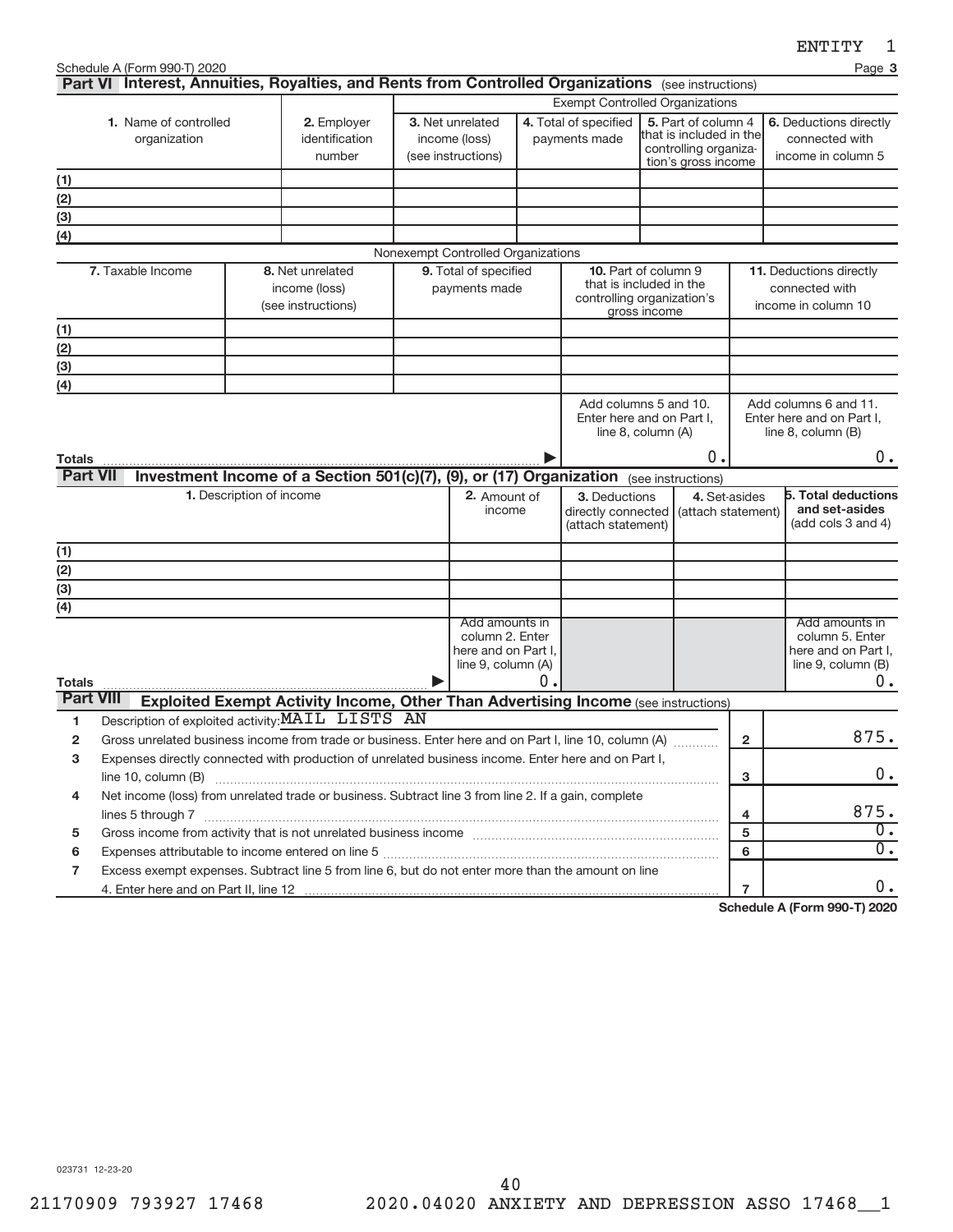|                | Schedule A (Form 990-T) 2020                                                                         |          |   |                 | Page 4             |
|----------------|------------------------------------------------------------------------------------------------------|----------|---|-----------------|--------------------|
| Part IX        | <b>Advertising Income</b>                                                                            |          |   |                 |                    |
| 1              | Name(s) of periodical(s). Check box if reporting two or more periodicals on a consolidated basis.    |          |   |                 |                    |
|                | ANXIETY AND DEPRESSION JOURNAL<br>A                                                                  |          |   |                 |                    |
|                | в                                                                                                    |          |   |                 |                    |
|                | $\mathbf C$                                                                                          |          |   |                 |                    |
|                | D                                                                                                    |          |   |                 |                    |
|                | Enter amounts for each periodical listed above in the corresponding column.                          |          |   |                 |                    |
|                |                                                                                                      |          | в | $\mathbf C$     | D                  |
| $\mathbf{2}$   | Gross advertising income                                                                             | 32,607.  |   |                 |                    |
|                |                                                                                                      |          |   |                 | 32,607.            |
| a              |                                                                                                      |          |   |                 |                    |
| 3              |                                                                                                      |          |   |                 |                    |
| a              |                                                                                                      |          |   |                 | 10,884.            |
|                |                                                                                                      |          |   |                 |                    |
| 4              | Advertising gain (loss). Subtract line 3 from line                                                   |          |   |                 |                    |
|                | 2. For any column in line 4 showing a gain,                                                          |          |   |                 |                    |
|                | complete lines 5 through 8. For any column in                                                        |          |   |                 |                    |
|                | line 4 showing a loss or zero, do not complete                                                       |          |   |                 |                    |
|                | lines 5 through 7, and enter zero on line 8                                                          | 21,723.  |   |                 |                    |
| 5              |                                                                                                      | 5,600.   |   |                 |                    |
| 6              |                                                                                                      | 4,579.   |   |                 |                    |
| 7              | Excess readership costs. If line 6 is less than                                                      |          |   |                 |                    |
|                | line 5, subtract line 6 from line 5. If line 5 is less                                               |          |   |                 |                    |
|                |                                                                                                      | 1,021.   |   |                 |                    |
| 8              | Excess readership costs allowed as a                                                                 |          |   |                 |                    |
|                | deduction. For each column showing a gain on                                                         |          |   |                 |                    |
|                |                                                                                                      | 1,021.   |   |                 |                    |
| a              | Add line 8, columns A through D. Enter the greater of the line 8a, columns total or zero here and on |          |   |                 |                    |
|                |                                                                                                      |          |   |                 | 1,021.             |
| Part X         | <b>Compensation of Officers, Directors, and Trustees (see instructions)</b>                          |          |   |                 |                    |
|                |                                                                                                      |          |   | 3. Percentage   | 4. Compensation    |
|                | 1. Name                                                                                              | 2. Title |   | of time devoted | attributable to    |
|                |                                                                                                      |          |   | to business     | unrelated business |
| (1)            |                                                                                                      |          |   | %               |                    |
| (2)            |                                                                                                      |          |   | %               |                    |
| (3)            |                                                                                                      |          |   | %               |                    |
| (4)            |                                                                                                      |          |   | 0/2             |                    |
|                |                                                                                                      |          |   |                 |                    |
|                | Total. Enter here and on Part II, line 1                                                             |          |   |                 | $0$ .              |
| <b>Part XI</b> | <b>Supplemental Information</b> (see instructions)                                                   |          |   |                 |                    |
|                |                                                                                                      |          |   |                 |                    |
|                |                                                                                                      |          |   |                 |                    |
|                |                                                                                                      |          |   |                 |                    |
|                |                                                                                                      |          |   |                 |                    |
|                |                                                                                                      |          |   |                 |                    |
|                |                                                                                                      |          |   |                 |                    |
|                |                                                                                                      |          |   |                 |                    |
|                |                                                                                                      |          |   |                 |                    |
|                |                                                                                                      |          |   |                 |                    |
|                |                                                                                                      |          |   |                 |                    |
|                |                                                                                                      |          |   |                 |                    |
|                |                                                                                                      |          |   |                 |                    |
|                |                                                                                                      |          |   |                 |                    |
|                |                                                                                                      |          |   |                 |                    |
|                |                                                                                                      |          |   |                 |                    |
|                |                                                                                                      |          |   |                 |                    |

023732 12-23-20

ENTITY 1